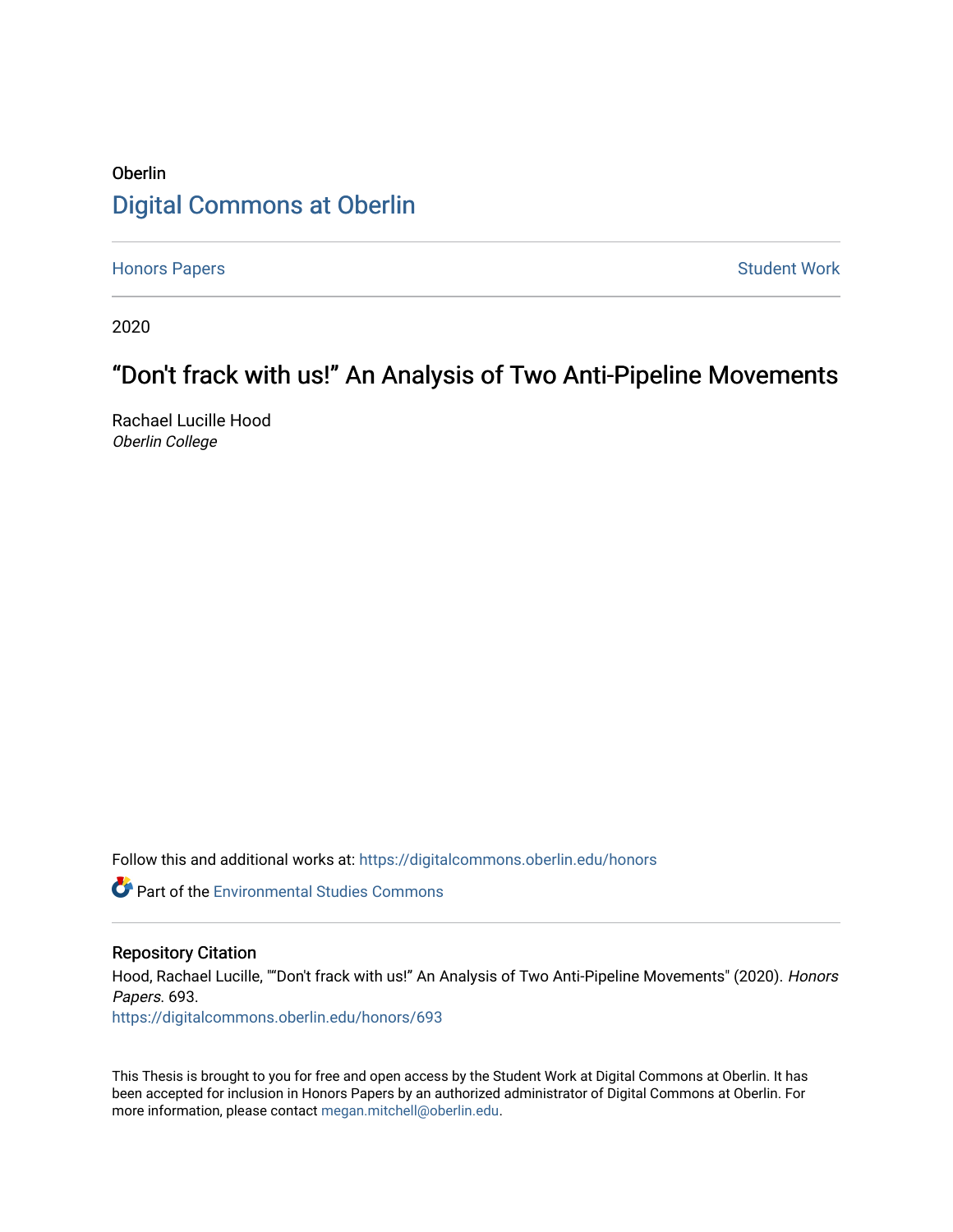# **"DON'T FRACK WITH US!" AN ANALYSIS OF TWO ANTI-PIPELINE MOVEMENTS**

by

Rachael Hood

Honors Thesis

Submitted to the Department of Environmental Studies

Oberlin College

May 2020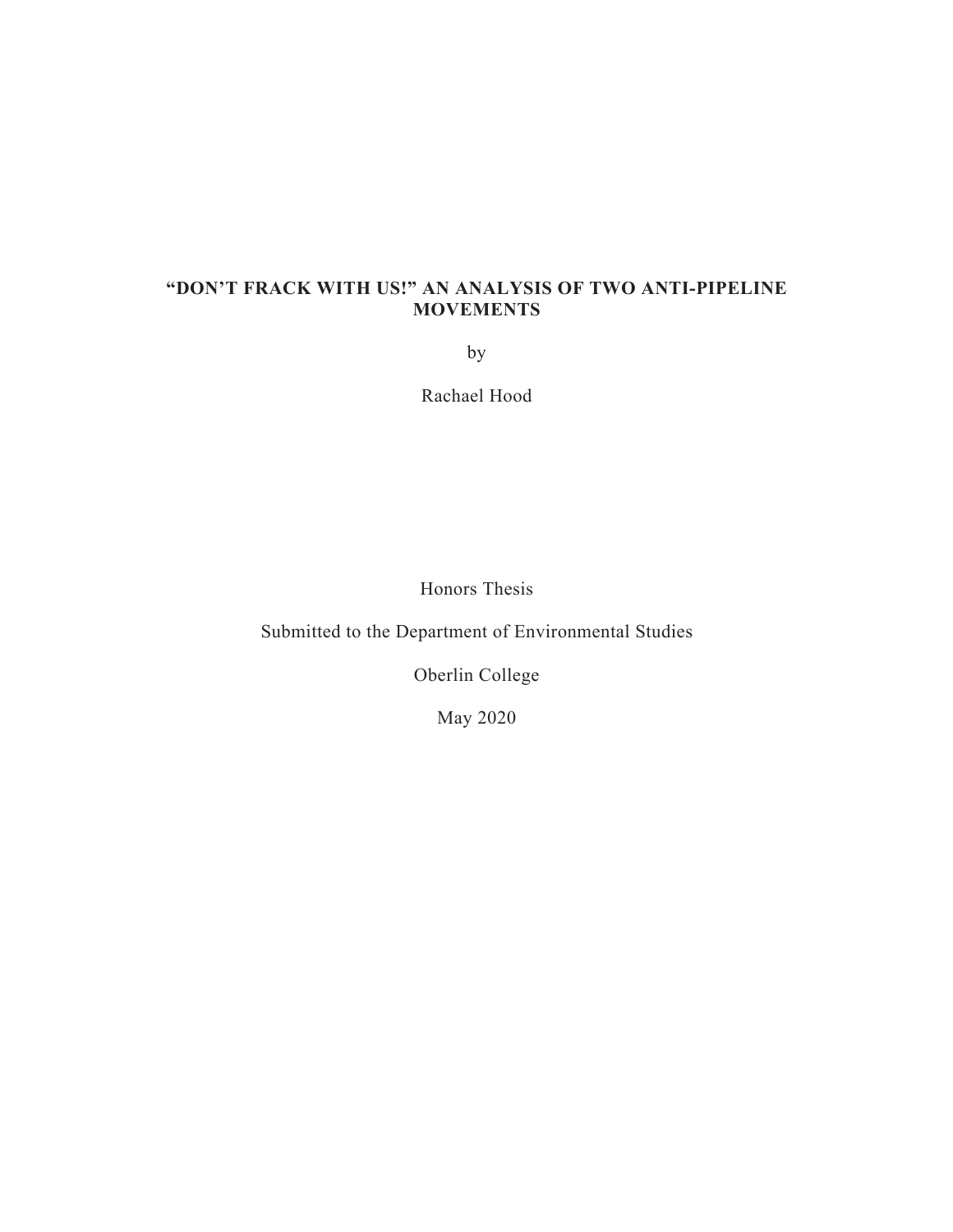# **Dedication**

This study is dedicated to all the organizers who volunteered time out of their hectic schedules so that I could interview them and draw lessons from their experiences. I admire their determination and passion in fighting for a better future, and I look forward to the incredible movement work that they will undertake in the future.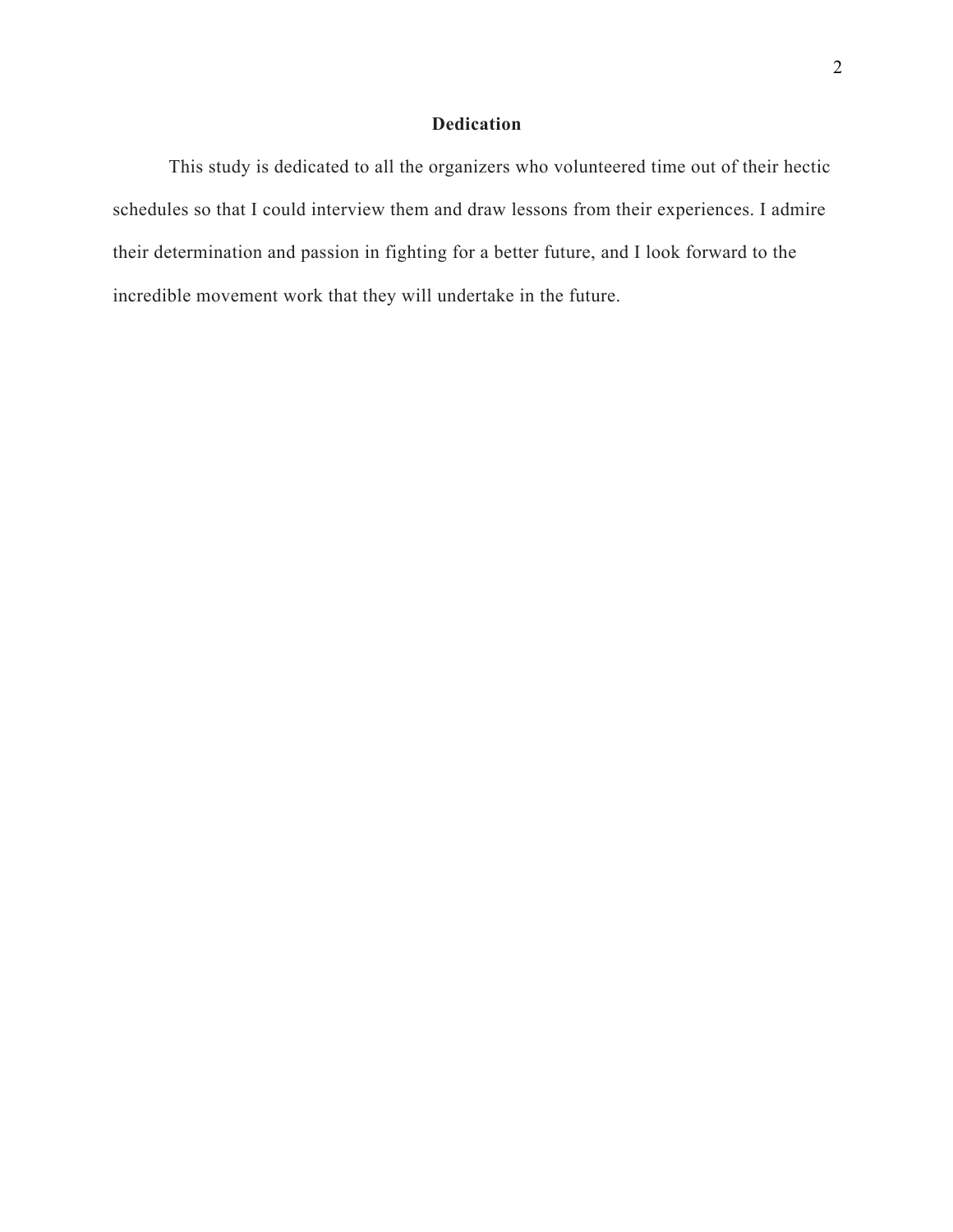# **Table of Contents**

| 5.4 Working in Context: History of Confrontational (DA) Resistance 39 |  |
|-----------------------------------------------------------------------|--|
|                                                                       |  |
|                                                                       |  |
|                                                                       |  |
|                                                                       |  |
|                                                                       |  |
|                                                                       |  |
|                                                                       |  |
|                                                                       |  |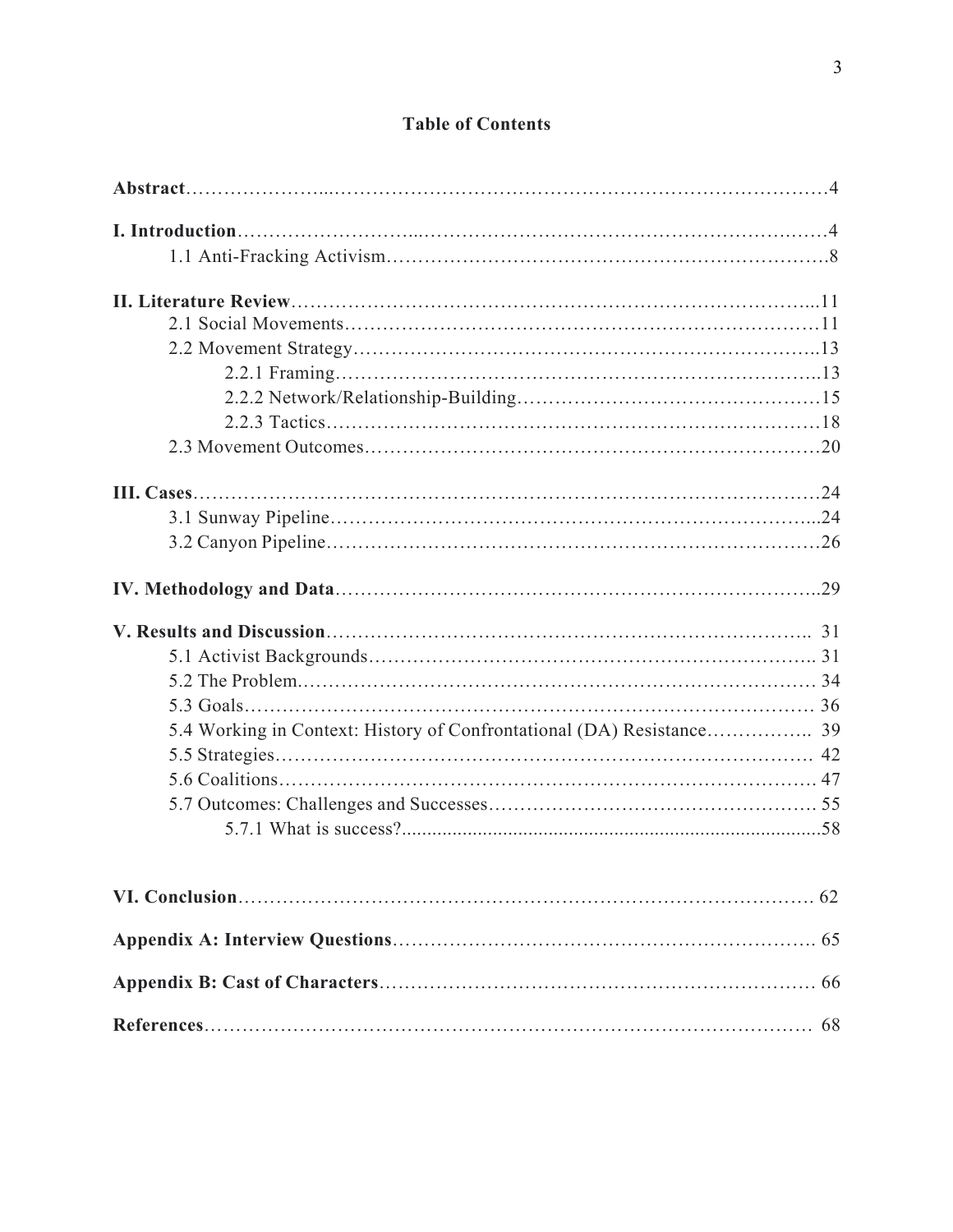# **"Don't Frack with Us!" An Analysis of Two Anti-Pipeline Movements**

This study seeks to compare grassroots organizing efforts against two different fracked gas pipelines. Rooting my analysis in the theory of social movements, I focus on the role of the ideological grounding of the resistance movements, the composition of resistance coalitions formed, and the tactics and strategies employed in opposition to these pipelines. I find that a broad-based coalition with a focus on relationship-building is important to the success of the movement. Additionally, I determine that the presence and involvement of small, medium, and large nonprofits as well as the use of direct action strongly contribute to the success of antipipeline movements. These insights are useful for those working to build successful resistance movements against the fossil fuel and extractive industries. This investigation adds to our understanding of grassroots movements, environmental justice praxis, and left politics in practice.

# **I. Introduction**

Hydraulic fracturing ("fracking") has developed rapidly in the past few years, opening up unconventional sources of oil and natural gas (Boudet et al., 2014; Sovacool, 2014). In the early 2000s, energy companies combined horizontal drilling with fracking to tap these reserves. In this process, machinery drills horizontally through a rock layer and injects a pressurized mix of water, sand, and chemicals that fractures the rocks and allows oil and gas to flow back up with the drilling fluids. In the United States alone, shale gas production has grown from 0.2 trillion cubic feet in 1998 to 4.9 trillion cubic feet in 2010. British Petroleum (BP) predicted that global shale gas production would grow six-fold from 2011 to 2030 (Hughes, 2013).

Supporters believe that fracking will encourage economic growth, provide domestic energy security, and serve as a "transition" fuel away from carbon-intensive energy sources such as coal (Boudet et al., 2014). The US Energy Information Administration (EIA) estimates that in 48 shale gas basins across 32 countries, there are 5760 trillion cubic feet of recoverable gas (US EIA & Kuuskraa, 2011). The Marcellus shale region alone, located in western New York, Pennsylvania, Ohio, and West Virginia, is believed to have a natural gas supply equivalent to 45 years of US national consumption (Finkel  $\&$  Law, 2011). Fracked gas is also less expensive than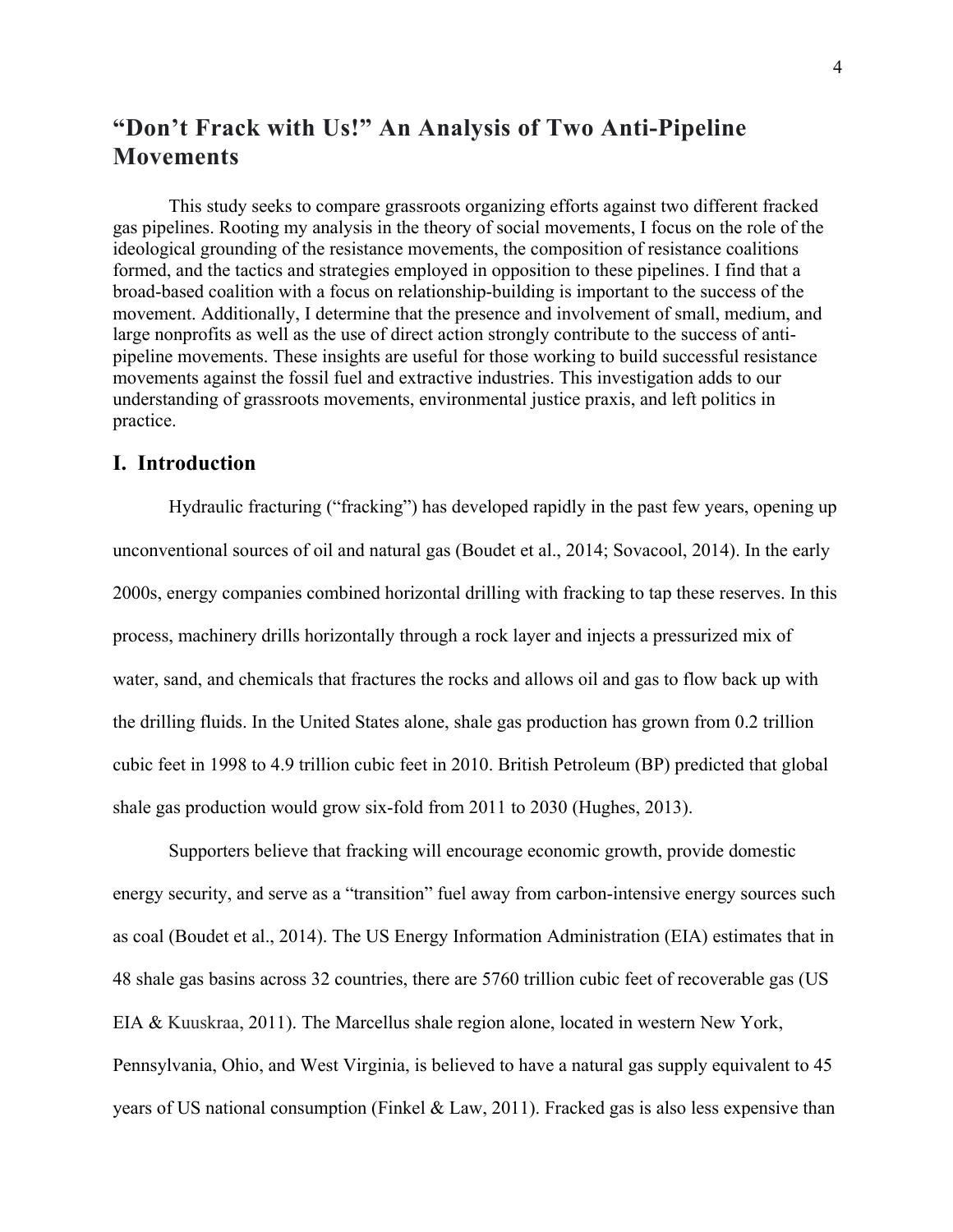gas from new conventional wells, and natural gas prices have fallen sharply in the U.S. because of shale gas production (Sovacool, 2014). However, it is important to note that detailed studies show that forecasts about natural gas energy futures may have been "overly optimistic" (Inman, 2014). For example, the Polish Geological Institute did a study of Poland's most promising regions and calculated that it held less than one-tenth of the gas in the original estimate produced by Advanced Resources International (ARI). Between 2011 and 2013, the ARI reduce its own estimate for the same areas by one-third. Other researchers have similarly had to correct their over-speculation on natural gas futures.

Fracked gas is touted as a "cleaner" fuel to transition energy economies away from oil and coal. Shale gas reportedly has lower sulfur oxide, nitrogen oxide, and mercury emissions than coal and oil, as well as a lower carbon footprint (Burnham, 2012). However, a study by Robert Howarth (2019) finds that shale gas is a major driver of the recent increase in global atmospheric methane. So, while carbon emissions may have fallen with the use of fracked gas, methane, a much more potent greenhouse gas, has spiked. In a tweet, Representative Alexandria Ocasio-Cortez cited these high methane emissions as a key reason why she and Senator Bernie Sanders have introduced a fracking ban bill in Congress<sup>1</sup>. Moreover, fracking has been applied to "tight oil" reserves, which allowed the United States to become the world's largest producer of crude oil in 2013 (Economist, 2013). Many opponents argue that fracking and pipelines will "lock" economies into fossil fuel-based energy for years.

Opponents of fracking also raise questions about its potential adverse impacts on public health, environmental health, and communities in close proximity to these extraction operations

 <sup>1</sup> Tweet seen in article from *Common Dreams*, found at: https://www.commondreams.org/news/2020/02/20/over-570-groups-endorse-sanders-andocasio-cortezs-fracking-ban-act-essential-and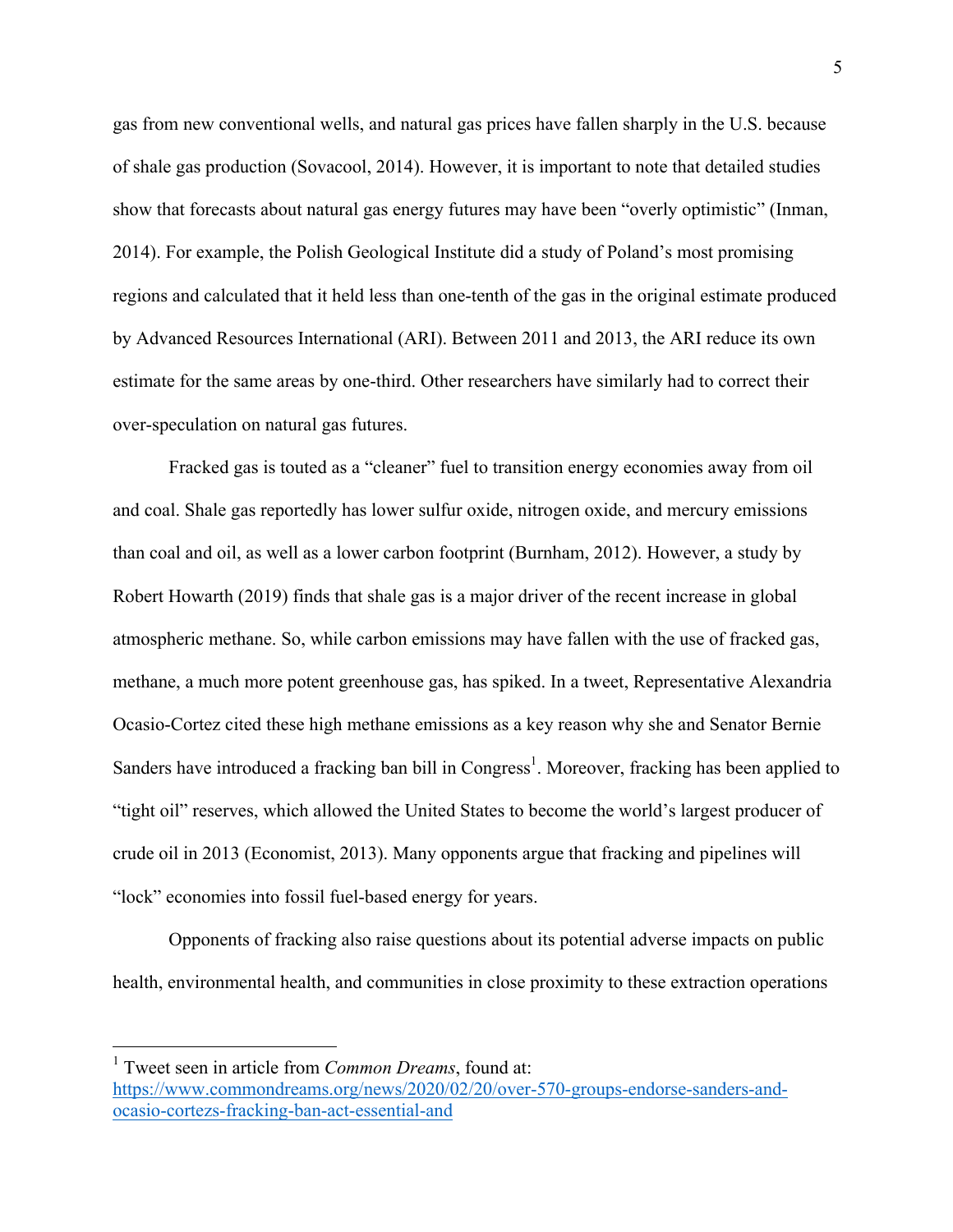(Boudet et al., 2014). Fracking operations co-occur with a number of associated infrastructure projects, including well pads, pipelines, compressor stations, and wastewater storage injection wells. These all present potential economic, environmental, social, and health impacts (Jacquet, 2009). How communities experience and manage these effects depends on a variety of factors including the development timeline and the extraction history of the impacted area (Brasier et al., 2011). In this study, I will explore how two communities, one in the Rust Belt and one in the Appalachian region, have resisted fracked gas pipeline projects and have been influenced by place-based extraction resistance histories. I argue that the involvement of nonprofits, the goals of movement organizers, and the presence of coalitions also impact how communities experience and manage these effects.

Shale gas production is technically complex and capitally intensive, which in addition to risking "cost overruns" for projects, also poses leakage and accident risk (Sovacool, 2014). The National Oceanic and Atmospheric Administration (NOAA) found that between six and twelve percent of the Uinta Basin's natural gas production in Utah could be escaping into the atmosphere, far more than previously estimated (Brian, 2013). Holzman (2011) found that fifty percent of new natural gas wells recently inspected in Quebec leaked methane. Not only do these leaks have impacts on climate change, but they pose a risk of serious accidents, including pipeline explosions and manmade earthquakes (Sovacool, 2014). Sovacool (2008) found that natural gas pipelines are the most likely type of energy infrastructure to fail and account for thirty-three percent of all major energy accidents worldwide.

Degradation to water availability and quality has been extensively documented in relation to fracking. Natural gas constituents can and do permanently contaminate not only the water used in the production process but also underground aquifers, private wells, and surface water,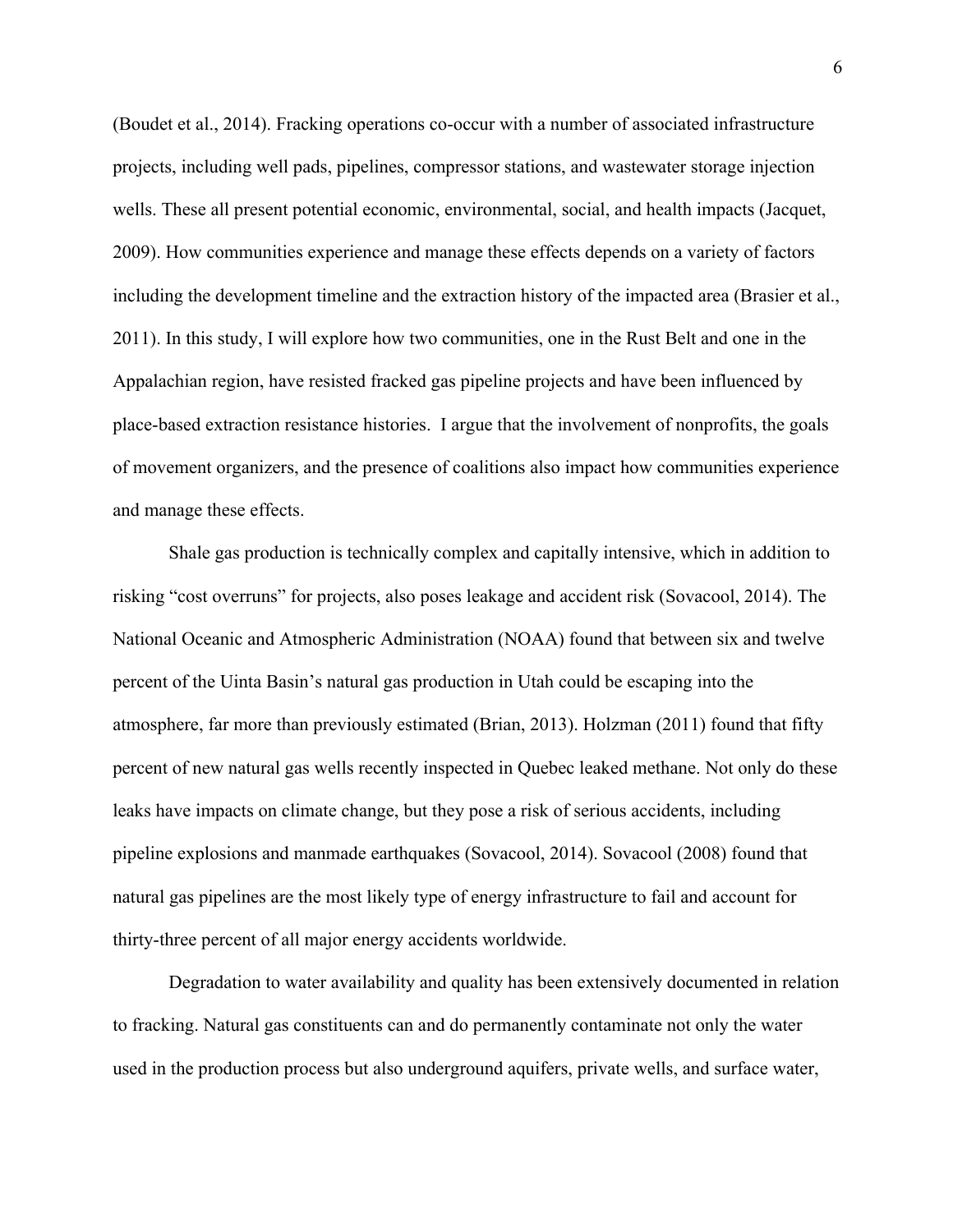damaging streams and drinking water supplies (Argetsinger, 2012). Fracking also contributes to localized air pollution and to dangerous levels of volatile organic compounds, ground-level ozone, and particulate pollution<sup>2</sup>. For example, in Texas, benzene concentrations over the Barnett shale area exceed toxicity standards to a level that poses cancer risk from chronic exposure (Howarth & Ingraffea, 2011). Moreover, Resnikoff found that some shale gas deposits contain as much as thirty times the radiation as the normal background (2012). In Pavilion, Wyoming, the EPA has documented that many drinking water wells have been contaminated by toxics used in hydraulic fracturing fluids and linked these toxins to abnormal rates of miscarriages, rare cancers, and central nervous system disorders (Rahm, 2011).

Despite all the potential harms posed by fracking, the regulatory landscape is fragmented and relatively weak in many areas. At the federal level, pro-gas groups have attained a number of policy advances. In 2005, Congress exempted fracking from the regulations of the Safe Drinking Water Act (SDWA) in what is known as the Halliburton Loophole (Warner & Shapiro, 2013). Oil and gas waste are also exempted from regulation of hazardous waste under the Resource Conservation and Recovery Act, and fracking is exempted from toxics reporting requirements under the federal Emergency Planning and Community Right to Know Act. The 2005 Energy Policy Act passed the jurisdiction over the oil and gas industry from the federal government to the states. Regulations at the state level range from minimal to strict. In a comparative analysis of fracking policy, Davis (2012) finds that the differences in policy direction between Texas and

 $2$  Volatile organic compounds (VOCs) are compounds of carbon that react with light and pose health risks as air pollutants. Ground-level ozone is formed from VOCs and also poses harm to human health. Particulate matter is microscopic solids and liquids that can cause serious health problems from inhalation. From https://www.epa.gov/indoor-air-quality-iaq/technical-overviewvolatile-organic-compounds and https://www.epa.gov/pm-pollution/particulate-matter-pmbasics#PM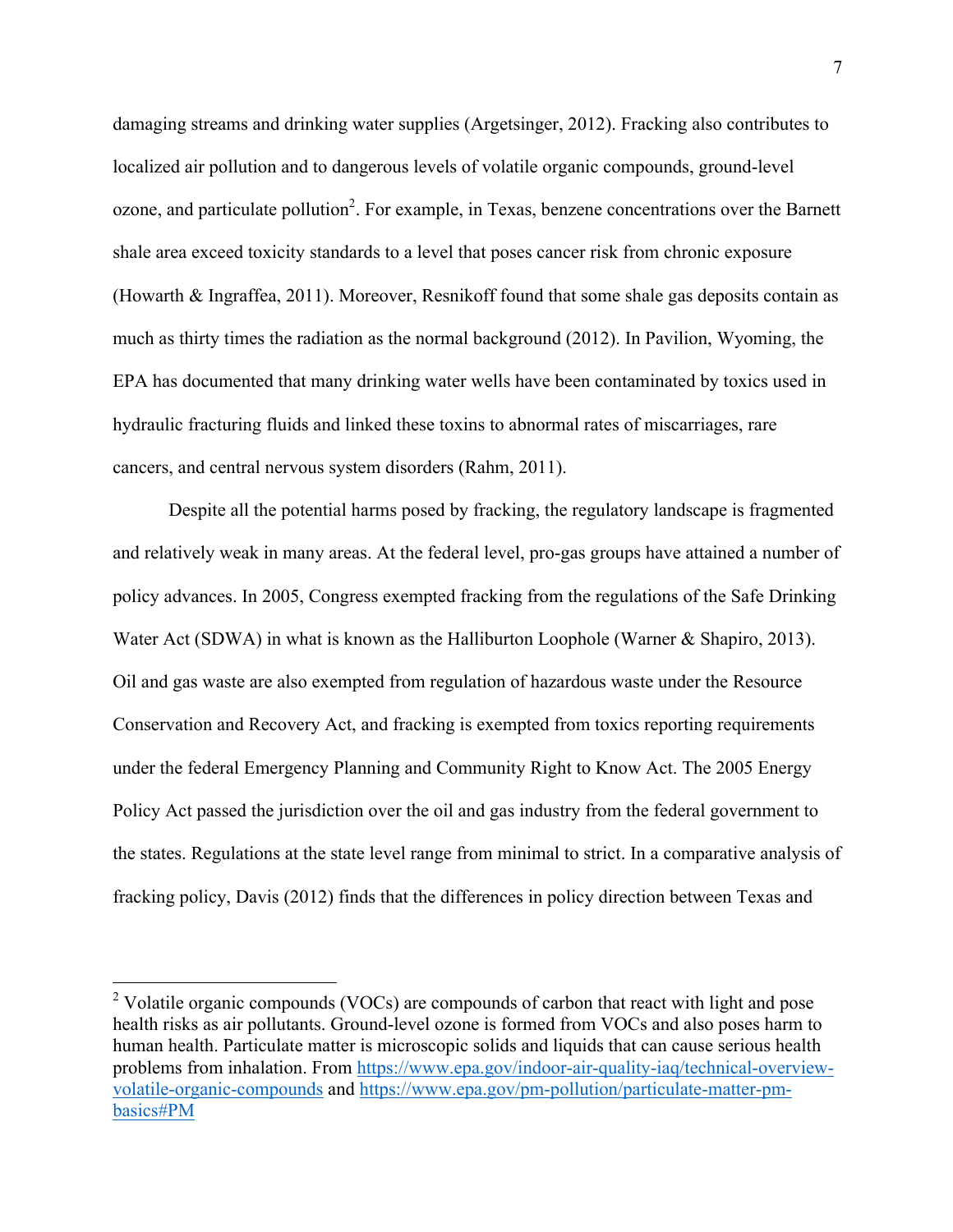Colorado can be attributed to a variety of factors, including "the relative economic dependency on natural gas production, the degree of party competition or control, the existence (or not) of a significant environmental constituency, the benefits of entrepreneurial leadership, and the addition or subtraction of agency governing capacity." This fragmented regulatory landscape is an important factor in how grassroots groups and environmental organizations are able to respond to and resist fracking operations.

### *1.1 Anti-Fracking Activism*

Fracking has provoked opposition and protest across the world. A survey by *The Economist* concludes that the global public is almost evenly split regarding fracking, with 51 percent of people against it and 49 percent for it (Wright, 2012). Controversy over fracking grew rapidly between 2010 and 2012 in the United States (Mazur, 2016). The documentary *Gasland* helped to spark opposition, with its now well-recognized image of water from a kitchen faucet on fire due to fracking contamination. The BP *Deepwater Horizon* oil spill in April 2010 also spurred reporting about the risks of fracking by the *New York Times*, which gained wide national attention. As Mazur puts it, for the most part, "normal operations by the oil and gas industry have been accepted by the public and facilitated by the government." However, the highly visible and well-publicized dangers of fracking have propelled a national movement.

Early opposition to fracking was motivated largely by local environmental and health concerns (Vasi et al., 2015; Mazur, 2018). This opposition has been characterized as a local unwanted land use (LULU) and motivated by a "not in my backyard" (NIMBY) attitude (Schively, 2007). Fracking bans have been a key focus of grassroots organizers and social scientists (Buday 2017; Dokshin, 2016; Gottlieb, 2018; Hall, 2018; Hopke, 2016). However,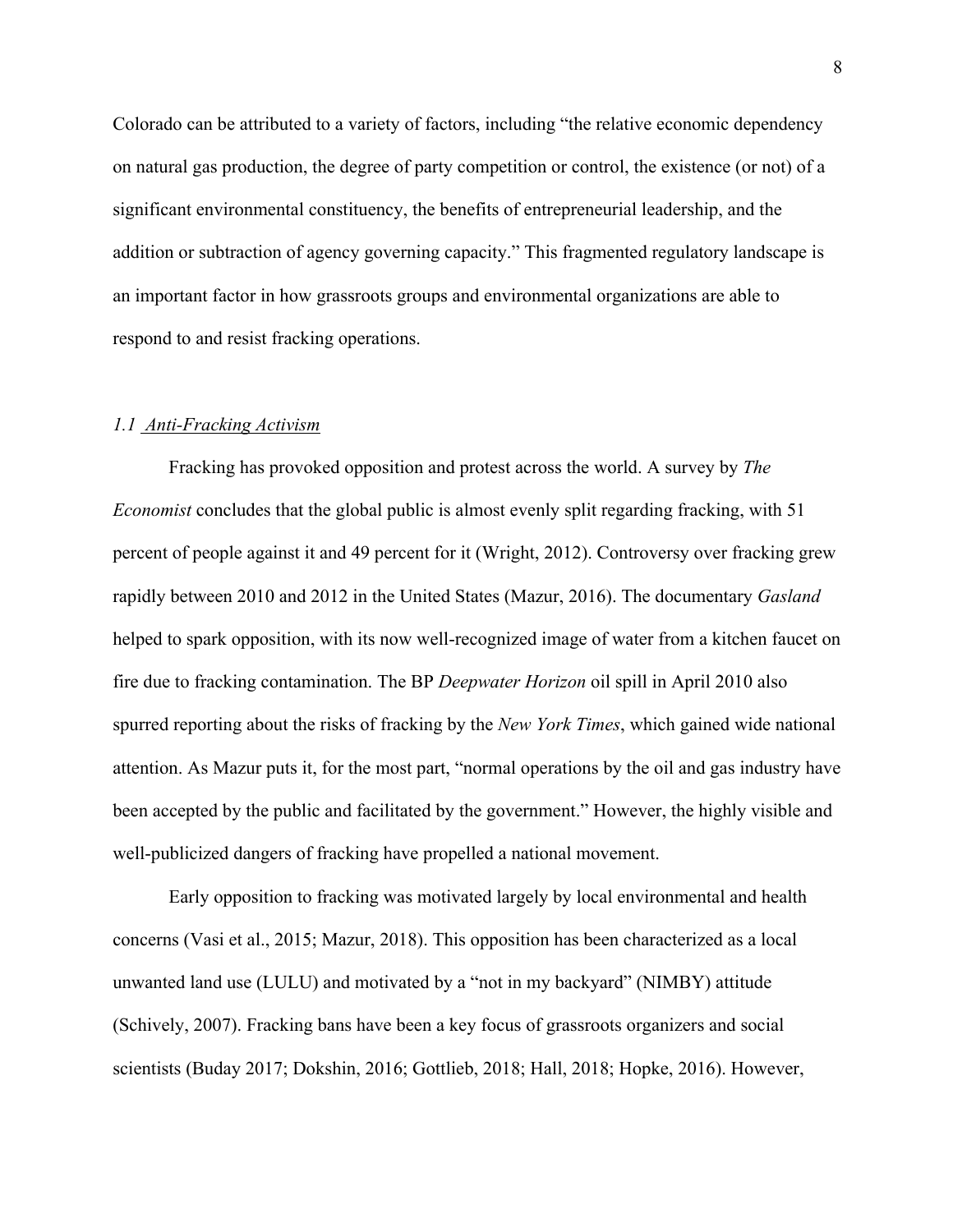recent scholarship finds that people's conceptions may also reflect larger politicized debates (Dokshin, 2016). According to Dokshin, the politicization of fracking "led to a composition change among fracking opponents" with activists being drawn in from farther away for ideological reasons, including environmental concerns.

The fight over fracking in New York state has been one of the most visible and successful. Residents hugely opposed fracking in the early 2010s, and activists collected tens of thousands of petition signatures to convince more than 200 local municipalities to pass resolutions opposing the practice (Obach, 2015). In 2014 Governor Andrew Cuomo banned fracking in the state. In the New York case, there were already powerful environmental groups in the state that were able to mobilize against environmental threats, and many groups made opposition to fracking a priority. Some larger organizations were created specifically to oppose fracking, and small informal groups helped to raise awareness by distributing literature, writing letters to the editor, and putting together educational forums. Because of their strong local ties, these small groups were able to turn out participants to actions, as well as to testify at town meetings and persuade officials to pass resolutions against fracking. In my analysis, I will also look at how social movement organizations coalesced around opposition to fracked gas pipelines and what factors influenced their success.

Fracking is an intensely debated and charged issue, particularly in states that are affected by fracking operations. In this study, I seek to understand what influenced the relative successes of the anti-fracking movements that I have followed. Specifically, I wanted to take a closer look at the Canyon Pipeline<sup>3</sup> fight in Appalachia and the Sunway Pipeline fight in the Rust Belt.

 <sup>3</sup> Canyon Pipeline is a pseudonym for one of the pipeline cases I looked at. Sunway Pipeline is also a pseudonym. This is done to protect anonymity and confidentiality.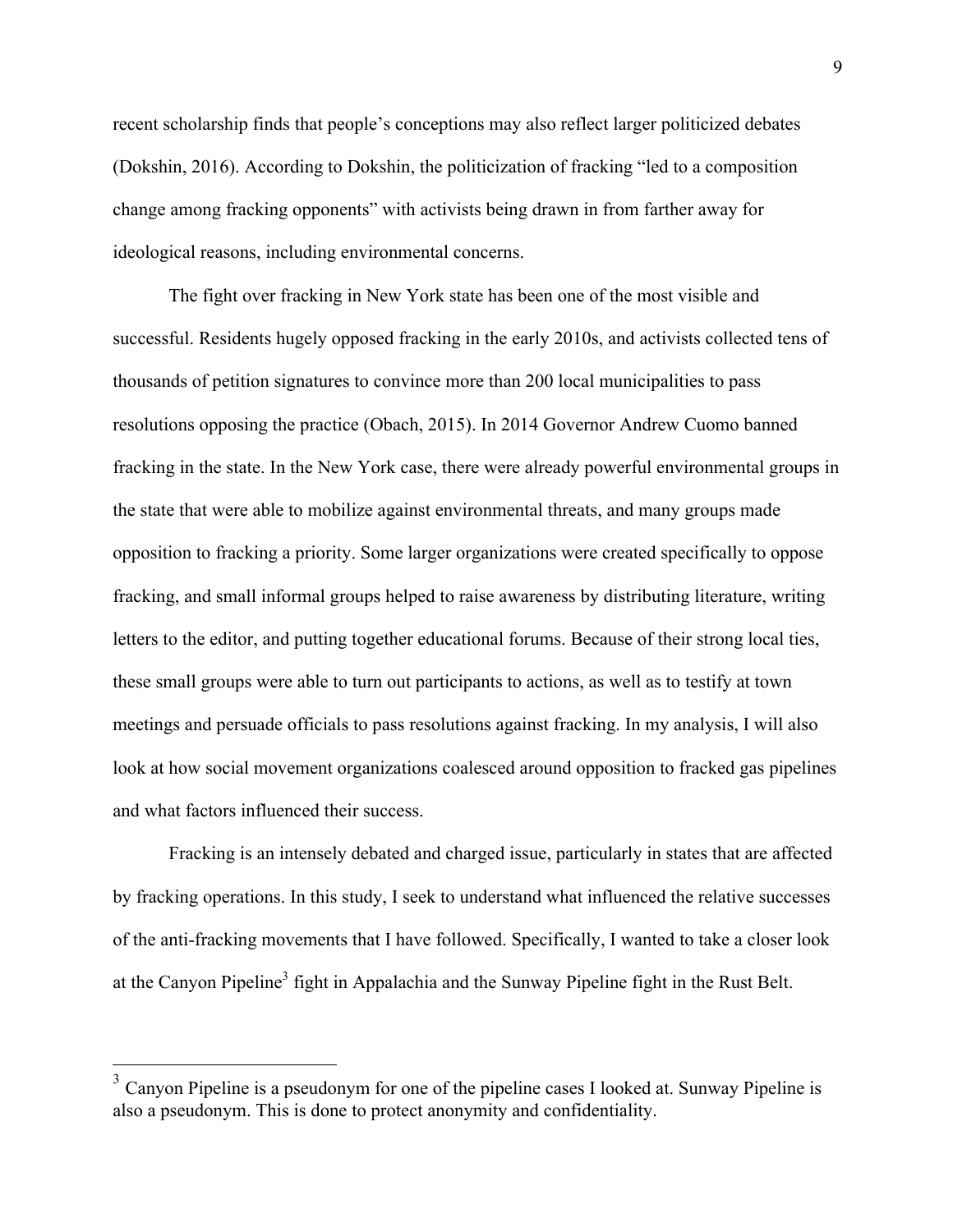While Appalachia has a long and deep history of anti-extraction resistance, especially around coal mine labor, instances of Rust Belt resistance and environmental organizing are relatively isolated events. In this study, I use the literature of social movements to do an analysis of how the Sunway and Canyon oppositions were constructed and what influenced the different outcomes resulting from said opposition. I argue that organizers that are aligned ideologically, with similar goals, are able to form stronger coalitions, which contributes to their success. I also argue that the involvement of non-profit organizations and the knowledge and use of confrontational resistance are two critical aspects in anti-extraction resistance.

As I approach this research, I am influenced by the work of scholar activists like Shannon Bell who conduct research with the goal of advancing social justice objectives. I have been involved in several anti-fracking efforts myself, and I approach this research with a desire to take lessons from these fights to carry forward to the next struggle. I hope that this investigation is not only an interesting academic inquiry but provides material insight to anti-fracking and antiextraction activists as we think about how to craft a movement in specific contexts. In this research, I begin to answer David S. Meyer's call for social movement scholarship focused on the "passionate pursuit of answers to questions that are important to people trying to change the world" (2005, p. 193). I believe that this study will help to enhance understandings of environmental social movements by documenting them as they are happening, rather than post "completion" of the movement. I also aim to challenge how we typically see movement success, as scholars like Saeed (2009) and Bell (2016) have sought to do.

The rest of this report is as follows: I review the relevant literature on social movements, including framing, coalition building, strategies, and outcomes, that I will use to inform my analysis. Then, I describe the two cases that I use in this research. After a brief review of my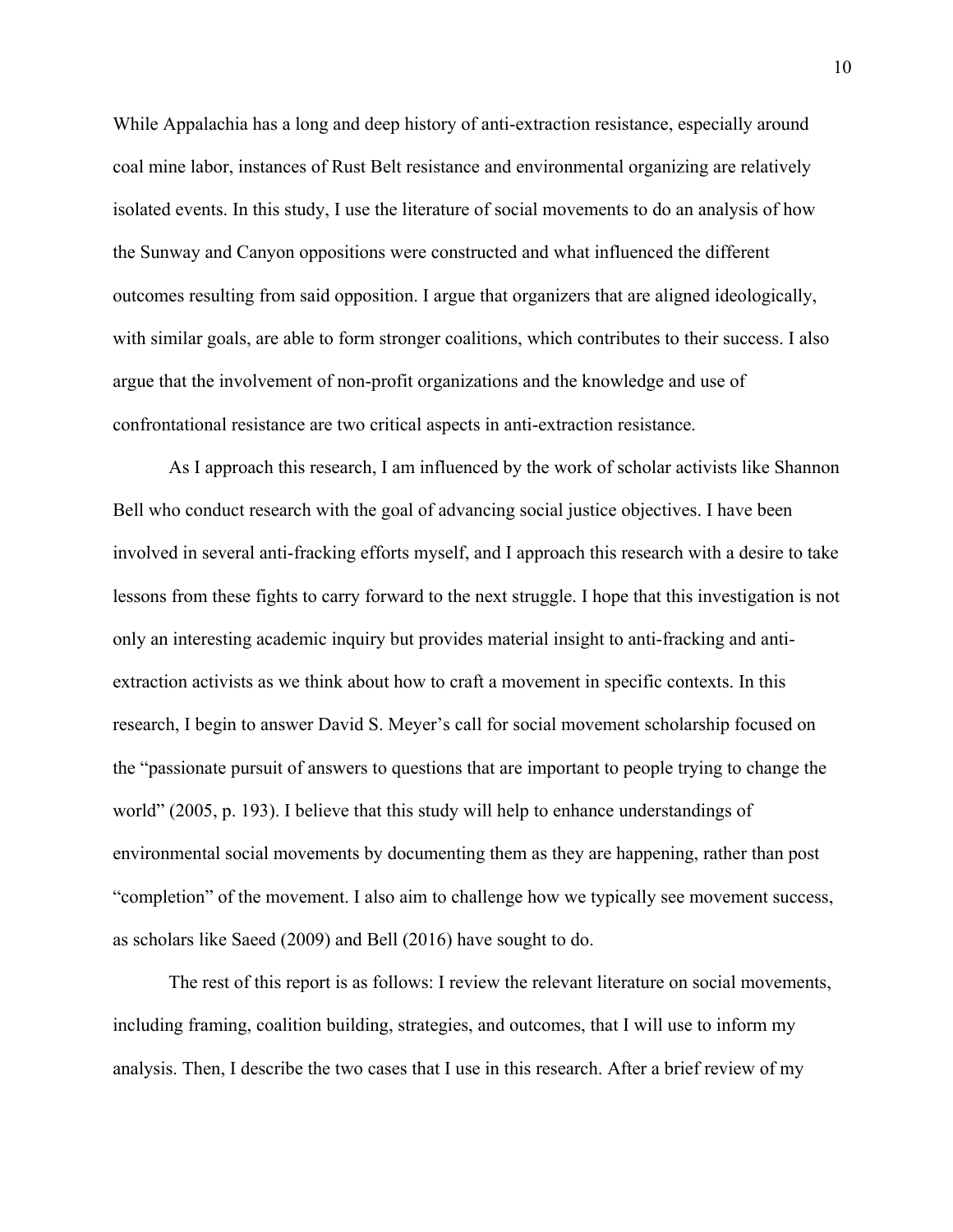methodology, I present the narrative analysis of my interview data. I use my analysis to draw comparisons from these two cases, and finally close with commentary on future social movement study and environmental organizing.

## **II. Literature Review**

#### *2.1 Social Movements*

Social movements are defined in a variety of ways, but generally most definitions include outsider position and an orientation to social change, as well as an element of collective action (Saeed, 2009). Tarrow (1996) characterizes a social movement as a struggle against powerholders by or for a marginalized population under the control of said powerholders. Therefore, social movements serve to disrupt norms of both legitimacy and illegitimacy in terms of who holds power and whether that power is just (Balkin & Siegel, 2006). The goals of social movements are varied- changing policy, challenging power, expressing outrage- but a social movement will always engage in strategic action to advance certain values. Social movements are distinguished from other social phenomena as conscious interventions by everyday people (rather than powerholders) into the political system.

Of the large social movements in recent American history, Castells (1997: 67) describes the environmental movement as the "most comprehensive and influential movement of our time." The environmental movement is the "great survivor" (Rootes, 2004) of the wave of new social movements in the 1960s. The history of American "environmentalism" often begins with conservationism and the creation of national parks, a fraught history that also includes violence toward and displacement of indigenous people. Then, in the nineteenth and early twentieth centuries, community organizers demanded clean drinking water, safe disposal of sewage and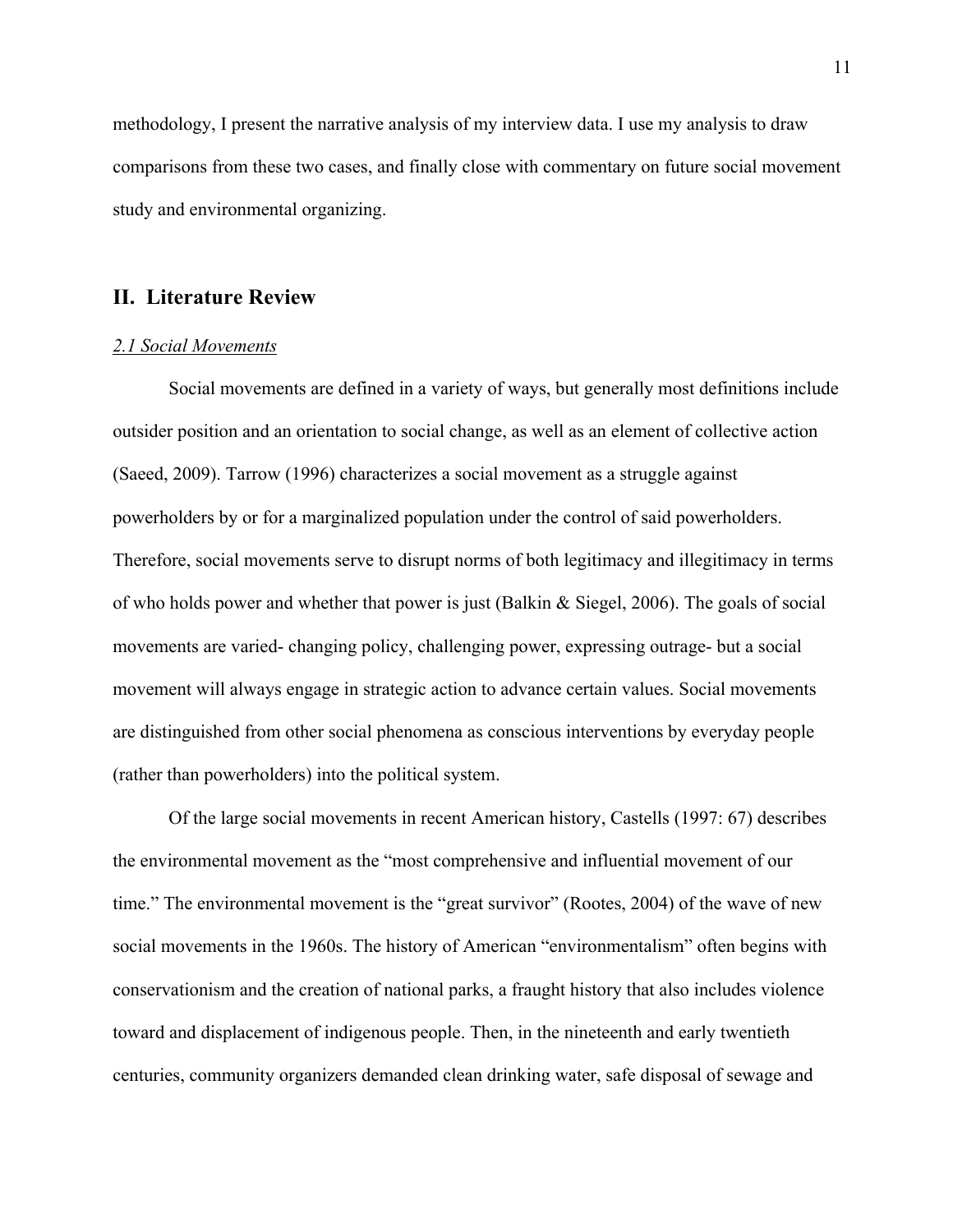waste, clean air, and better public health. The resurgence of the environmental movement in the 1960s and 70s "grew out of an extraordinary grassroots response to ecological disasters" (Coglianese, 2001). Earth Day of 1970, in which 20 million Americans participated in a variety of actions to highlight environmental issues, marks not only a swell of environmental care but also a transition toward the institutionalization of environmentalism in the U.S. (Dowie, 1995). During this time, governmental decision-making processes opened up to the claims of environmentalists.

The environmental movement has been criticized for, among other things, its exclusion of people of color and other vulnerable populations in the movement. The environmental justice (EJ) movement centers bringing social justice values to environment-related problems and is deeply rooted in the Civil Rights Movement (Cole & Foster, 2001:125). Those in the movement recognize that communities of lower income and working class people, with less upward social mobility, generally don't have the same time and resources as communities of middle and upper income people to exert political pressure and oppose environmental harms; these resources include organizational skills, knowledge of political institutions and routines, and significant numbers of voters as a constituency (Austin & Schill, 1991; Mix, 2011). Moreover, lower income and minority citizens have been more likely to tolerate pollution from commercial development of hopes of economic benefit. Mischen and Swin (2018), for example, find that economic opportunities from natural gas drilling provide significant incentives for communities "to address short-term economic benefit and environmental cost trade-offs." Minority grassroots environmentalism, therefore, represents the intersection between environmental devastation and other forms of oppression such as racism, classism, and sexism. Environmental injustice intertwines with energy extraction and fracking in terms of where pipelines are placed and the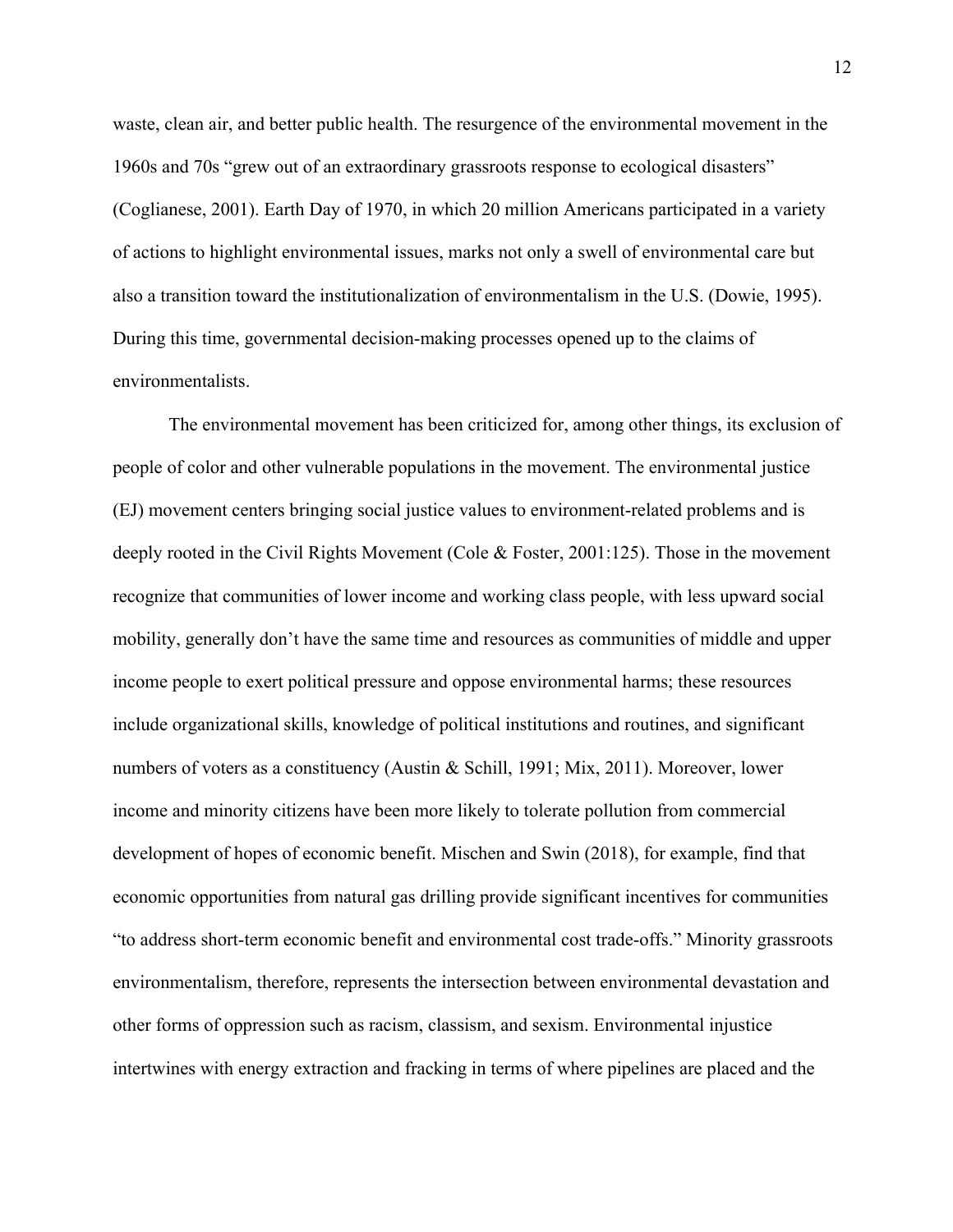devastation that (often) lower income and racial minority communities are asked to accept for energy buildout. Whether a movement operates within the dominant paradigm or the EJ movement has significant consequences for its character and course, as I observe in my analysis of the two pipeline opposition movements.

#### *2.2 Movement Strategy*

#### *2.2.1 Framing*

It is my hypothesis the Rust Belt and Appalachian anti-pipeline movements were influenced by different ideologies and framed in contrasting ways, which led to divergence in strategy and coalition building within the movements. Framing is the process through which social movement actors construct both the problems they see and the solutions they propose. Understanding framing is critical to understanding the character and course of a social movement (Benford & Snow, 2000). Framing can facilitate the alignment between a personal and collective identity, in which one sees their individual identity reflected in a movement and feels that said identity is important to movement success. For example, the evangelical group "Christians for the Mountains" uses music to link the evangelical emphasis on prayer and a personal relationship with Jesus to mountaintop removal (MTR) opposition because of the troubles that mining causes "good people" (Billings & Samson, 2012). This use of framing is a crucial aspect of movement building. Bell (2016) deduces in her study of coal-mining resistance in Central Appalachia that many affected individuals do not feel their personal identities are compatible with the collective identity of the EJ movement. She determines that this framing gap is a main barrier in engaging people in the anti-MTR movement.

According to Benford and Snow, there are three types of framing: *diagnostic* framing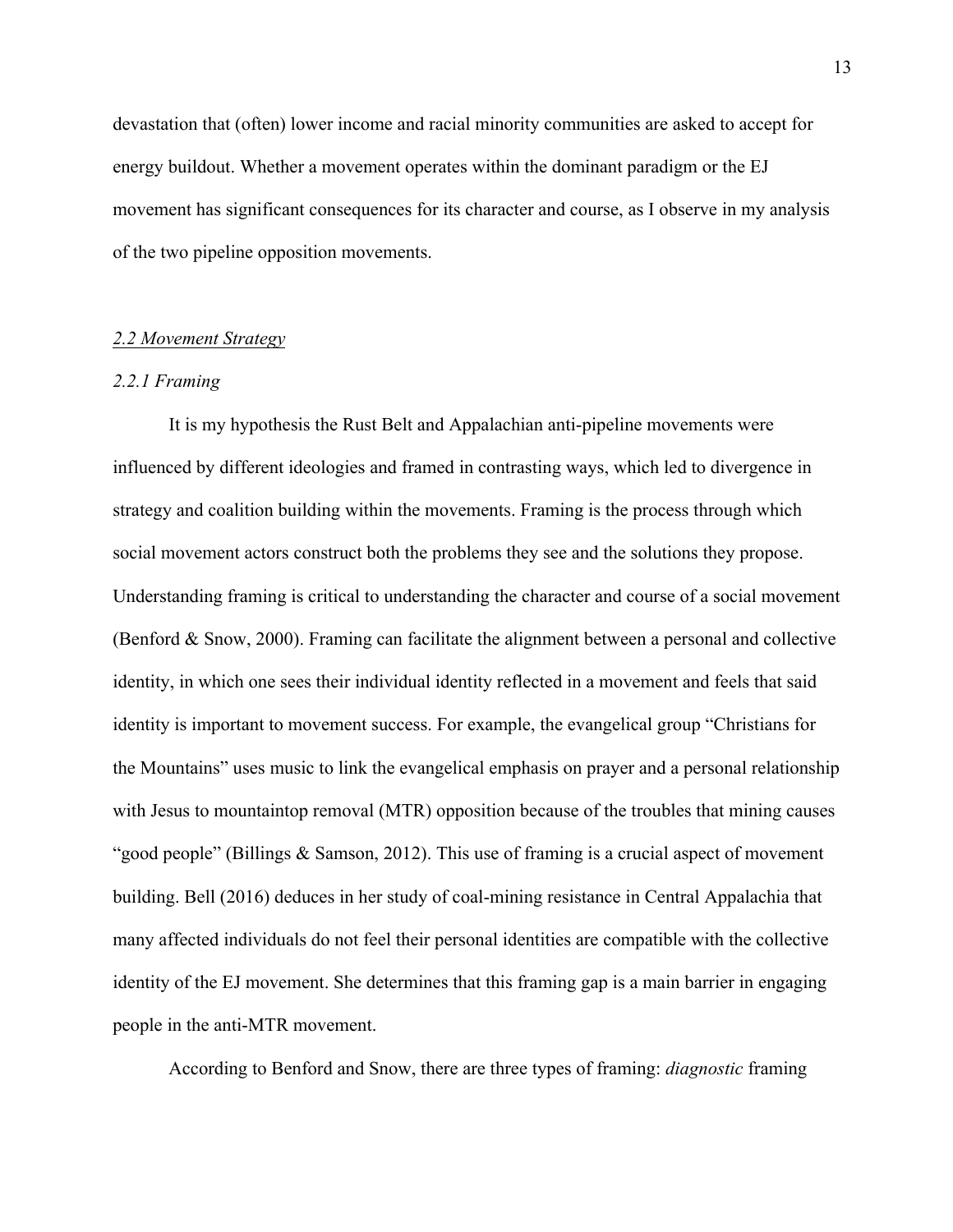identifies the source(s) of blame; *prognostic* framing names what is to be done and constrains the range of possible solutions and strategies; and *motivational* framing provides a "call to arms" and creates agency. In environmental movements, issues can be framed in radically different ways. Some organizers shape their work through the lens of EJ, using prognostic framing to emphasize the need to expand the environmental decision-making process, build community capacity, and facilitate community empowerment through grassroots organizing over advocacy (Faber & McCarthy, 2001). EJ organizers diagnostically frame the interdependency of issues like environmental destruction and poverty. The EJ movement uses motivational framing to call for grassroots community resistance in response to unjust conditions and practices (Bullard  $\&$ Johnson, 2000). In contrast, the dominant environmental protection paradigm prognostically frames environmental work as a reduction of and legitimization of a certain amount of harm, creating agency for professionalized nonprofits and policy experts. This creates obvious tension with EJ organizers and community members whose harm is "legitimized" as acceptable.

Movements can also be framed as place-based resistance or "cosmopolitical," universal movements (Rice & Burke, 2018). Rice and Burke, in their research of anti-fracking activism in Appalachian North Carolina, argue that there is a "fundamental tension" between place-based and universal ideologies and identities in social movement building. Place-based activism, on the one hand, provides an important context for building movement energy, mass involvement, and organizational capacity. At the same time, however, place-based movements can become ineffective if they remain too inward-looking and don't also form the broad solidarities needed for large change. Groups focused on local issues may also fail to recognize the systemic roots of the problems they face. In response to these tensions, Rice and Burke call for "situated solidarities," connections between social movements that are place-specific, like local fracking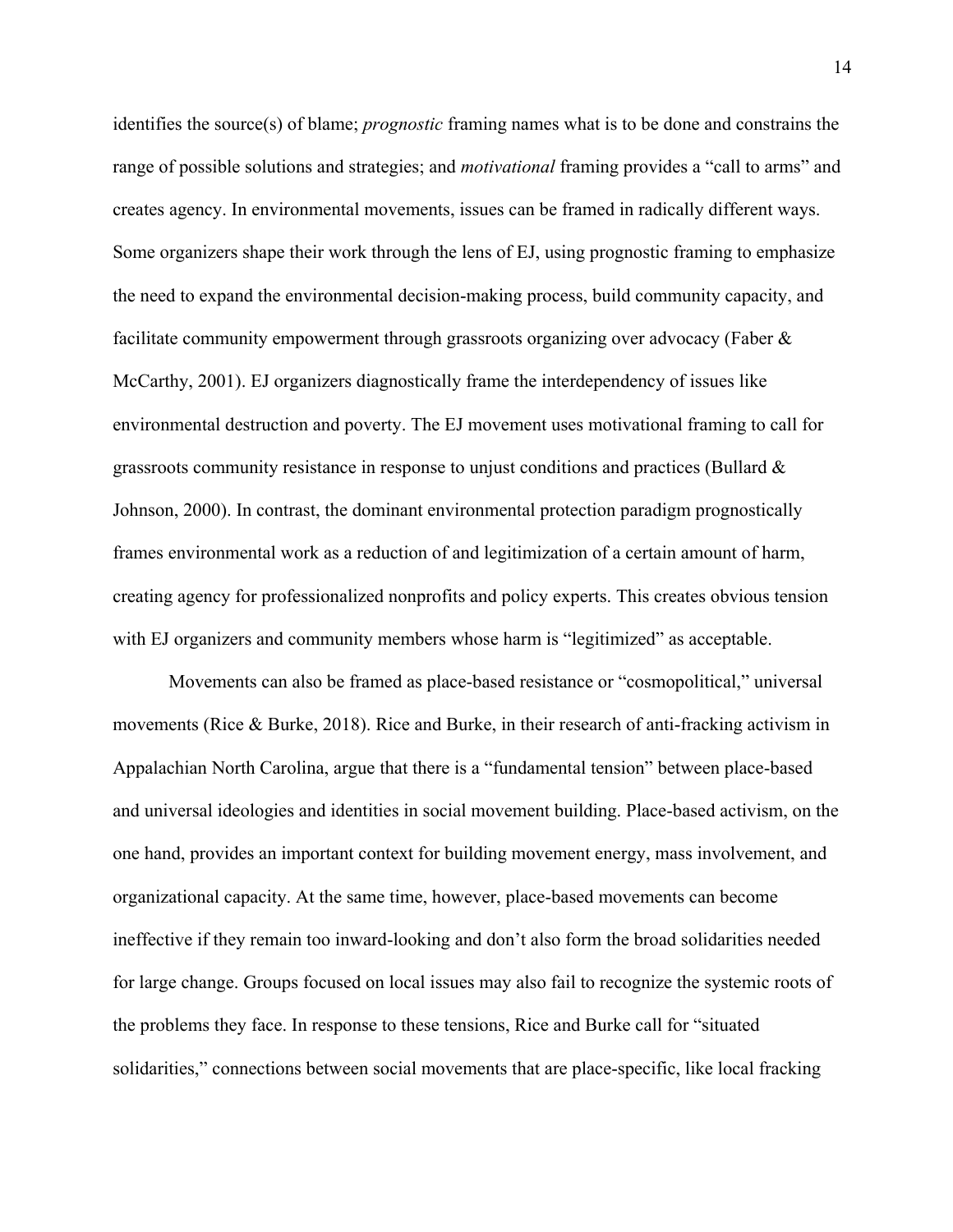infrastructure opposition, but also connect beyond place. As I will show, this tension between place-based and universal ideologies can be seen particularly clearly in the Sunway pipeline case, but Canyon pipeline organizers excellently demonstrate how to craft these situated solidarities particular to the region. This situated solidarity fits into the EJ paradigm in recognizing the deeper roots of environmental destruction as systems of oppression and economic subjugation.

Benford (1993) argues that at times, frame disputes can be beneficial to a movement by creating new organizations and viewpoints. However, for a social movement organization (SMO) they can also lead to the breakup or dissolution of the organization. Frame disputes can be tremendously costly, consuming time and energy and straining trust among participants. Moreover, different framings, which are informed by different ideologies, lead to different and sometimes clashing strategies (Goodman, 2017). For example, more radical framings like environmental and climate justice will often link to confrontational acts of protest, while framings around procedural failings will call for participation in the regulatory and legislative process and "respectability politics." All these strategies present both benefits and downfalls. For example, acts of protest can be a good way of creating an alternative vision for the world and getting attention, which may influence policymaking. However, often these protest acts cannot achieve their aims (like shutting down institutions) through the methods of protest used (Graeber, 2009). Not only does framing influence what strategies are used in a resistance movement, but it is also a powerful tool that guides whether and how organizations build relationships.

### *2.2.2 Network/Relationship-Building*

The way that SMOs and individuals build relationships has been a central focus of recent social movement research, and a key aspect of my analysis. Partnerships between social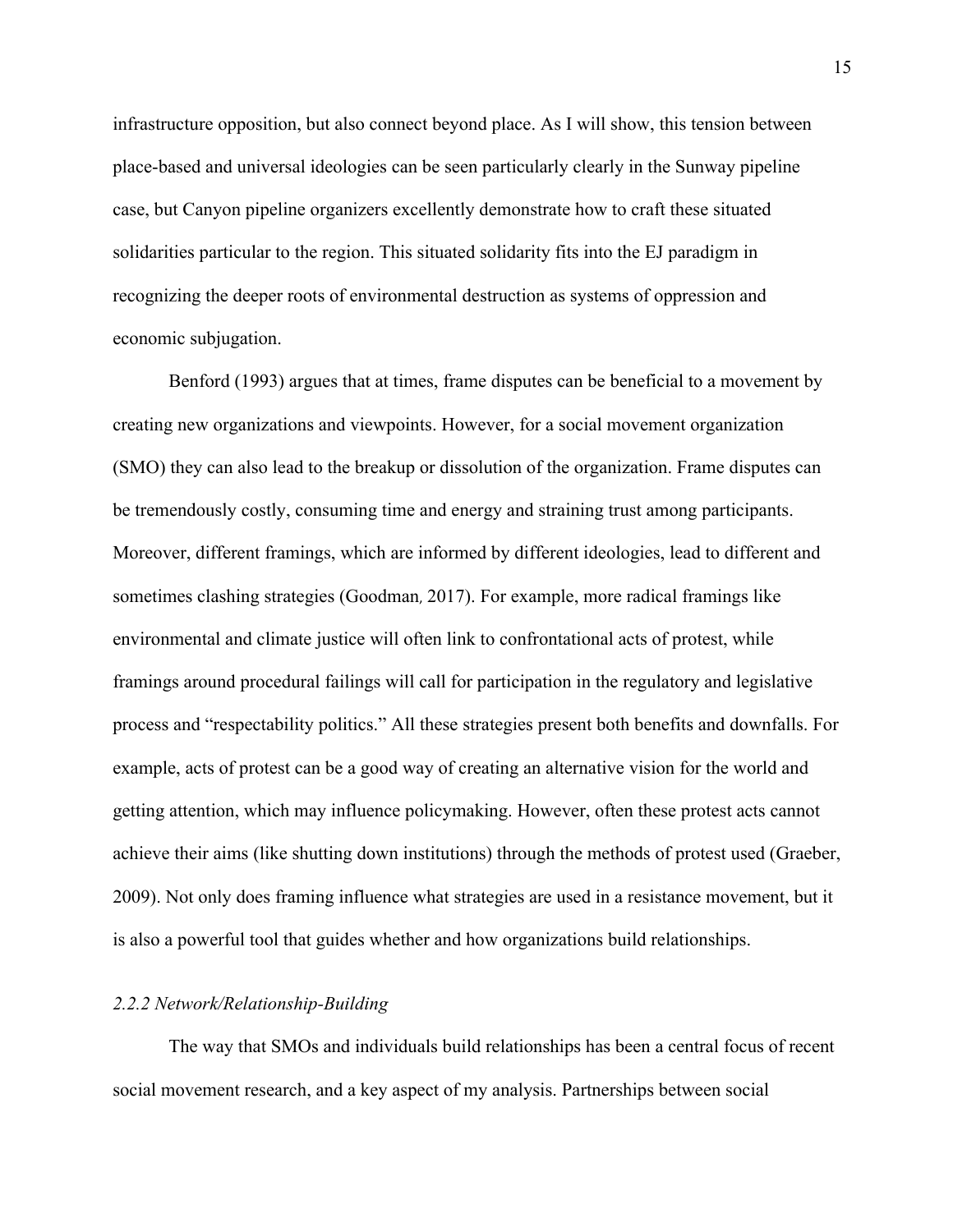movement groups are associated with greater levels of success (Beamish & Luebbers, 2009). However, conflicts of interest and perspectives within movement groups can reduce membership, inhibit collective incentives and commitments, and undermine movement success. Staggenborg (1986) states that effective coalition work is "notoriously difficult to achieve." Therefore, understanding conditions for successful collaboration between movement allies is critical to understanding movement success.

Obach (2004) argues that collaboration is less likely when movement organizations have narrow goals and are focused primarily on membership gains. Collaboration is most likely when movement organizations have a broader conception of issues, concerns, and constituents. Staggenborg (1986), in her study of the pro-choice movement, found that organizations using similar strategies and having similar ideological commitments were more likely to work together than those that did not. Additionally, she argued that ideological differences were less likely to be "bridged" when resource competition was high and campaign success seemed "remote." These ideological differences are overcome through the help of "bridge builders" or "coalition brokers," individuals with ties across organizations (Van Dyke  $\&$  Amos, 2017). A greater degree of ideological and cultural congruence is necessary with more "intensive coalitions" where participants work closely together over longer periods of time. Additionally, Diani and Bison (2004) find that a collective identity is an essential characteristic of a social movement. Collective identity is strongly associated with the "recognition and creation of connectedness" that brings a sense of common purpose and shared commitment to a cause. Thus, ideological congruence is a key factor of successful coalition work, and organizations with a broader definition of the issues and a greater sense of collective identity are more likely to achieve this ideological congruence.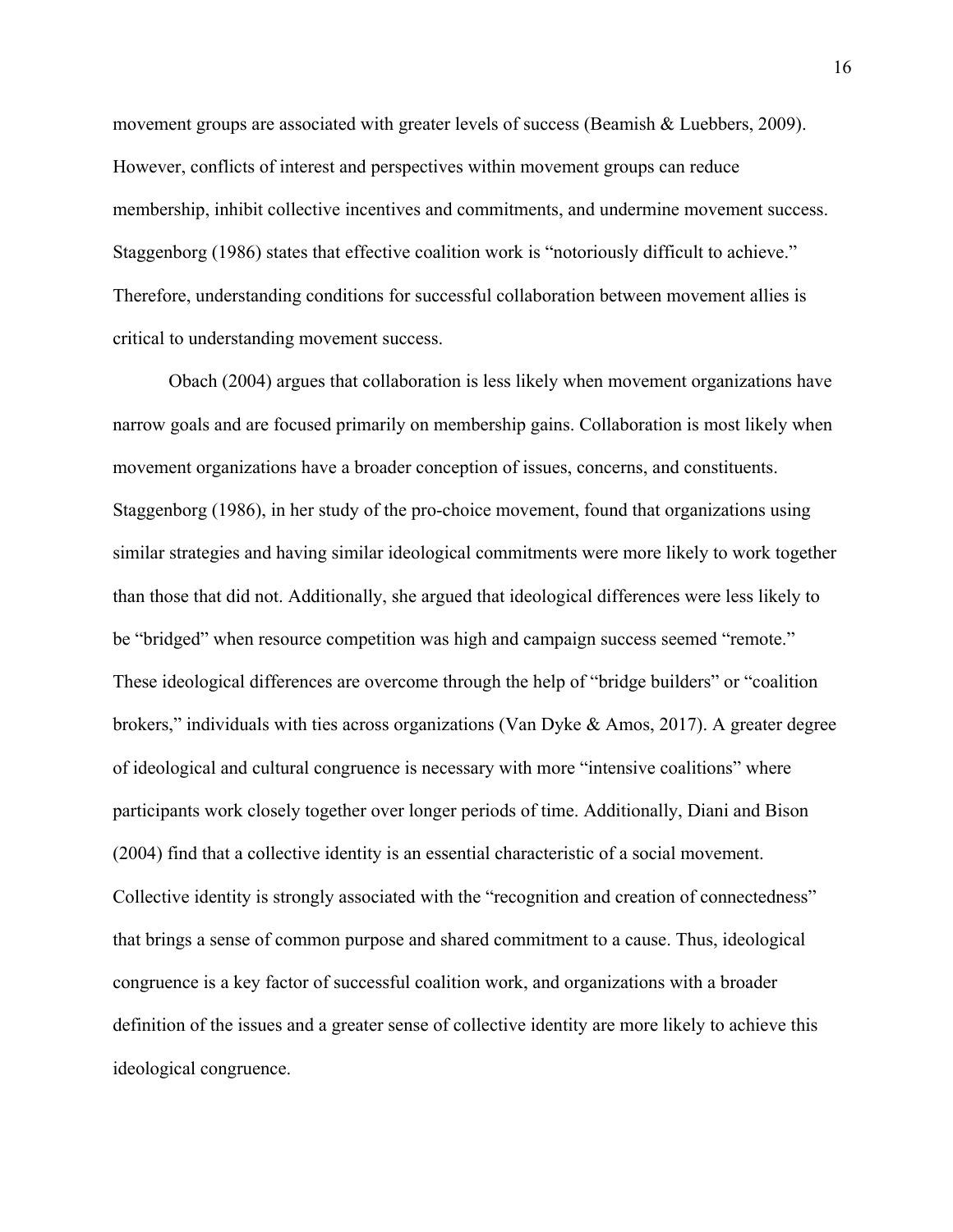In addition to ideologies and social ties, Steinman (2019) finds that threats and opportunities are a third key factor determining social movement coalitions. Threats or opportunities may encourage groups to overcome their differences and work in alliance, but mobilization can also decrease with increased levels of threat (Staggenborg 1986; Van Dyke & Soule, 2002). Zald and McCarthy (1980) find that while pooling resources may seem advantages, coalitions also require significant resources (financial and temporal) and thus are less likely when resources are scarce. Social movement organizations (SMOs) may also lose autonomy over strategy, tactics, and messages with other coalition members. It is important to note that coalitions will only form when organizers believe that the benefits of the coalition outweigh the costs. Lower competition for resources in addition to threats that require action are the mostly likely conditions to foster the development of coalitions (Van Dyke & Soule, 2002).

Coalition work between professionalized environmental organizations and local environmental groups is of particular interest in social movement literature. Research on the EJ movement tends to focus on the "antinomies between, for example, it and mainstream environmentalism rather than on factors that could make alliances between the two more likely" (Beamish & Luebbers, 2009). Importantly, alliances with professional SMOs can provide EJ organizers a larger constituency for direct action, an opportunity to share knowledge and expertise, and additional monetary resources (Mix, 2011). However, as Buday (2017) describes, grassroots environmental activists perceive a direct threat that heightens their desire for change, and their exclusion from the political negotiations motivates them to explore "extra-institutional routes" towards their policy goals. On the other hand, professionalization constrains the flexibility and speed of national environmental organizations to modify their tactics, which frustrates grassroots organizers and strains collaboration. However, the professionalization of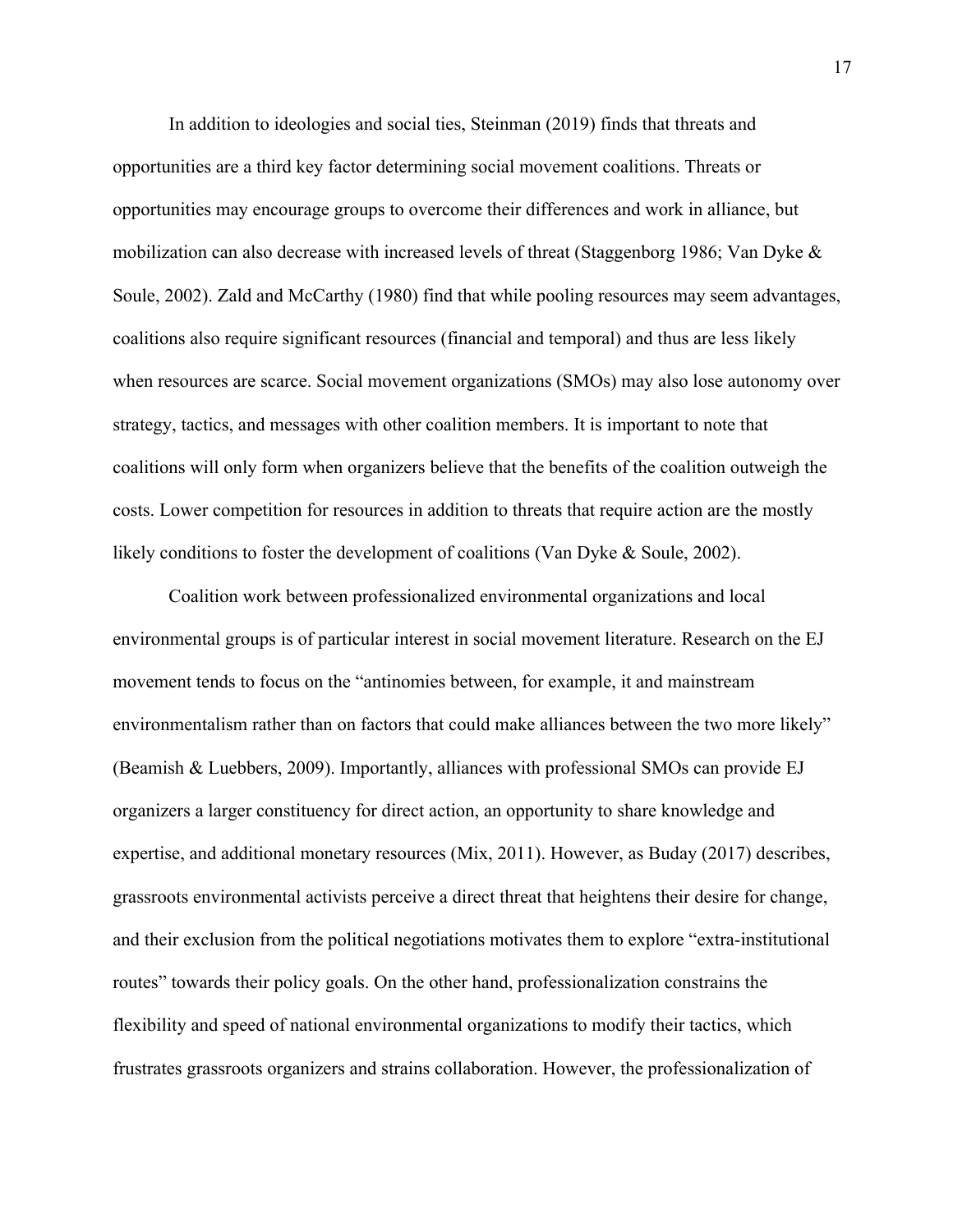national environmental advocacy organizations has been necessary for gaining knowledge of the political environment and developing law and policy expertise (Bosso, 2005). Therefore, collaboration between affected communities and established movement organizations can prove mutually beneficial. Buday finds that cultural sensitivity allows for these linkages (ibid). Coalition work is a central focus of my research due to both its importance in movementbuilding and also its contentious history, particularly in environmental organizing work.

# *2.2.3 Tactics*

The strategies that a movement employs to engage the public and persuade powerholders to take action are varied, inspired by differing motivations and carrying a range of consequences. Kleidman (2004) identifies three models of organizing. *Relational* organizing uses issues as a tool to create campaigns that will develop leaders, strengthen relationships, and build organizations. *Issue-based* organizing uses specific issues as a starting point around which to build organizations and campaigns*. Ideology-based* organizing starts with a vision and analysis and then turns to specific issues; issues are valued more as ends than as means. Each of these models of organizing leads to different strategy choice. For example, relational organizing would use movement schools and training programs to develop leaders, while ideology-based organizing might start with a more radical and expansive framing of the problem that calls people from far-off places into the movement.

Research by Rice and Burke (2018) on anti-fracking organizing in Appalachian North Carolina describe the ways that localized and "cosmopolitical" movements can turn to very different tactics. National and statewide environmental organizations oppose fracking in North Carolina using legislative tactics (e.g. a "Disapproval Bill" in the state house) and legal strategies (e.g. court challenges). The local organizers use strategies that are more "sensitive to cultural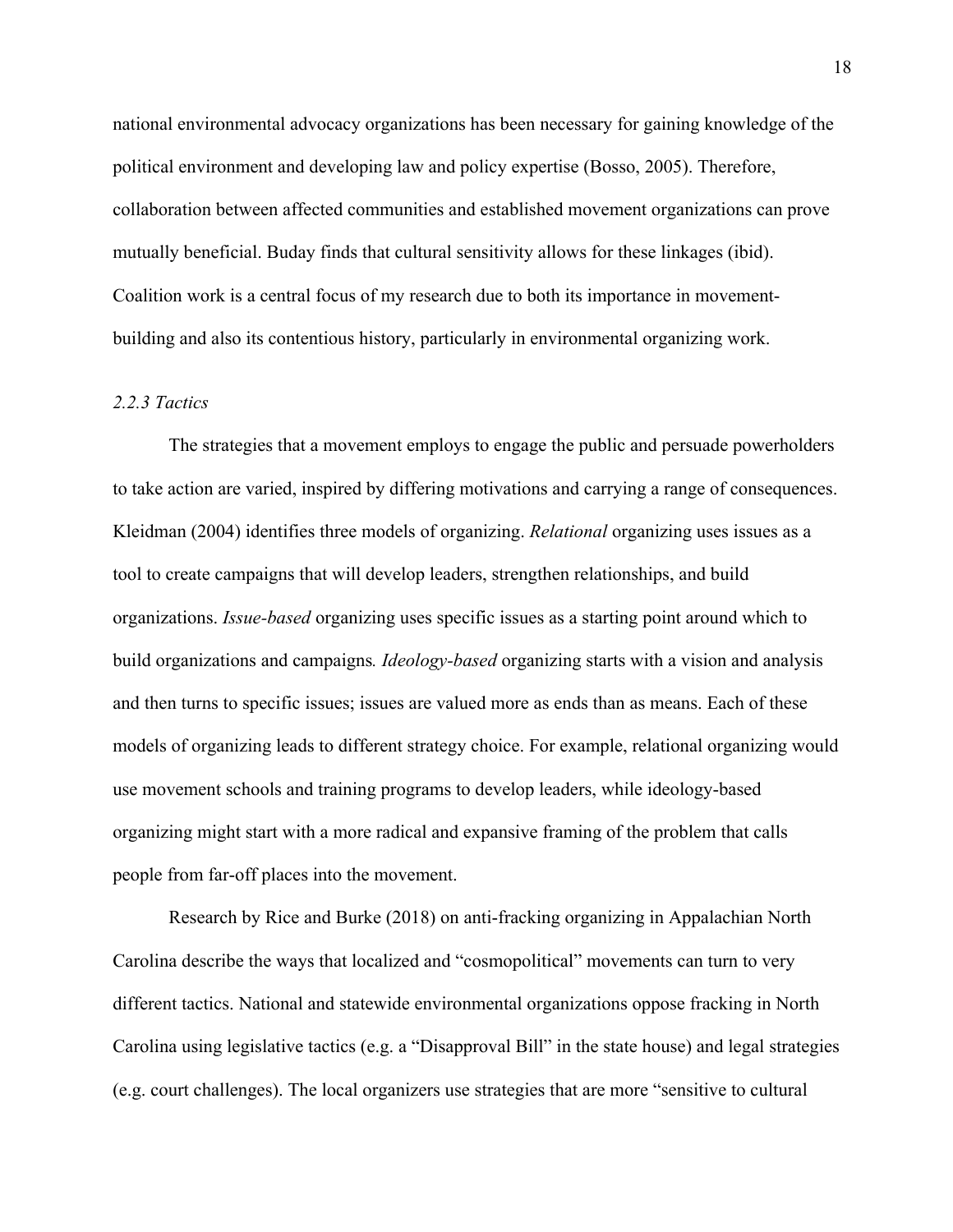politics." Activists have worked with respected community leaders to pass local anti-fracking resolutions. They believed that working through local authorities is better to mobilize a diverse crowd than a more publicly oppositional stance. These Appalachian organizers are able to balance the "dilemma" that Kleidman identifies between a broad appeal and a sharp analysis (2004). According to Kleidman, without explicit analysis and vision, movements can easily be co-opted. Conversely, a movement that isn't dogmatic in ideology can also bring more people into the movement, and in some cases, bring the movement a more legitimate image. Finding a middle ground is key to effective organizing.

Direct action (DA) is a particularly important strategy in the EJ movement and is a key tactic used in the Canyon pipeline opposition movement. Organizations and movements that use confrontational tactics tend to be more successful (Gamson 1990). According to Austin and Schill (1991), both community organizers and attorneys are skeptical about the strength of litigation in advancing minority grassroots environmentalism, insinuating that these tactics alone are not effective. The addition of direct action tactics, ranging from protest to blockades, can change society's values and public opinion. These changes can "feed back" into the judicial system and influence the possibility for law reform, as well as the implementation efforts of current law (Coglianese 2001). Conversely, law reform efforts can also influence public opinion and legitimize the demands made by social movements. This feedback mechanism is present in the Canyon pipeline case. Investigating the range of strategies that movement organizers focus on is both critical to understanding movement ideology and establishing correlation with movement outcomes.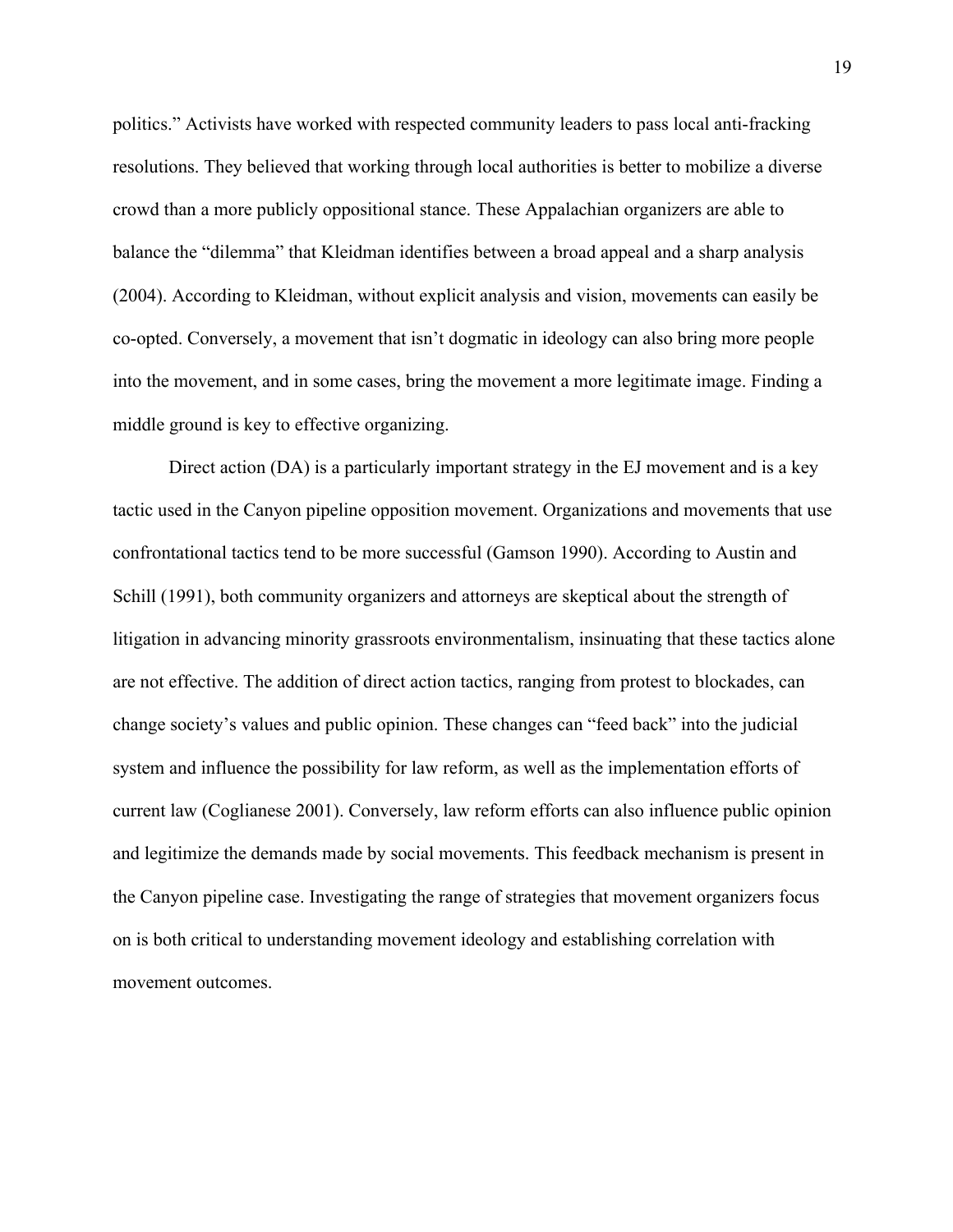#### *2.3 Movement Outcomes*

Movement outcomes are a particularly challenging topic in social movement research. Giugni (1998) finds that "a striking disparity exists between the large body of work on political and policy outcomes and the sporadic studies on the cultural and institutional effects of social movements." McAdam and Boudet (2012) argue that most scholarship on social movements "[selects] on the dependent variable," looking at successful social movements and then determining the factors that led to recruitment and action in that movement. This tendency, however, inflates the actual frequency of collective action as well as the success of mobilization. In this work, I have looked at two movements that with varied results, one of which that is ongoing, in order to avoid this tendency.

The range of definitional approaches to social movements is matched by diversity of theoretical approaches (Durac, 2015). Three of the prominent theories of social movements are the Resource Mobilization (RM) Theory, the Theory of Political Opportunity Structures (POS), and the Political Mediation (PM) model (Saeed, 2009). RM theory focuses on internal characteristics of the movement, including organizational structure and resources, as key to movement success. The POS theory identifies the political landscape as the primary reason for movement formation and success. The PM Model argues for a middle ground by acknowledging that both the internal characteristics of movements and the external socio-political environment impact movement success. This model "rejects the search for magic bullets," insisting that there are no organizational forms, strategies, or political contexts that will *always* help challengers (Amenta et al., 2010). Under this model, scholars search for forms of organization and strategies that are most productive in certain political contexts. The PM Model is the one that I have conducted my research under, as I believe it both gives proper agency to social movement actors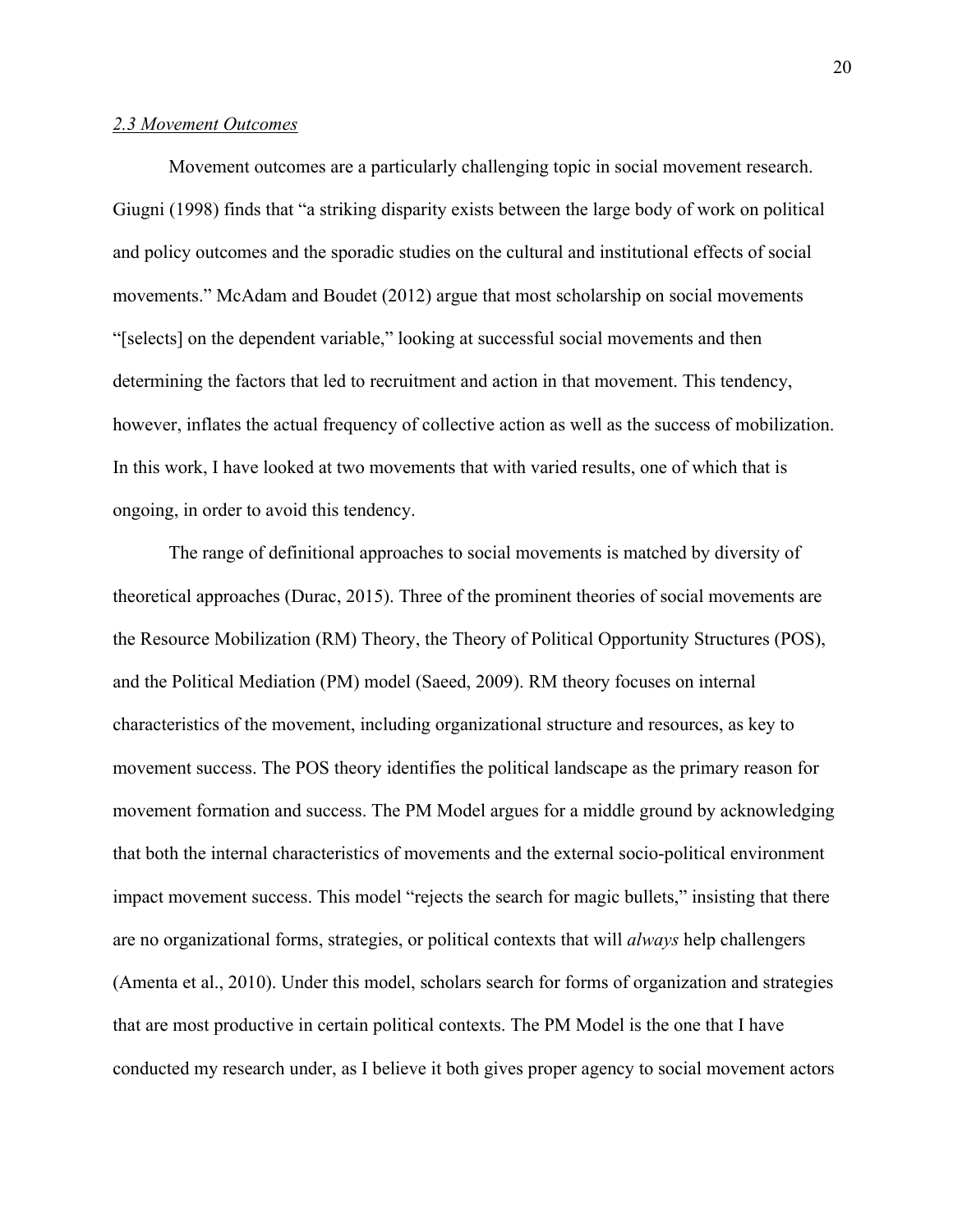and acknowledges factors not controlled by social movement actors influence political outcomes.

McCammon and Moon (2015) identify three movement outcomes beyond survival: organizational change, movement mobilization, and political outcomes. A number of factors influence these outcomes, including "the movement's organizations and actions; non-movement actors, including allies, elites, and opponents; and the institutional, political, and cultural context" (Van Dyke & Amos, 2017). Importantly, social movement scholars including Goldstone (1980) find that many social movement outcomes are dependent on the temporal and geographical and factors beyond organizers' control, including political party control and national mood. For example, Cress (1997) determines that the external organizational environment is the key determinant of SMO structure and action, including the institutional and broader multi-organizational field in which the SMO is embedded. However, as stated earlier, this research is conducted using the Political Mediation theory of social movements, ascribing some level of agency to movement organizers, while acknowledging that they cannot control all factors or outcomes, and incorporating place-based context into analysis.

One particular focus of social movement outcome literature is how to define success. Perceptions of success vary through time and from person to person, so it is difficult to define clear indicators of accomplishment. Alliances, the absence of factionalism, and beliefs and goals have been identified as critical factors influencing success (Steedly & Foley, 1979; Mirowsky  $\&$ Ross, 1981). However, as Giugni (1981) points out, attempting to define a movement as a success or failure creates a range of issues, including assumption that social movements are homogenous, the fact that success is subjective, and the overstatement of the intent of participants (as many of the consequences of social movements maybe unintended or unrelated to their claims). Social movement actors cannot fully control how meanings and norms shift as a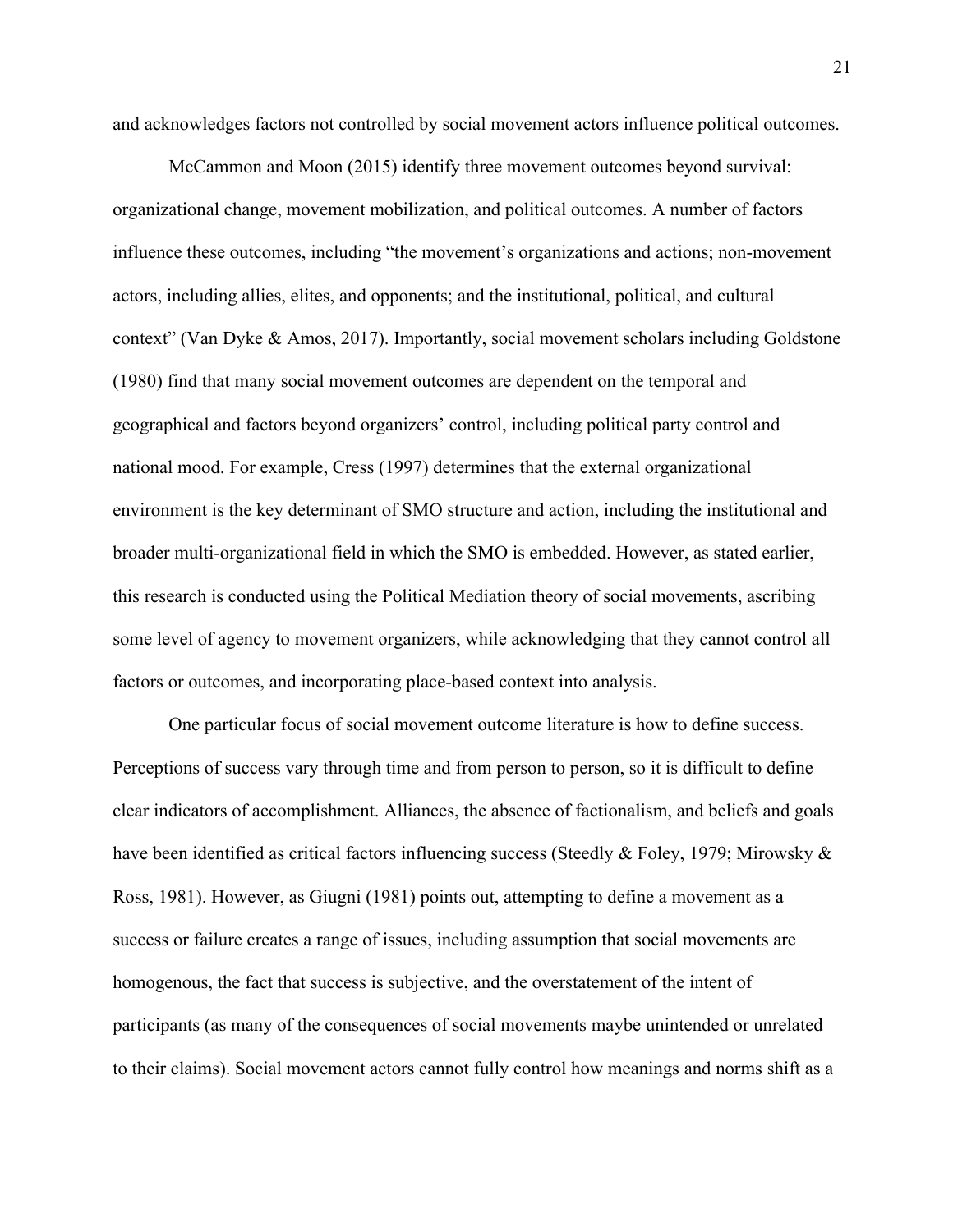result of a movement's disruptions (Balkin & Siegel, 2006). There are also challenges methodologically in studying the consequences of social movements, including issues of causal attribution, time reference and effect stability, movement goal adaptation, interrelated effects, and unintended effects (Rucht, 1992).

Saeed (2009) offers an excellent critique of attempting to define a movement as a success or failure. He offers the example of the Civil Rights movement to prove his point:

…the Civil Rights campaign faced a huge setback when thousands of its activists, along with Martin Luther King, were arrested in Georgia, in 1961 (47). This was a setback for the struggle, but not its end. Do we then label the whole Civil Rights campaign as a failure? Or if we consider it on the whole a success, should we completely disregard the mentioned hurdle?

Moreover, Saeed argues that social movements can have wider consequences beyond just stated goals, including on broader culture, individual participants, and other social movements. Saeed points out that the failure of one movement can become the success of another as leftist leaders learn from movements and change strategies. These dichotomous categories may present more problems than benefits in the study of social movements.

Austin and Schill (1991) articulate that the success of grassroots environmental efforts should be "judged by whether they produce the desired remedial results." A central tenant of environmental justice is that a movement must be understood in its own terms "if one hopes to make policy proposals that will be of use to those struggling to save themselves" (ibid.). In the context of my research, I argue that the question of success should be grounded in how those affected define and determine success. I evaluate success based on how movement participants describe it and attribute internal movement factors to success while also incorporating broader historical context into said analysis.

Benford and Snow (2000), in their piece about framing and social movements, itemize a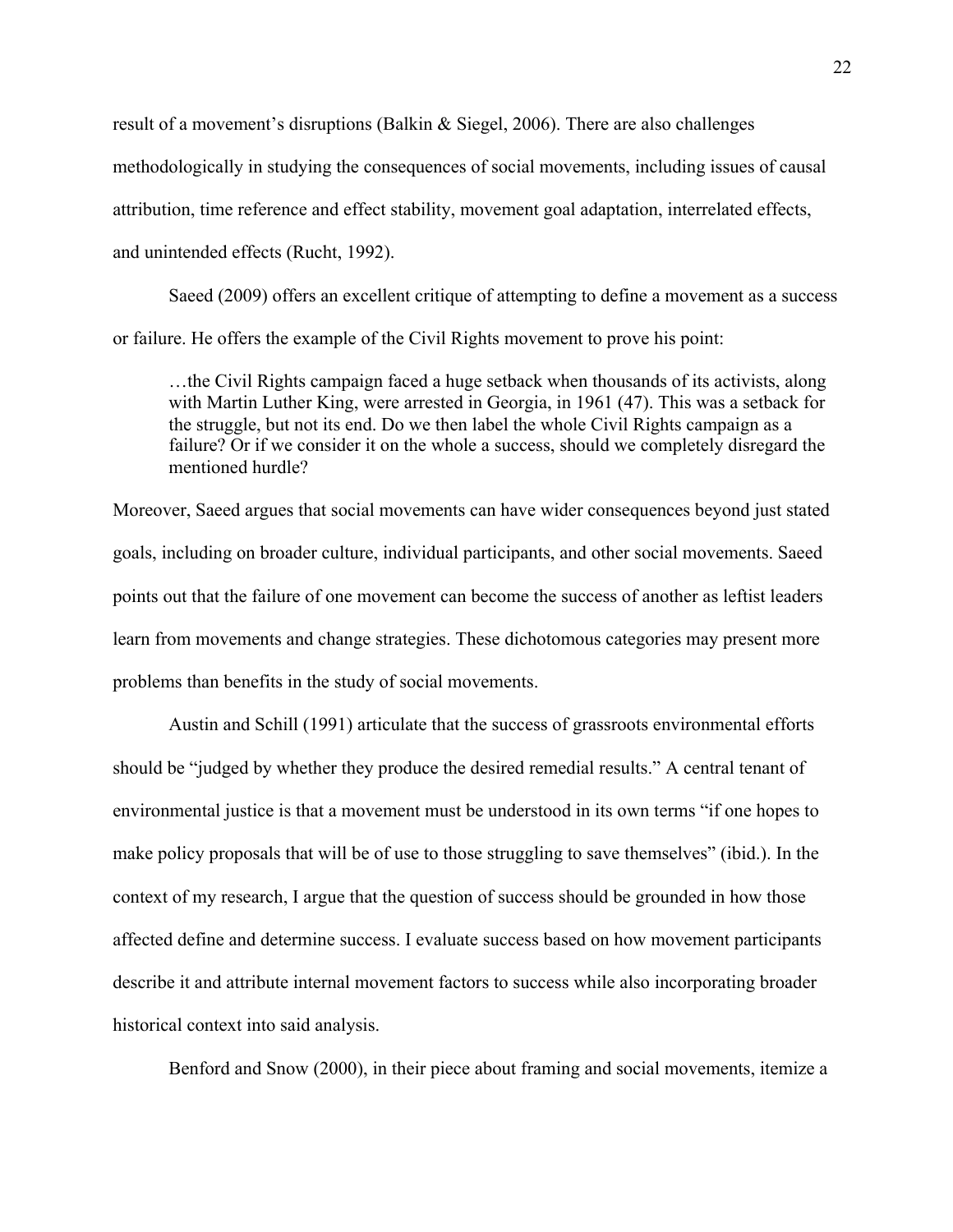number of unresolved issues and concerns that require further inquiry, including "the discursive and narrative processes generative of collective action frames" and "the relationship between collective action frames and actual collective action." Frey et al. (1992) call on students of social movements to "direct more attention to organizational problems of internal movement politics and factionalism." Giugni (1998) calls on researchers to "focus on the comparative study of the outcomes and consequences of social movements." In my research, I begin to investigate the relationship between collective action frames and collective action, as well as the impact of factionalism and internal politics, in a comparative analysis of the outcomes of the Sunway and Canyon pipeline movements.

It is my hypothesis that the Rust Belt and Appalachian anti-pipeline movements were influenced by different ideologies and framed in contrasting ways, which led to divergence in strategy and coalition building within the movements. Specifically, the Canyon pipeline opposition movement was framed through a broader and more flexible ideology but was grounded in principles of environmental justice, which allowed for a range of strategies both inside and outside of the legal and regulatory systems. This framing and range of tactics was inspired by a deep history of resistance in the area. The Sunway pipeline group, lacking knowledge of a history of resistance in the area, focused more on individual safety and rights, with the two primary strategies being to engineer a reroute to the pipeline and to pass community bills of rights. While the Sunway pipeline was ultimately put in the ground, the Canyon organizers are still successfully resisting the pipeline. This difference in results is ultimately correlated with the contrast in framing and ideology as well as differential tactics and coalitionbuilding efforts.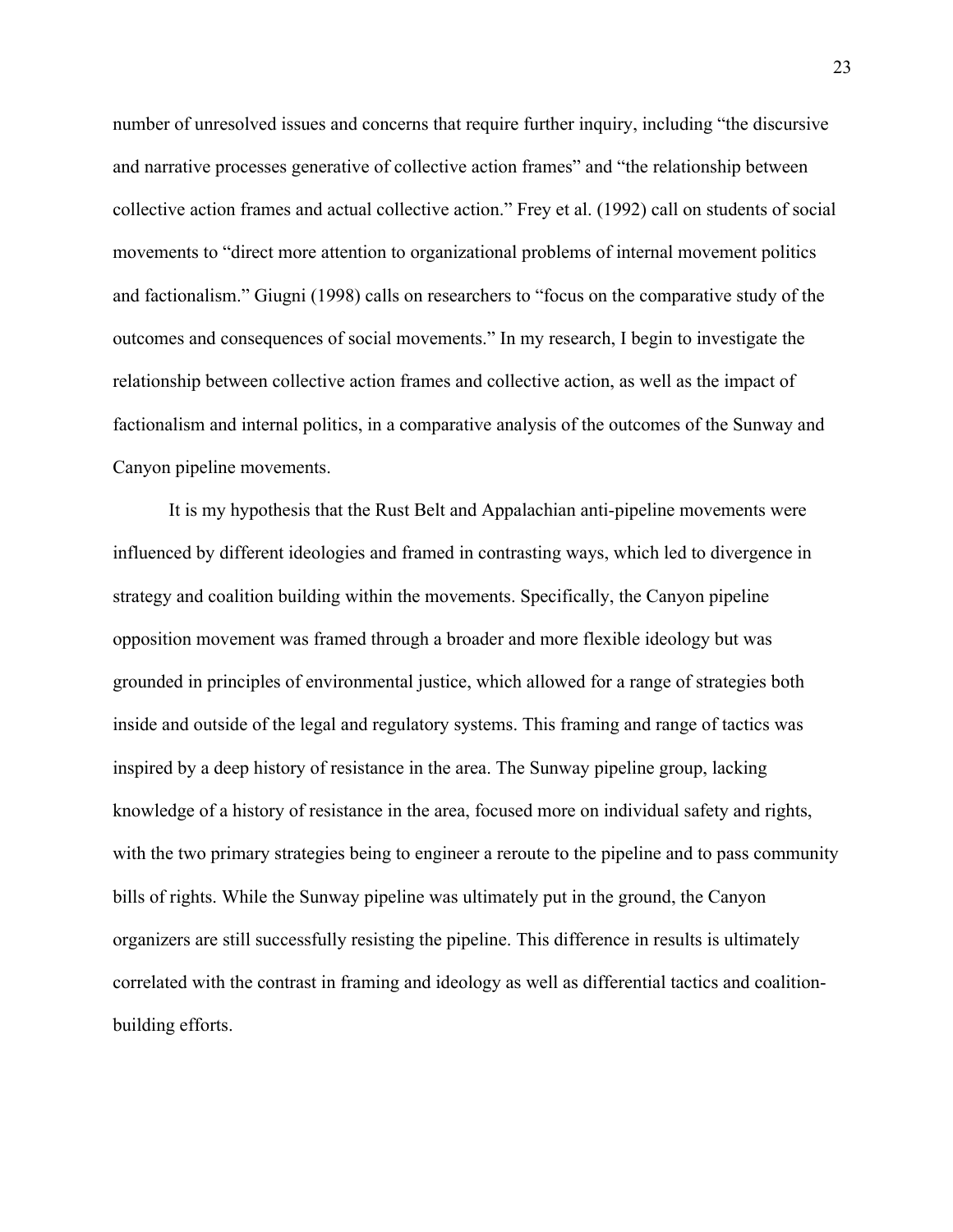# **III. Cases**

#### *3.1 Sunway Pipeline*

The Sunway Pipeline<sup>4</sup> is a 250-mile line that passes through two Rust Belt states, States  $S1<sup>5</sup>$  and S2, on its way to an export terminal. It has the capacity to move 1.5 billion cubic feet of natural gas per day. The pipeline was first proposed in 2014, when letters were sent to landowners along the route. Shortly after those letters went out, several grassroots organizations formed to start educating neighbors and citizens as the company tried to get residents to sign off their land in easements. As landowners refused to allow surveyors on their land, the company behind the pipeline, Safeway Energy<sup>6</sup>, filed temporary restraining orders against many of the remaining hold-outs.

Safeway Energy applied for approval to the Federal Energy Regulatory Commission (FERC) in 2015 for this interstate pipeline. The pipeline was delayed because FERC did not have a quorum until new appointees were approved in 2017. The pipeline was formally approved shortly thereafter. FERC also allowed the pipeline to take land through the policy of eminent domain if landholders would not grant easements. FERC has this granting power for interstate pipelines through the Natural Gas Act, passed by Congress in 1938. With this pipeline, eminent domain was used to acquire a small portion of the easements.

When the company held meetings in areas that were supposed to have compressor stations, which re-pressurize the gas and have been shown to emit toxic chemicals, residents

 <sup>4</sup> Sunway and Canyon are both pseudonyms for the pipeline projects

<sup>&</sup>lt;sup>5</sup> Rather than naming the states, I have used the abbreviations S1 and S2 in the Sunway pipeline case and C1 and C2 in the Canyon pipeline case to ensure anonymity and confidentiality for the resisters with whom I have spoken.

<sup>6</sup> Company pseudonym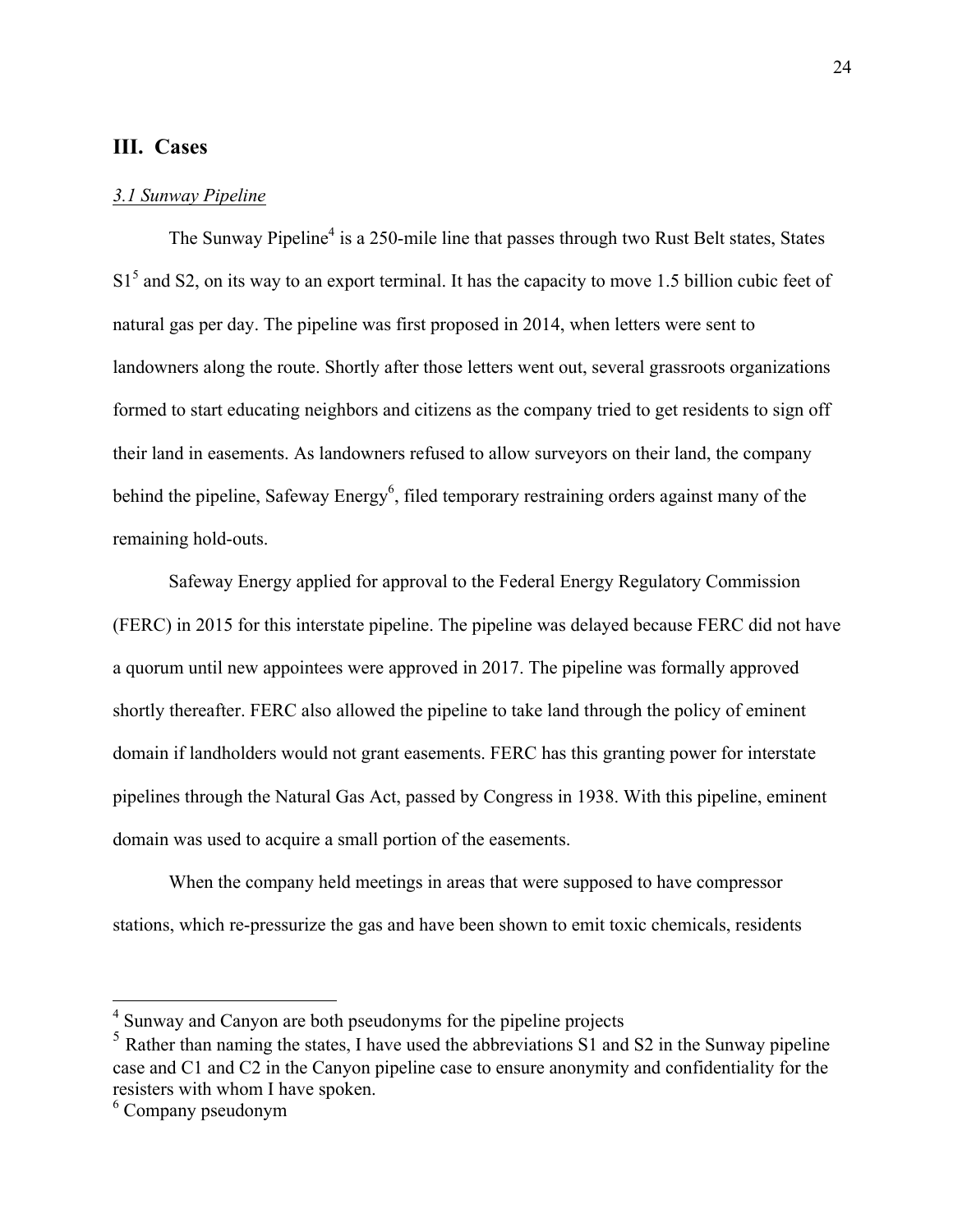turned out to express their concerns. Many grassroots organizations worked to pass community bills of rights that banned fracking in their cities or townships, as well as resolutions opposing the pipeline specifically. Landowners along the route filed suit in US District Court, arguing that FERC's environmental review was inadequate; this suit was ultimately thrown out. An anti-trust suit was filed with the Federal Trade Commission (FTC) because one of the companies behind the pipeline, an energy provider, planned to sell the gas to itself and would be able to raise prices. In response, the FTC crafted an agreement with the companies involved to resolve these issues. In late 2017, several group filed suit for a stop work order to allow for a new review over whether the pipeline was needed in light of infrastructure build-out; this request was denied. Additionally, FERC ultimately rejected an alternate route created by affected landowners because, according to FERC, it did not offer substantial environmental advantages and land would not be significantly devalued.

Two cities along the pipeline route put up long-term resistance to the pipeline. The City of Smith<sup>7</sup> won a request in a federal appellate court to temporarily block construction due to the pipe's proximity to recreational areas in the city. Smith also appealed in circuit court to challenge an EPA water quality certificate that was necessary for pipeline approval. However, Smith's city council ultimately accepted a financial settlement in early 2018, ending their opposition. The city of Sabina was part of a case that went to a federal appeals court over FERC policy regarding export pipelines. The appeals court has asked FERC to re-explain and re-justify its decision regarding this policy. Sabina remains the only city on the route to not settle with the company, though the pipeline was ultimately constructed through its easement.

 $<sup>7</sup>$  Again, city names, like all other names used in this report, are pseudonyms.</sup>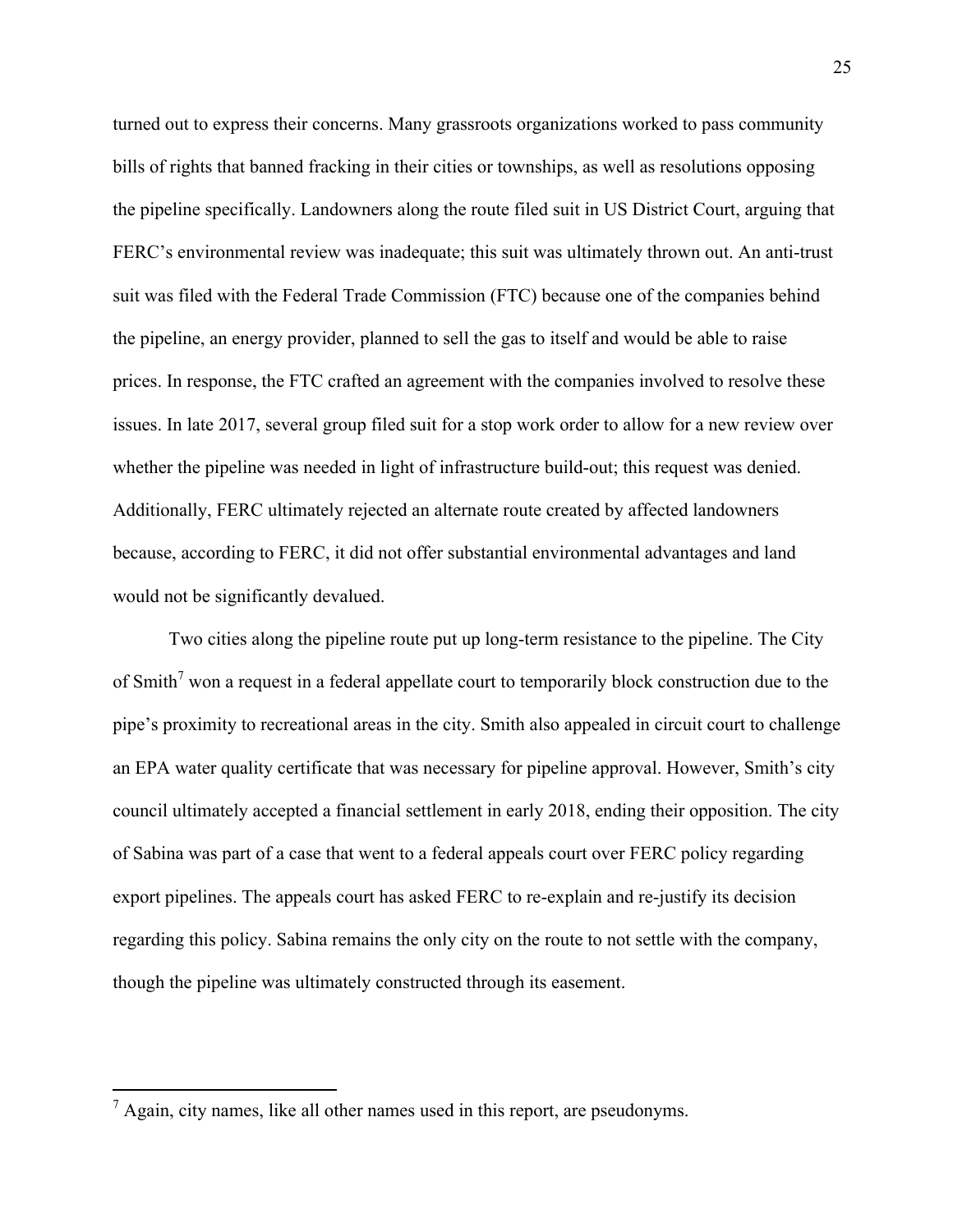Since the pipeline has been put in the ground, Sunway and the extraction industry have been solidified in the region. As Sunway was being constructed, the legislature of S1 began

seeing bills to target pipeline protestors, increasing the punishments for those who participated in protests or even those who had *knowledge* of protest participants. This bill was ultimately passed after several iterations. Moreover, the cities and counties affected by Sunway were promised large tax revenues from the pipeline, which were often dedicated to school funding. Now, Safeway Energy is appealing the property tax valuations to the Department of Taxation to a significantly

Sunway Pipeline Timeline • 2014: Safeway Energy proposes pipeline and sends letters to landowners • 2015: restraining orders against landowners • 2015: Safeway applied for FERC approval • 2017: FERC approves pipeline • 2017: Construction blocked in City of Smith • 2018: City of Smith accepts settlement • 2018: Pipeline constructed and goes online • 2019: Safeway appeals tax burden • 2020: Anti-protest bill passes

Figure 1: Sunway Pipeline Timeline

decreased portion of the anticipated revenues. In its appeal, it argues that the pipe cost

significantly more than expected and, because of the delays in approval, it lost some of its market share to other pipelines. As of writing this report, a decision has not been made on the appeal.

## *3.2 Canyon Pipeline*

The Canyon Pipeline is a 300-mile long fracked natural gas pipeline that traverses two states, C1 and C2, in the Appalachian Mountain region. The line is intended to transfer gas to an export terminal at a rate of two billion cubic feet per day. The project was first proposed in late 2015. During the initial FERC approval processes, opposition groups in each county along the route raised concerns about the use of eminent domain as well as the negative impacts to forests,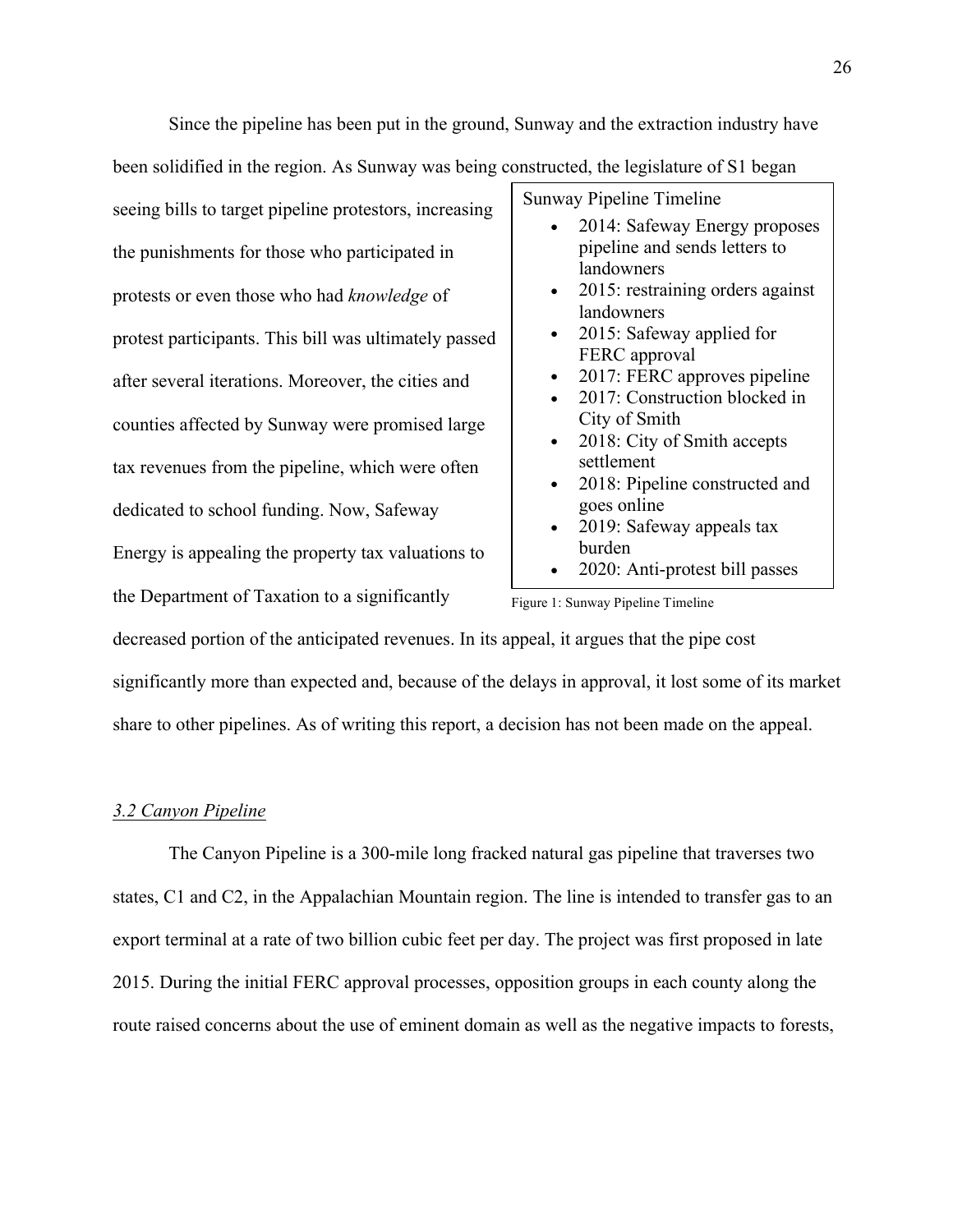waterways, and protected wildlife. Moreover, organizers and independent studies questioned whether the pipeline was needed. The project was ultimately approved by FERC in late 2017.

Several groups brought lawsuits in federal district courts and circuit courts to attempt to protect landowners from eminent domain use by the pipeline. In 2018, a judge granted the pipeline company, Clear Energy $\delta$ , the right to use eminent domain on the remaining disputed land, though the company had to provide what is considered "just compensation" for the land first. Multiple counties filed for a rehearing of FERC's certificate for the Canyon Pipeline, and objected to FERC's notices to proceed, but FERC filed an order to delay consideration on the rehearing request indefinitely. Several elected officials responded to this order to delay, questioning the logic and requesting a rehearing, to no avail. Ultimately, FERC denied the request for rehearing of the Canyon Pipeline certificate.

Because the pipeline crosses federal land, the US Army Corps of Engineers, as well as the US Forest Service (USFS), also had to issue permits for the construction of the pipeline. Groups submitted legal objections to the USFS and petitions to the Department of Environmental Quality (DEQ) and the Governor of C1. Several large nonprofits filed comments with the FERC docket arguing that the permitting process done by the Army Corps of Engineers was insufficient and incorrect. At the same time, they requested a stay on construction across streams from federal court until a decision was made on their appeals. The DEQ announced it would have a comment period regarding the adequacy of the Army Corps of Engineers permitting process relating to the pipeline after people turned out for the State Water Agency  $(SWA)^9$  meeting a few months prior. However, no action was taken in response to public comment.

 $\frac{8}{3}$  Company pseudonym

<sup>&</sup>lt;sup>9</sup> Pseudonym agency name; each state's agency name is different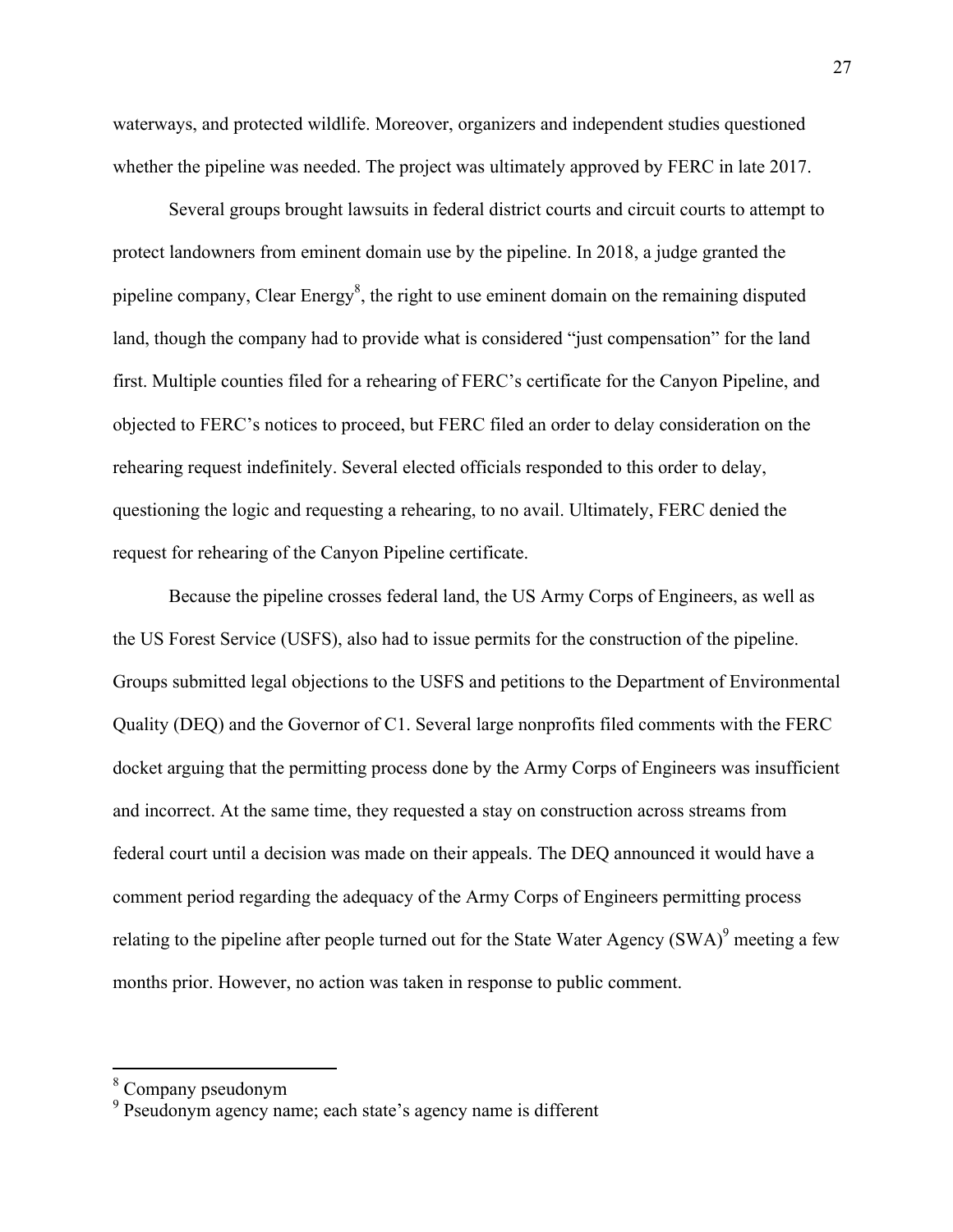state agencies, and the Army Corps of Engineers. Permits, including water and wildlife permits, have been revoked several times and FERC has issued multiple stop work orders, per the direction of federal circuit and appellate court. These losses were the result of construction violations and inadequate review, which were reported by citizen opponents and environmental nonprofits. Several lawsuits have been filed, challenging the federal process for pipeline

The pipeline *has* faced a number of delays, initiated by FERC, federal appellate court,

Canyon Pipeline Timeline

- 2015: Clear Energy proposes Canyon Pipeline
- 2017: Pipeline receives permits from US Army Corps of Engineers and Forest Service
- 2017: FERC approves Canyon Pipeline
- 2017: Groups file for rehearing of FERC certificate
- 2017: FERC files order to delay consideration on rehearing request
- 2018: Judge grants use of eminent domain
- 2018: C1 governor signs law allowing DEQ to issue stop work order
- 2018: DEQ comment period on Army Corps of Engineers process
- 2018-present: series of permit losses and stop work orders co-occurring with direct action campaign

Figure 2: Canyon Pipeline Timeline

development, the use of eminent domain, and the behavior of Canyon Pipeline builders. Overall, the pipeline has been cited hundreds of times for violations. Most recently, landowners have filed a constitutional challenge in federal district court objecting to the authority of the FERC to issue certificates to pipelines at all because eminent domain is unconstitutional.

Since construction began, many people have engaged in direct action (DA) and there have been dozens of arrests. The highly visible campaign of nonviolent civil disobedience has continued for approximately two years. More than a protest, these participants are directly interfering with and delaying pipeline construction. Opposition to the pipeline has been strongest in the areas directly impacted by the route, but many others across the states affected have joined in the fight. At this time, construction of the Canyon pipeline is still incomplete.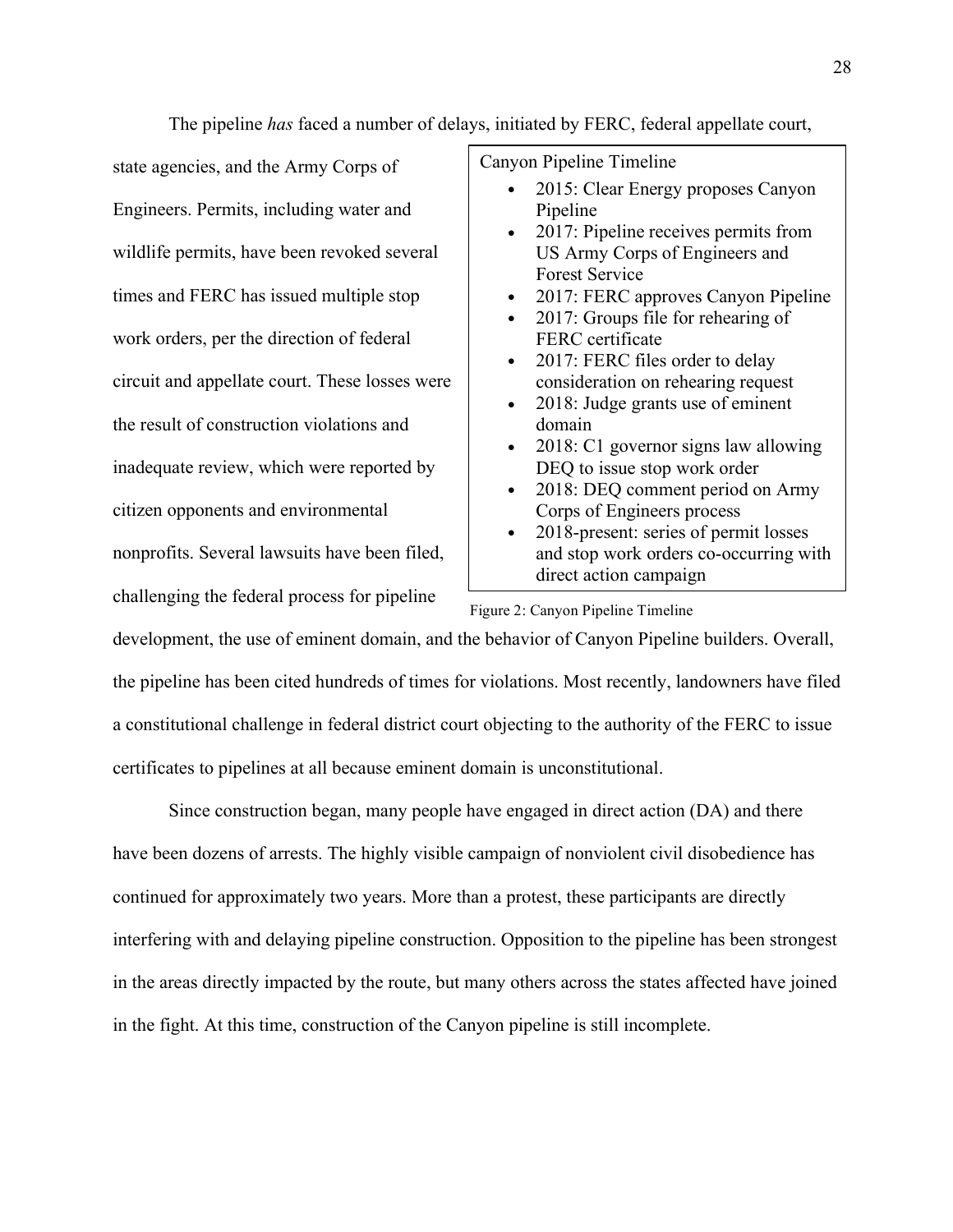## **IV. Methodology and Data**

There are several consistent factors between the Sunway and Canyon Pipeline cases that make them suitable examples from which to draw comparisons regarding pipeline resistance. First, they are similar in length and cross two states. Both lines end in export terminals. Part of the land was taken using eminent domain. Because both are interstate pipelines, the primary overseeing agency is FERC. As a result, the processes that both pipelines went through for approval and construction are very similar. Thus, we can meaningfully compare the way that organizers in different regions, with different experiences, acted in response to a very similar problem.

Rice and Burke (2018) used interviews in their work on Southern Appalachian fracking resistance. Their interviews, much like my own, focus on participants' personal experiences in the movement, the social networks that have formed, reflections on political tactics and strategies, and the future of anti-fracking work. They analyzed the interviews and written texts using narrative analysis to look for "prominent themes" of the ideologies and actions in the movement. My research is conducted in a very similar fashion.

Original data for this project was generated through semi-structured, open interviews that lasted in length between 30 minutes and 90 minutes. These interviews were conducted over a four-month period. Some interviews were done in person, but most interviews were done online given travel limitations. I recruited participants for these interviews through my own networks of activist and organizer friends. I have been involved in several anti-fracking efforts myself, and I want to disclose and acknowledge my own beliefs about fracking as I undertake this study. Additionally, I read news articles regarding both pipelines, and individuals and organizations that were mentioned in these articles were also recruited to participate in the study. I believe that my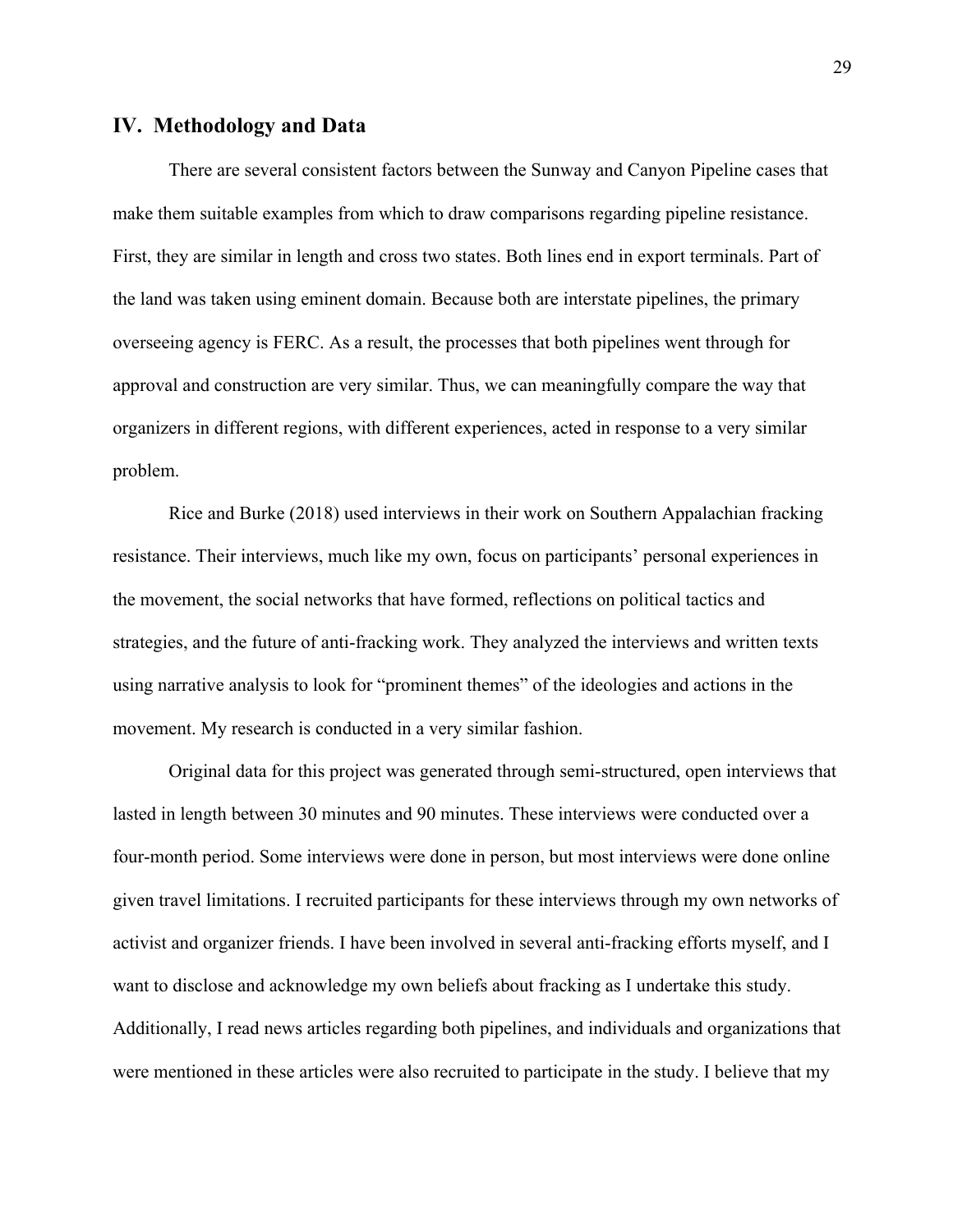personal experiences in anti-fracking and my solidarity with these groups helped to build a degree of comfort and rapport that allowed for more detailed and personal conversations with my interviewees.

I conducted a total of 17 interviews, 7 with those involved in the Sunway Pipeline resistance and 10 with those involved in the Canyon Pipeline resistance. Of the Sunway Pipeline participants, 1 interviewee was a professional organizer working for a nonprofit and 6 were grassroots activists. Of the Canyon Pipeline participants, 4 interviewees were professional organizers working for nonprofits, 4 were grassroots activists, and 2 participated in a direct action camp. A full list of interview questions can be found in Appendix A.

The interview questions prod activists to recall their organizing efforts, describe their ideologies, and outline their organizing communities. Central topics in the interviews included, but were not limited to: why fracked pipelines are a problem; how the activists began organizing; whether and how they formed alliances or coalitions; what they perceived to be barriers to mobilization; which strategies they have chosen to employ and why; and how they define success and whether they have attained it.

After interviews were transcribed, transcripts were analyzed for key words, phrases, and concepts that interviewees frequently used to describe their efforts. The qualitative data deduced through narrative analysis is used to highlight central differences between the two pipeline resistance movements and identify factors of success. The names of all individuals and organizations are changed to maintain anonymity and confidentiality, given the backlash pipeline opponents have received since Standing Rock. Activists and organizations that participated in the work against the Sunway Pipeline are given pseudonyms that start with the letter S in order to help keep them connected for the reader. Similarly, those involved with the Canyon Pipeline are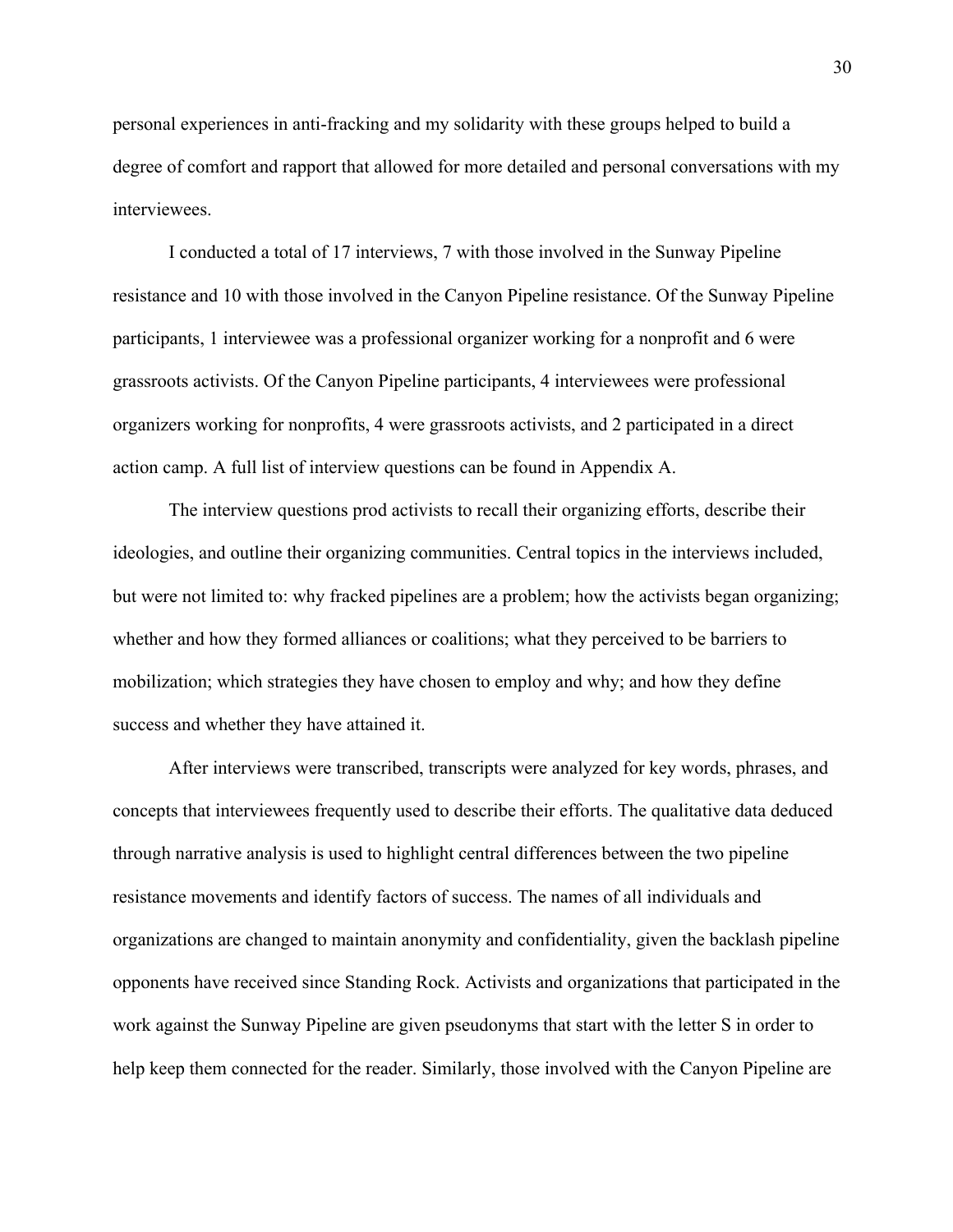given pseudonyms that start with the letter C. A list of organization acronyms and interview participants can be found in Appendix B.

Doing this research remotely limited my interview participants to a self-selected group of people I already knew and their contacts. I tried to mitigate this effect by contacting other organizers that were named in articles with whom I had no relationship. However, it was still a relatively small group of the most vocal or public organizers against the pipelines, particularly with the Sunway pipeline. Additionally, because the interviews were done remotely and due to the limited time-frame in which to conduct research, I was not able to conduct more than one interview with each participant or build more rapport with my interviewees. I believe if I had been able to do that, I would have had even richer interview data and might have been able to ask more pointed follow-up questions based on initial interview analysis.

## **V. Results and Discussion**

Despite operating in similar regulatory systems, the Canyon and Sunway resistance movements followed very different courses of opposition. Based on my interview data, I ascribe these different paths to four elements: goals, the role of nonprofits, coalition-building efforts, and the history and use of confrontational (DA) tactics. I argue that these four elements played a key role in influencing the different outcomes of the opposition movements.

#### *5.1 Activist Backgrounds*

People's backgrounds and personal histories influence their identities, and these identities are critical to fostering a shared movement "identity." This is not to suggest that a movement is homogenous but rather than movement participants see themselves as part of a collective and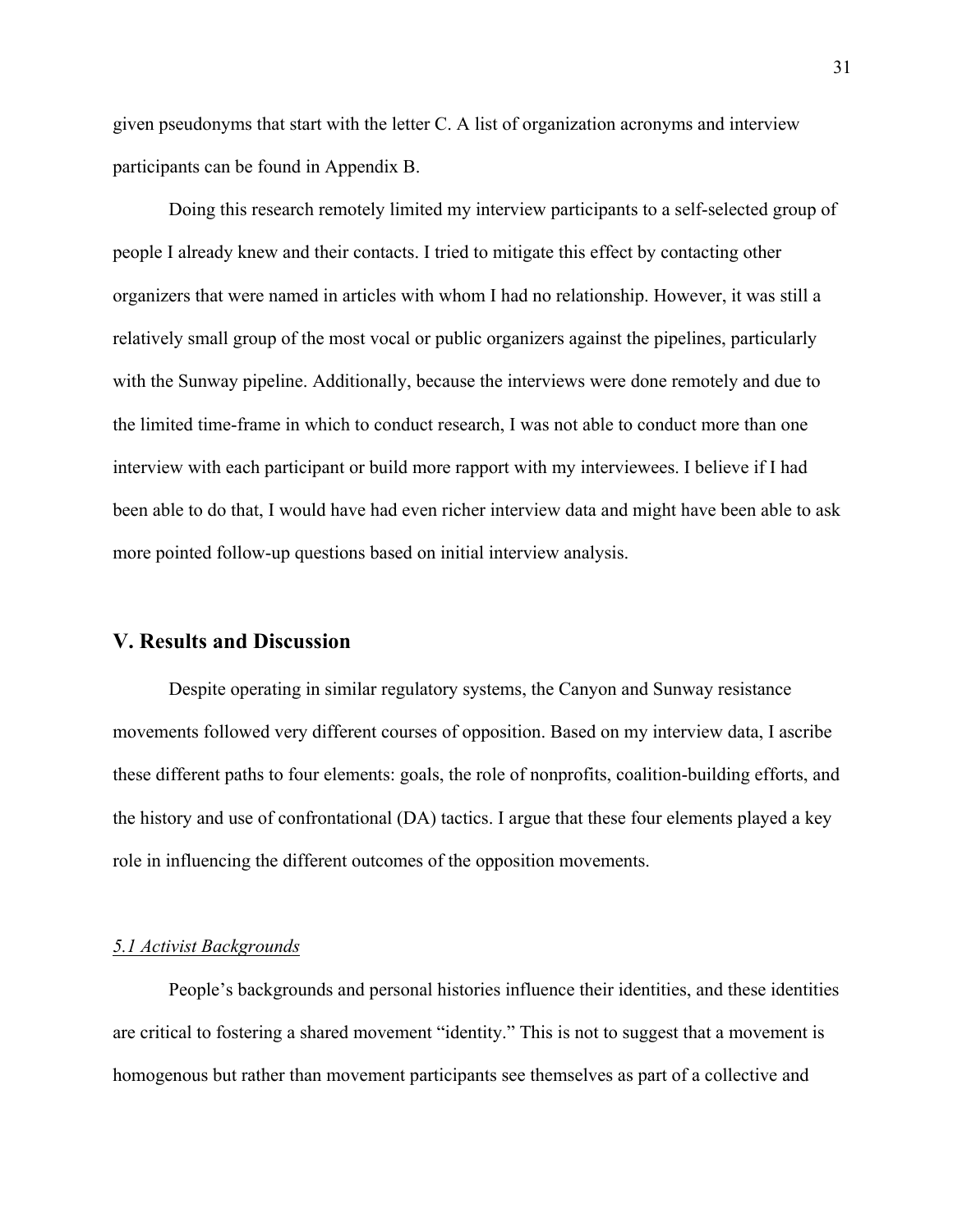that their values are reflected in the movement organization. In this study, I find that activists' backgrounds significantly influenced their own identity and thus the creation of a collective identity within the movement. Specifically, the Canyon Pipeline organizers' backgrounds facilitated a quick alignment to a collective movement identity of pipeline opponents, while Sunway organizers came from fairly disparate positionalities and did not have as much common ground on which to build a group movement identity.

The first question I asked my interviewees was, "How did you first get interested in environmental issues?" Two thirds of the Canyon Pipeline opposition organizers that I interviewed called back to a deeply-rooted affinity for nature that often developed when they were children. Though not all the interviewees were from Appalachia, all have an instilled love for the environment that has carried into their organizing. Three organizers specifically mentioned learned about mountaintop removal coal mining in college as a moment where they began to take a personal interest and were "ignited" as activists (Caide).

Of the Sunway Pipeline interviewees, three of the organizers named a connection to nature and the influence of their parents, particularly growing up. Sandy grew up in the "era of Rachel Carson" and went on to study biology and environmental education. Two organizers, Shannon and Sasha, named fracking as inciting their interest and participation in environmental issues. Interestingly, two of the organizers involved in the Sunway pipeline opposition, Sal and Sean, specifically stated that they were *not* involved in the opposition as an environmental issue but rather as a property rights issue.

Generally, the Canyon Pipeline organizers seemed to have significant prior organizing experience, with 8 of the 10 interviewees naming prior efforts they had been involved with. Crow, Colby, Casey, and Caide specifically named college organizing experiences relating to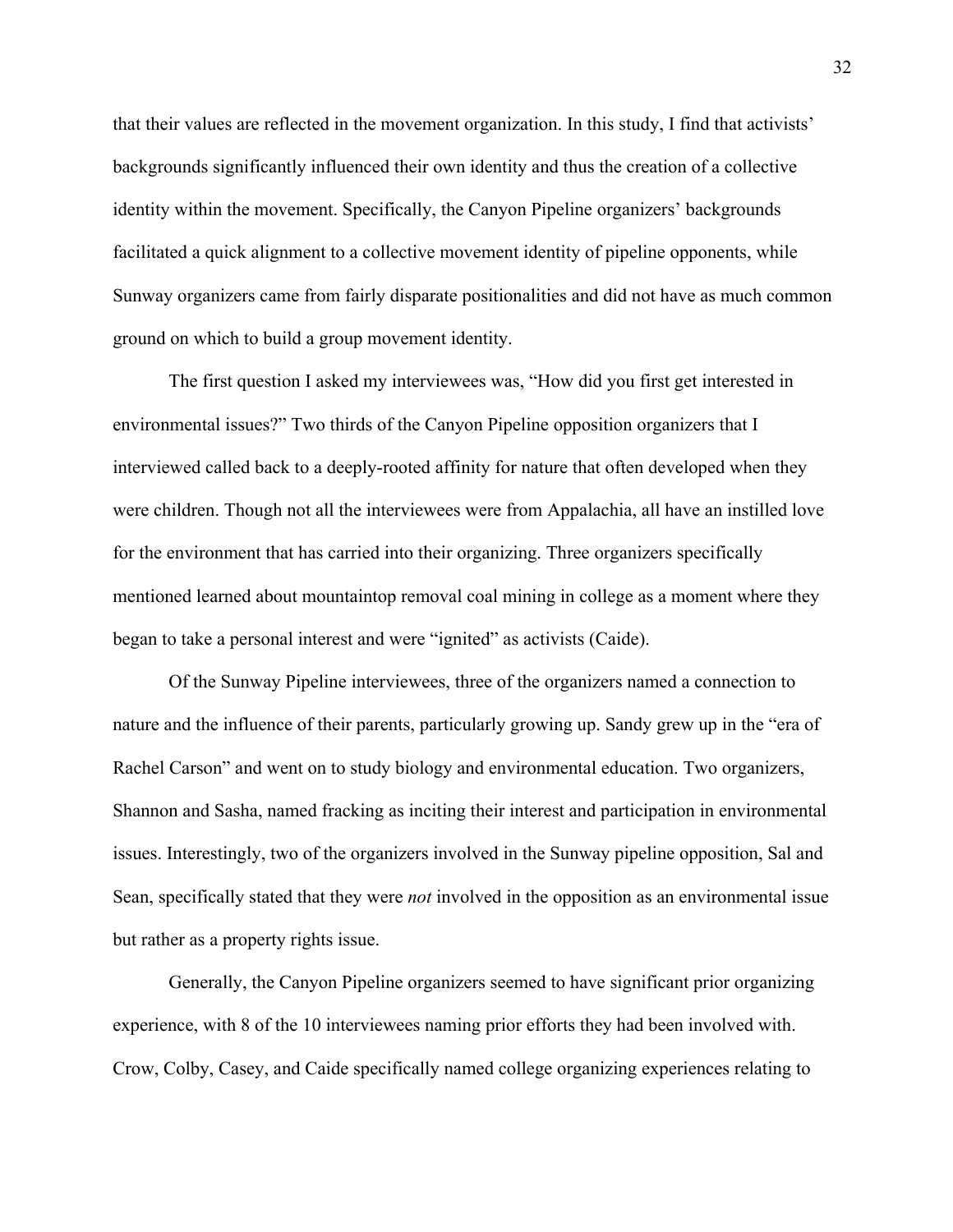anti-extraction. Cloud, Colby, Cameron, and Caide have all worked as paid organizers in this fight, through small and medium-sized nonprofits. The strategies that people learned through their organizing experience were varied, including the importance of relationship-building, the need to specialize and make room for expertise, and the necessity of an online presence and visibility. Those who had less experience, like Cal, looked to other fights against the Dakota Access Pipeline (DAPL) and Keystone XL pipeline for inspiration and guidance. Chandler has learned from Colby and organizations like Water and Culture Protectors (described below) that have been involved in the fight.

Four of the seven organizers in the Sunway Pipeline fight had little or no prior organizing experience. Sawyer, a former pastor, organized within his church as well as through involvement in a variety of political campaigns. Sam had previously been the president of a residents for wind group, which he described as "on the job training." He is also a retired United Auto Workers (UAW) member. Sandy started a recycling program in her township, though she claims that she is "not a good organizer," preferring to do things alone. No one had previous organizing experience in anti-extraction work, except for Shannon and Sasha who had been involved in relatively recent anti-fracking efforts.

Canyon pipeline organizers' positionalities facilitated a quick alignment toward the collective identity of the opposition movement (Diani  $\&$  Bison, 2004), given that many of them had prior organizing experience and were comfortable operating in movement settings. On the other hand, those participating in the Sunway movement were less likely to see themselves as "organizers" or "environmentalists." As a result, they were less likely to see themselves as part of a collective and to feel the common purpose and shared commitment that is so essential to social movements (ibid.). This lack of collective identity was a barrier to engaging Sunway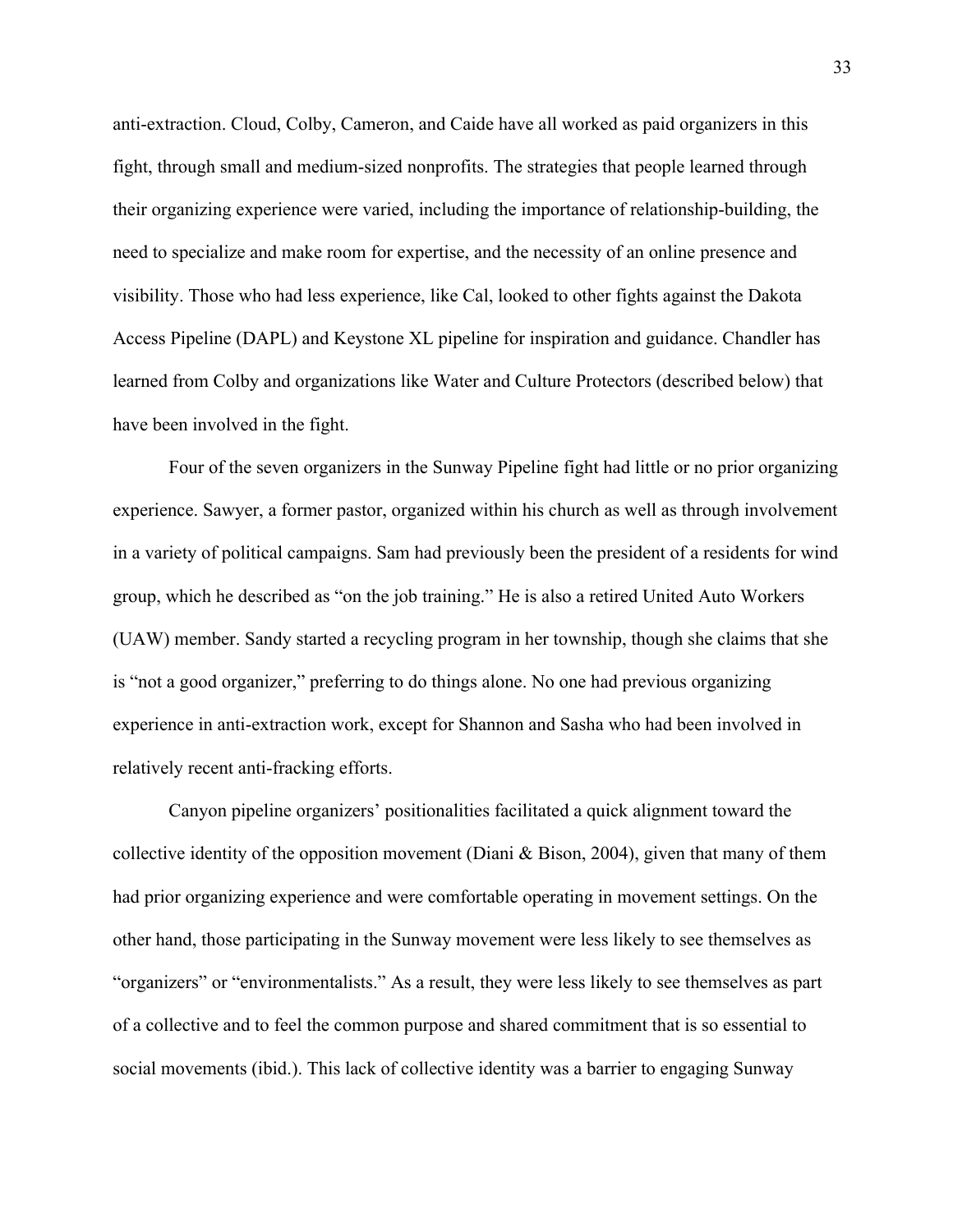pipeline opponents fully in a broad-based movement taking a systemic view of the pipeline problem, as in the environmental justice movement (Bell, 2006; Bullard & Johnson, 2000). Additionally, a weak collective movement identity posed problems for coalition work, as I describe in Section 5.6

### *5.2 The Problem*

In response to my question, "why is this pipeline a problem?" Canyon Pipeline interviewees often answered along the lines of, "why is it not?" (Crow). The named problems of the Canyon pipeline were many; they are listed in Figure 3. Four of the ten organizers, Cal, Chris, Casey, and Caide, all got involved in the fight as people living in proximity to the route. Cal is particularly concerned by the impact on private water sources and was part of forming Preserve Clark County<sup>10</sup> in his own community. He also came to be one of the key figures leading Water and Culture Protectors (WCP), the interstate coalition that connects many of the

| <b>Ecological</b>                                                                                                                                                                                                                                                                                                                                | Danger                                                                                                                                                                                                                                                                                                                                                                                                                        |
|--------------------------------------------------------------------------------------------------------------------------------------------------------------------------------------------------------------------------------------------------------------------------------------------------------------------------------------------------|-------------------------------------------------------------------------------------------------------------------------------------------------------------------------------------------------------------------------------------------------------------------------------------------------------------------------------------------------------------------------------------------------------------------------------|
| Water quality impacts<br>Threats to endangered species<br>$\bullet$<br>Habitat and ecosystem<br>$\bullet$<br>destruction<br>Forest fragmentation<br>$\bullet$<br>Erosion<br><b>Regulatory</b><br>Inappropriate use of eminent<br>domain<br>Flaws in the regulatory<br>$\bullet$<br>process<br>Treatment of landowners by<br>$\bullet$<br>company | Construction in karst terrain<br>and steep slopes<br>Living in the blast zone<br>Radioactivity of gas<br>$\bullet$<br><b>Systemic</b><br>Contributions to climate<br>change, creating further<br>dependence on fossil fuels and<br>dis-incentivizing renewable<br>energy<br>• Continued colonial<br>domination and construction<br>on stolen land<br>Lack of necessity, creating a<br>$\bullet$<br>market that doesn't exist. |

Figure 3. Problems that the Canyon pipeline poses, according to interviewees

<sup>&</sup>lt;sup>10</sup> Pseudonym for county organization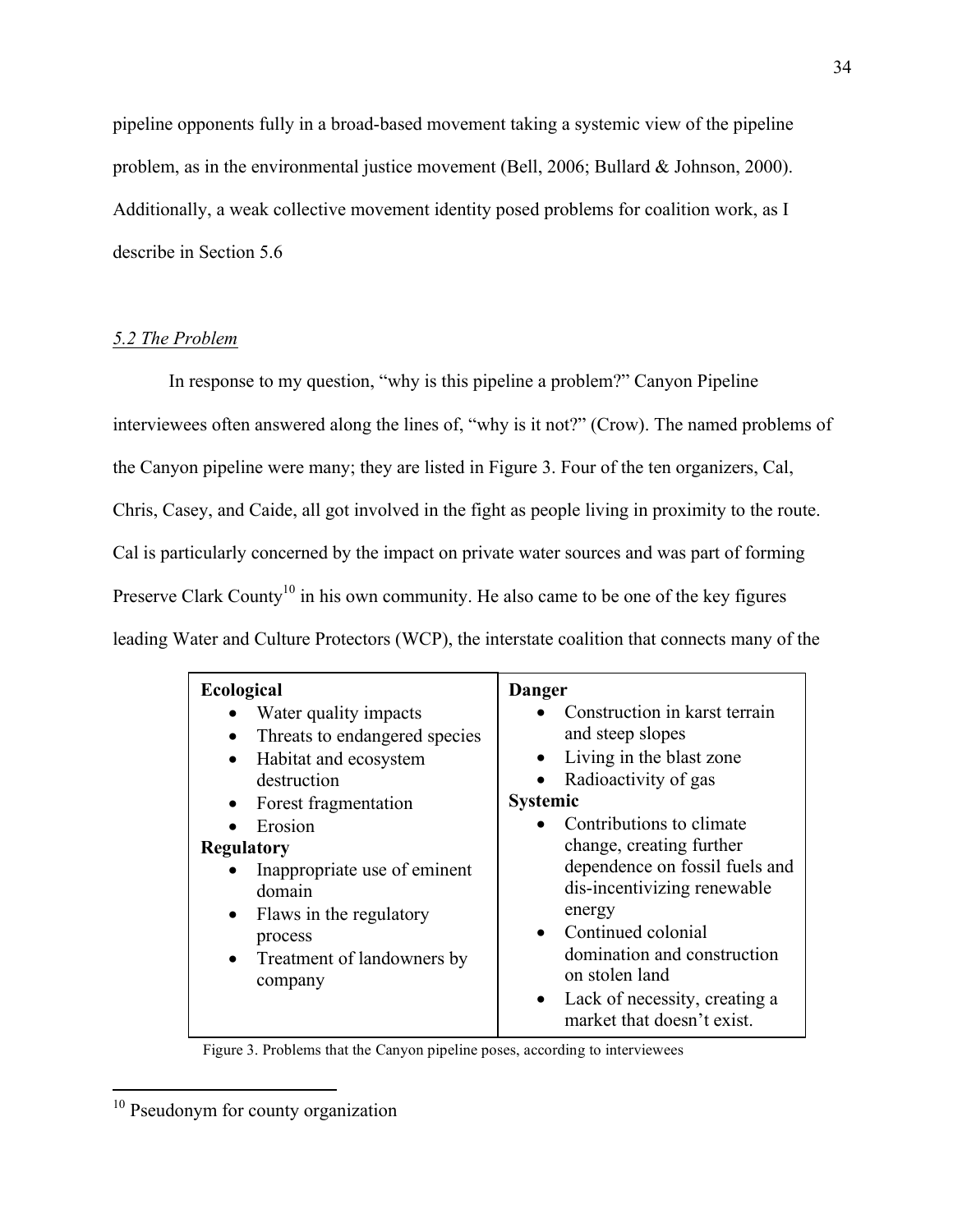grassroots groups across both states fighting the Canyon Pipeline. Caide, Cloud, Cameron, and Colby all worked as paid organizers for nonprofits in areas impacted by the Canyon Pipeline. Crow, Cat, and Chandler were drawn to the fight in in solidarity with affected communities. Though organizers come from a variety of different positionalities, most of them use a diagnostic framing (Benford & Snow 2000) of the problem that is broad and overlapping, touching on a number of different issues that feed into one another.

#### **Ecological**

Contamination of air. water, and soil

## **Regulatory**

- Abuse of eminent domain
- Redundant route

#### **Danger**

- Risk of explosion
- Public health risks

#### **Systemic**

Contribution to climate change

on the abuse of eminent domain and violation of the "constitutional right to property" (Sal). Sal and Sawyer are concerned by the risk of explosion and the lack of safety setback standards. Sawyer and Sam both argue the

The problems that organizers against the Sunway

Pipeline saw were more limited in scope (Fig. 4). Sal and

Sean, both affected landowners, were particularly focused

pipeline "locks in" fossil fuel energy and contributes to the

Figure 4. Problems posed by the Sunway Pipeline, according to interviewees.

"climate problem." Sawyer also named the redundancy of the route with another pipeline as evidence that Sunway is unnecessary infrastructure. Sasha sees the pipeline as part of the "bigger picture" and focuses on the need to change the system. Shannon is most concerned how the pipeline, and the compressor station in her area, will contaminate the water, air, and soil and negatively affect peoples' health. This diagnostic framing is narrower, largely focusing on local health issues and property rights issues (ibid.).

Sal, Sean, Sandy, and Sam all got involved as impacted landowners. However, Sandy said explicitly that she got involved not because of the "NIMBY (Not In My BackYard) stuff," but because of the "principle of carbon-based fuel." On the other hand, Sean "didn't like the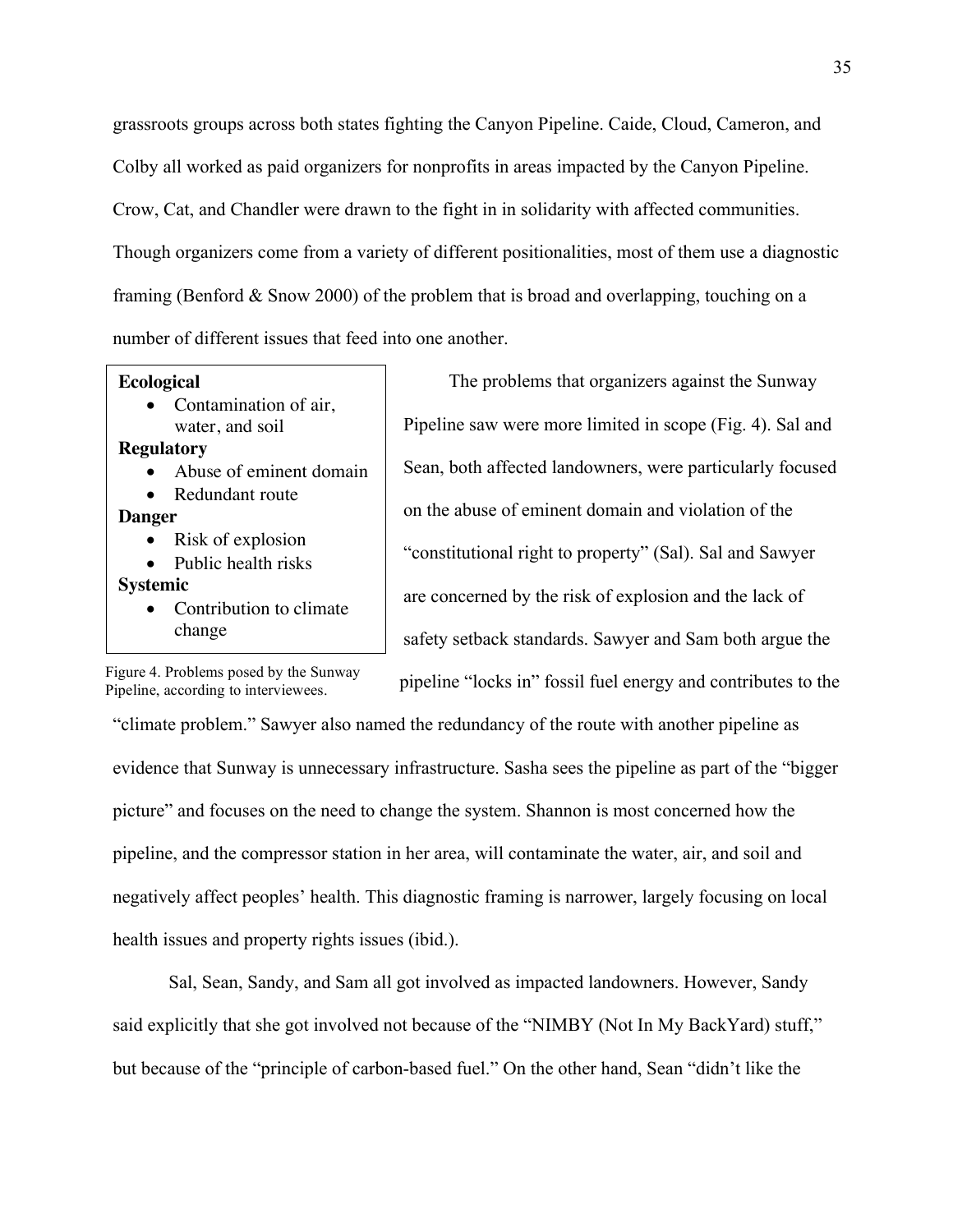environmental agenda and the hyperbole" of others who were organizing against Sunway, and he decided to get involved. He focused his fight on the violation of personal property, which he felt "everybody could get behind." Sawyer got involved after becoming aware of the magnitude of risks from fracking and joining up with college students to form a group to oppose fracking. The group passed an ordinance against fracking in the city of Sabina, and Sunway popped up shortly after. At the time, the group didn't know the ordinance would have an immediate impact. Shannon and Sasha got involved working on the pipeline through the fight to pass community bills of rights and county charters. Sasha was the only paid organizer involved in the fight; she worked for a community rights organization. Based on the way that most interviewees joined in the fight, the Sunway pipeline fight seemed to be more oriented toward placed-based, localized resistance (Rice & Burke, 2018). This framing led to narrower goals and strategies (Goodman, 2017), discussed below.

### *5.3 Goals*

A key difference between these two movements is in how they were built and what their goals were. Specifically, the Sunway movement could be characterized as an issue-based movement in which the pipeline was the specific issue around which the campaign was built (Kleidman, 2004). The Canyon pipeline opposition has traits of both an ideology-based movement and an issue-based movement; while much of the organizing centered around the pipeline, there were also many folks who had been organizing with visions and values of environmental justice and turned to the Canyon pipeline fight as one realm in which to exercise those values. This difference in goals had consequences for every other aspect of the movement, including coalition-building, strategies chosen, and what success could mean.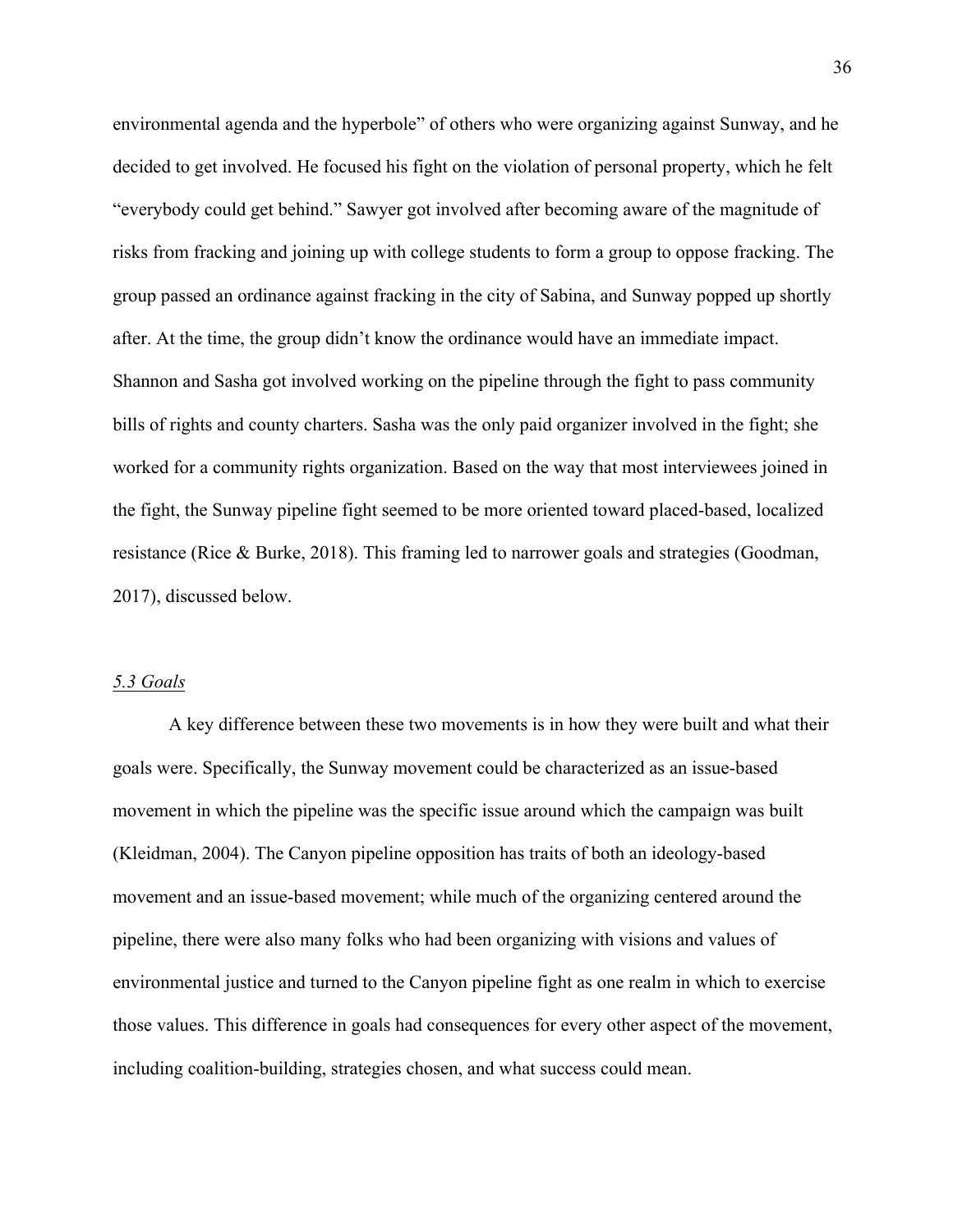Sunway organizers repeatedly mentioned two key objectives: 1) a re-route of the pipeline and 2) to inform or to make the community aware. Sal and Sean were both members of Neighbors for a Sunway Reroute (NSR). This group offered up a "fully-engineered route" that was dozens of miles long and would have moved the pipeline away from more densely populated areas into farmland. Past the reroute, Sal said, "we told everyone they need to save themselves." Sam also pursued a reroute in his area and worked with NSR. Even after it got moved away from his son's property in a successful small route change, Sam stayed in the fight, wanting to stop it totally. Sandy, Sasha, and Shannon sought to inform people of the health concerns and lack of community benefit, while hopefully stopping it in the process. Largely, the goals that organizers had were very tied to and focused on the specific pipeline fight.

The goals of the Canyon pipeline organizers are generally broader and often extend beyond the issue of the pipeline. Of course, the resisters want to stop the pipeline; some are camped out in the woods in order to make that happen. Cameron and Chandler also named remediation on already constructed sites as an important piece of stopping the pipeline. Beyond stopping it, relationship-building is another key goal for several of the organizers. Cat has developed close relationships that have been important in her goals of organizing communities for survival, building capacity, and gaining and sharing skills. Systems change is also a focus, which includes improving the approval process and regulation enforcement, building up grassroots coalitions, empowering communities along the pipeline route to develop their own solutions, and teaching people the principles and skills of organizing. Colby, a "bridge builder" in coalition work (Van Dyke & Amos 2017) states that she wants any movement work to "be a space that is transformative and healing," demonstrating the focus that organizers have on issues above and beyond this pipeline.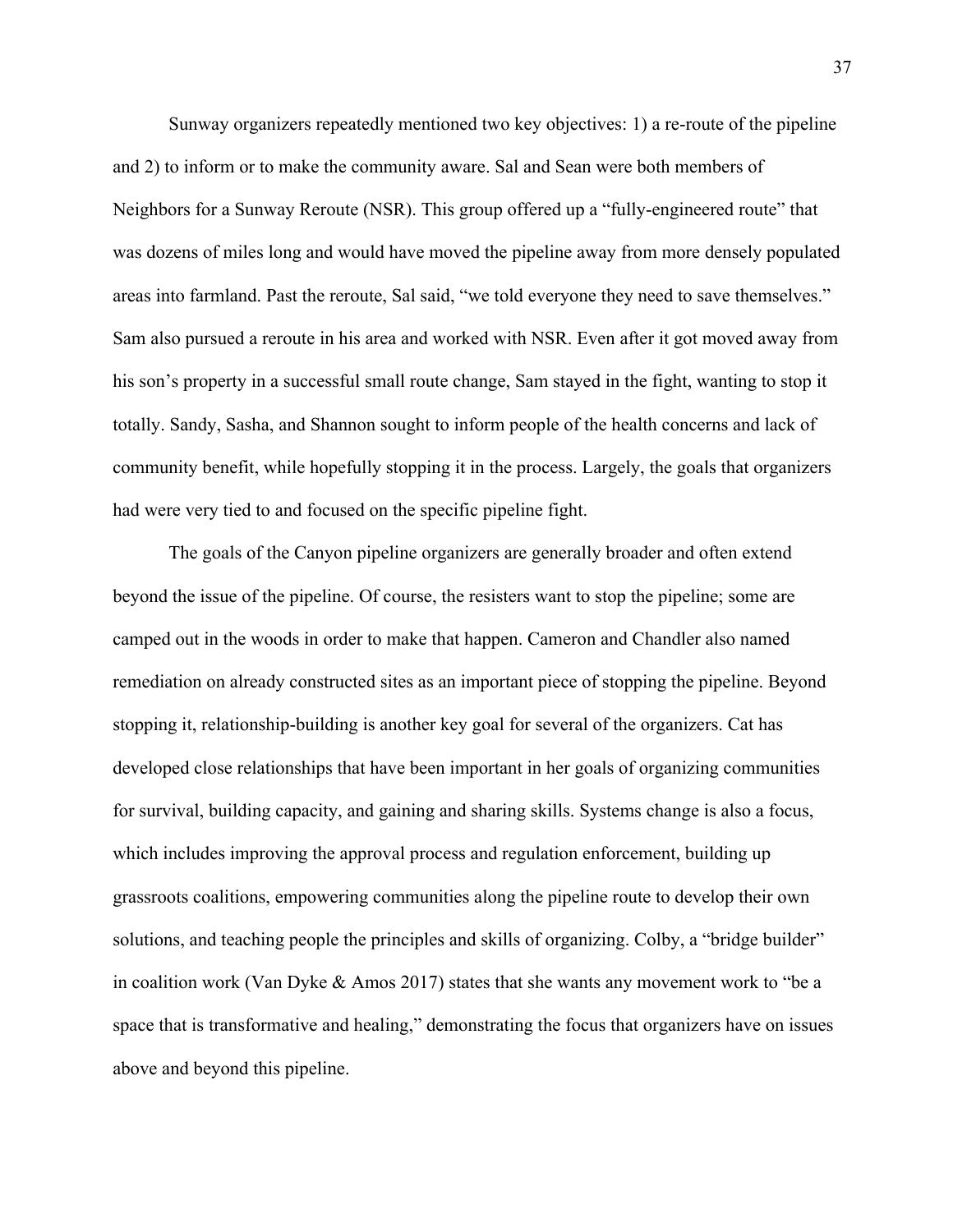The Sunway groups were focused on stopping the pipeline, moving it, and/or "[making] the community aware of it" (Shannon). These goals often contradicted each other and created rifts between organizers, particularly the opposing goals of stopping the pipeline versus moving it. The reroute group framed the pipeline as a problem of personal property rights, while the total opposition group framed the pipeline as a threat to public and climate health. Because these groups did not have similar ideological commitments, collaboration was difficult (Staggenborg, 1986). Moreover, these two different goals led to divergent strategies that did not support the other organizers' work. For example, when some groups petitioned for a community charter, the reroute group felt it wouldn't benefit them, and so did not participate in or support this strategy. This lack of mutual benefit is *because* the goals that different groups had were rather narrow in scope (Obach, 2004). Because these place-based organizers focused on local issues, they were less inclined to from broad solidarities for larger change (Rice & Burke, 2018), and often did not explicitly recognize or name the systemic problems that allow for this pipeline to be constructed.

The Canyon Pipeline opponents defined a wider scope of goals, and the movement has expanded focus to building community power and alternatives to dominant systems of capitalism and colonialism. This broad diagnostic framing of the problem opened a much broader range of strategies that are complementary and participants have developed better infrastructure for addressing conflict. Because many of the organizers have focused on relationship-building, much of the work needed to be able to solve conflicts (such as over NIMBYism) was done upfront, before things escalated. When I asked Colby about joining the fight, she said, "important work that I try to bring is really building and fostering trust and relationships with everyone I work with and everyone that's involved." This upfront work to build trust has facilitated collaboration and collective identity. The Sunway opponents framed the problem differently which led to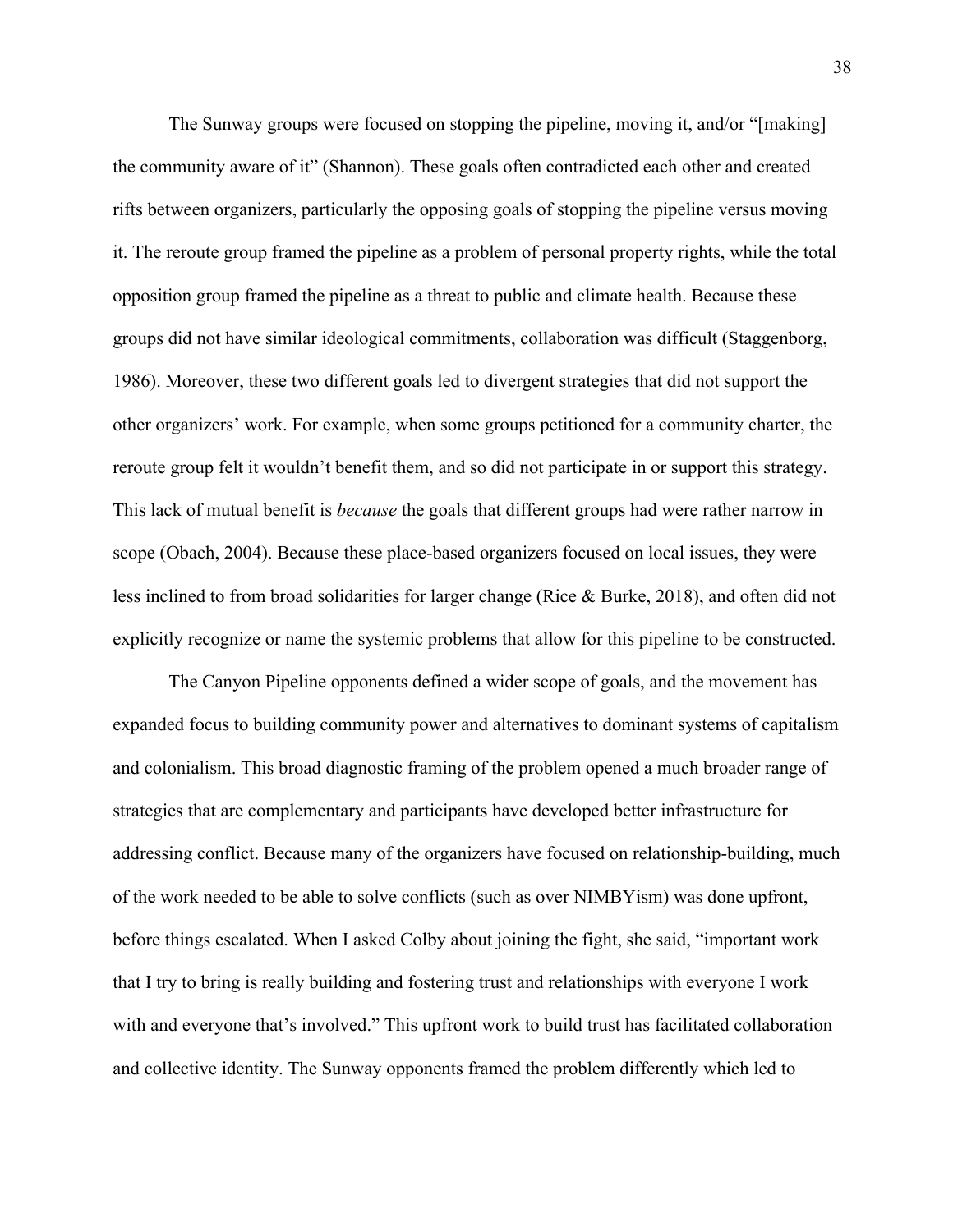clashing strategies (Goodman, 2017). Additionally, relationship-building and coalition work was not a focal point for the organizers, and so when conflict arose, they had not developed the same infrastructure to address disagreement and conflict. These conflicts resulting from frame disputes weakened their movement and strained trust (Benford, 1993), ultimately preventing successful collaborative work.

### *5.4 Working in Context: History of Confrontational (DA) Resistance*

I asked interviewees if there was a history of resistance where they were working, and whether and how this history affected what they did. Appalachia, particularly central Appalachia, has a deep history of organizing, especially around mine labor. As Chris puts it, people have a "loyalty to the mountains they love" and are "always ready to fight something." When I asked Caide this question, she said her "mind instantly went to the Mine Wars."<sup>11</sup> She says she also learned from that history that "for every action, there is an equal and opposite reaction," meaning that the industry and politicians will hit back. This has taught her not to relent: "if you get the industry or some opponent in a compromised position, keep kickin' 'em… do not pause, keep the pressure on, because you will lose it just as quickly as you gained it."

According to Cameron, western C1 has always been an outlier in the state. As he puts it, "there's something called the C1 way." The C1 way means that "you kind of go along with the people that have power, you don't raise too much hell, you're not abrasive…And Western C1 has usually not fit in to that as much (laughs)." Even though there hadn't been significant

 $11$  The Mine Wars were a series of violent struggles in the southern West Virginia coalfields from 1912-1922. The initial spark to the battles was the refusal of coal operators to recognize the United Mine Workers of America union. To this day, the Mine Wars and particularly the Battle of Blair Mountain are powerful symbols for workers, union members, and residents of the region. For more information visit http://www.wvculture.org/history/archives/minewars.html.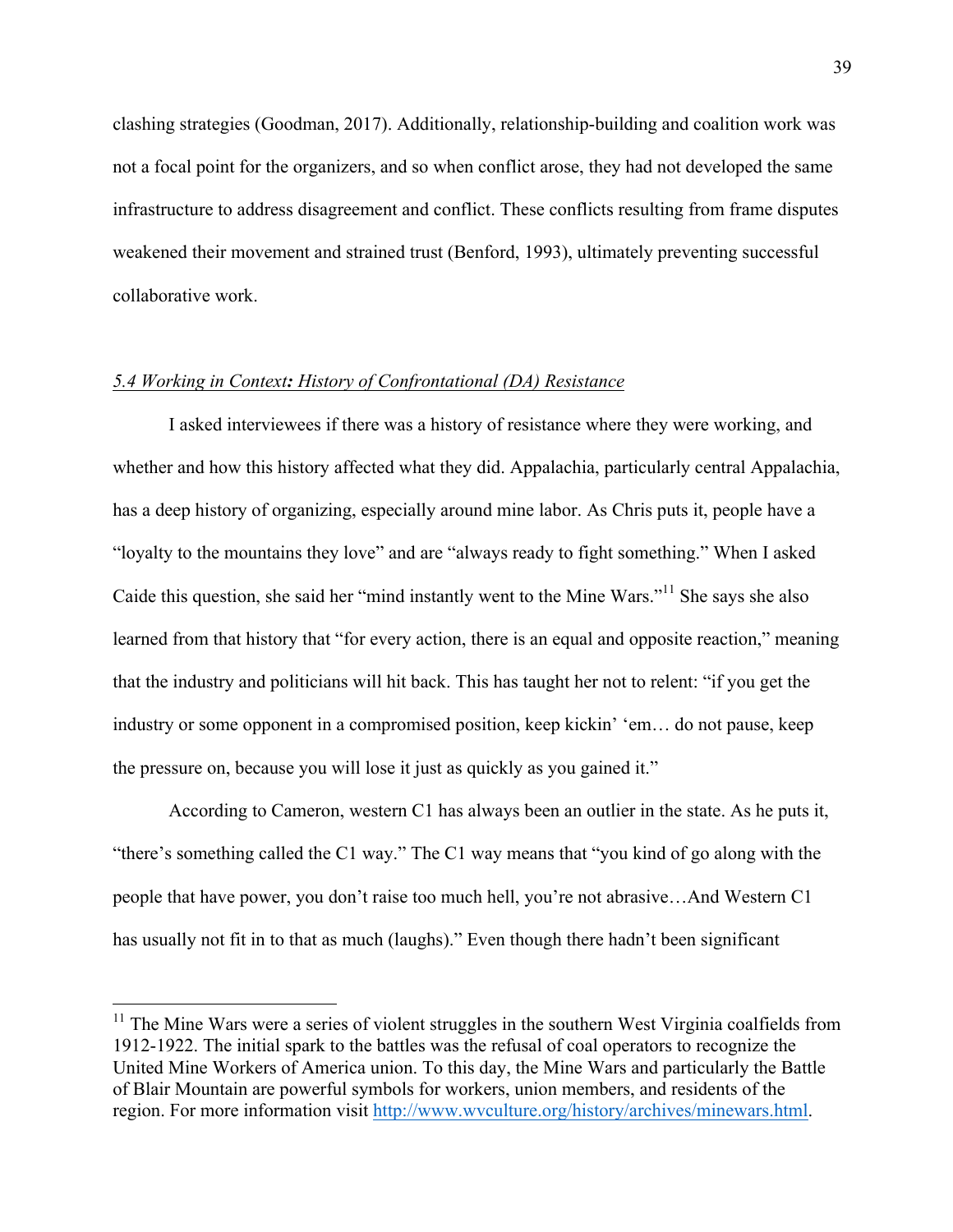environmental activism on such a large scale before Canyon, the political bent of the area leaves residents prepared to fight against people and systems of power. Cal, who does not have family roots in Appalachia, has noticed that "without strong networks that go back, a lot of what we do wouldn't be possible." So even "transplants" to Appalachia, as he refers to himself, can sense this deep history that people carry with them. In Chandler's experience, where his area has been isolated from extraction, the "absence of those histories also makes the learning curve more present."

Crow feels that knowing the history of resistance has informed what people have done in the Canyon fight. For example, some of the people at the direct action (DA) camp were very involved in anti-mountaintop removal organizing and have a wealth of extraction resistance knowledge. Crow also senses that the history of resistance is a "source of identity and pride for some locals," as it is "part of their heritage." Colby similarly feels that of the Canyon movement is all a part of the resistance lineage: "people know the stories of Appalachian folks resisting big companies coming onto their land or taking advantage of their communities. It's not just through Google searches, it's still like an oral story that's passed on." Cat was previously part of another resistance camp, where the fight was a much more isolated occurrence. In comparison, she can see how the history of resistance, particularly anti-coal organizing, impacts how the DA has been positively perceived. Cat senses an attitude among locals that "extractive industry has been here and will be here and screws people," which has led to greater local support for camp.

The critical importance of the direct action camp blocking construction of the Canyon pipeline became evident in my interviews. Many grassroots organizers and nonprofit workers hold a deep reverence for those at the DA camp putting their bodies and wellbeing on the line to stop this pipeline. The ways in which the communities have coalesced around and supported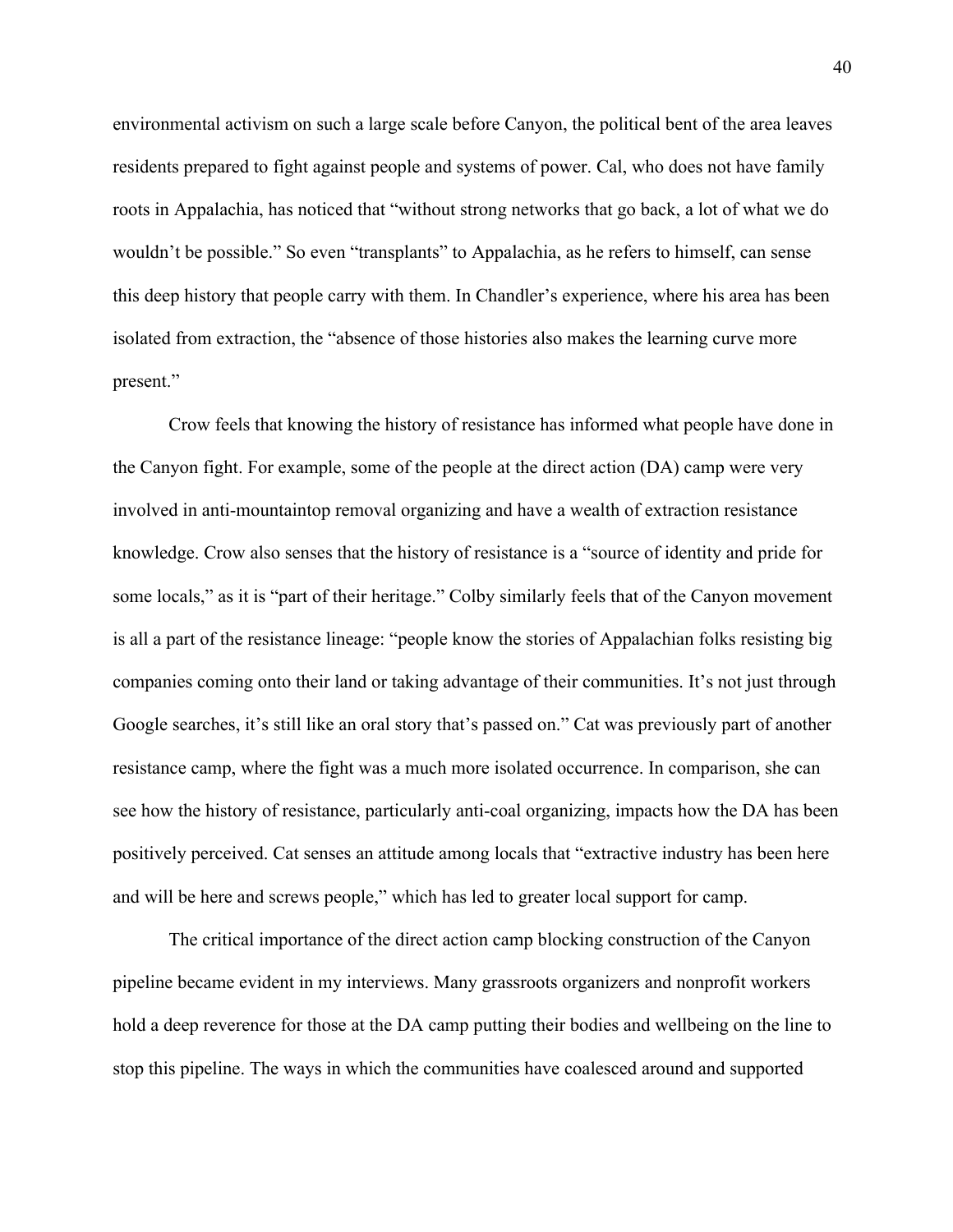camp is an incredible show of solidarity that many other such resistance camps have not experienced. I believe this results in part from the long history of resistance in Appalachia against extractive industry that has at times including violent labor strikes and blockades. The story of Appalachian resistance is "something everyone knows" (Colby).

The geography impacted by the Sunway pipeline does not have the same historical relationship with extraction resistance, leaving organizers without a grounded knowledge of historical oppositional efforts and patterns of success. Most of the organizers, when I asked if there was such a history, said there was not, at least that they knew of. According to Sal, this resistance was an "individual event." While Shannon felt like this lack of history made her work harder, Sean felt like this absence was good, because then they could "approach it with an open and clear mind." Sawyer's case is a bit different because the city of Sabina does have a deep history of resistance that can always be appealed to. It was established as a utopian community in the mid-nineteenth century, and of all the utopias that were established in that period, Sabina is the only one that has survived. As a result, "it's easier in [Sabina] to persuade a governing body to take a stand that is against the popular current if one can argue that in the long run this is the cause that will be vindicated." It may be due to this history of resistance that Sabina has been one of the last-standing centers of opposition in this fight.

The Sunway pipeline saw no coordinated direct action campaign; there were only a few isolated protests, most of which did not disrupt construction or other activities. Additionally, many of the organizers said that they knew of no history of resistance in their area. As a result, many of them had not seen or heard of successful direct action campaigns where they were operating. Sean mentioned Standing Rock in his interview, saying that he could "relate…on a whole different level," fighting the Sunway pipeline at the same time things was going down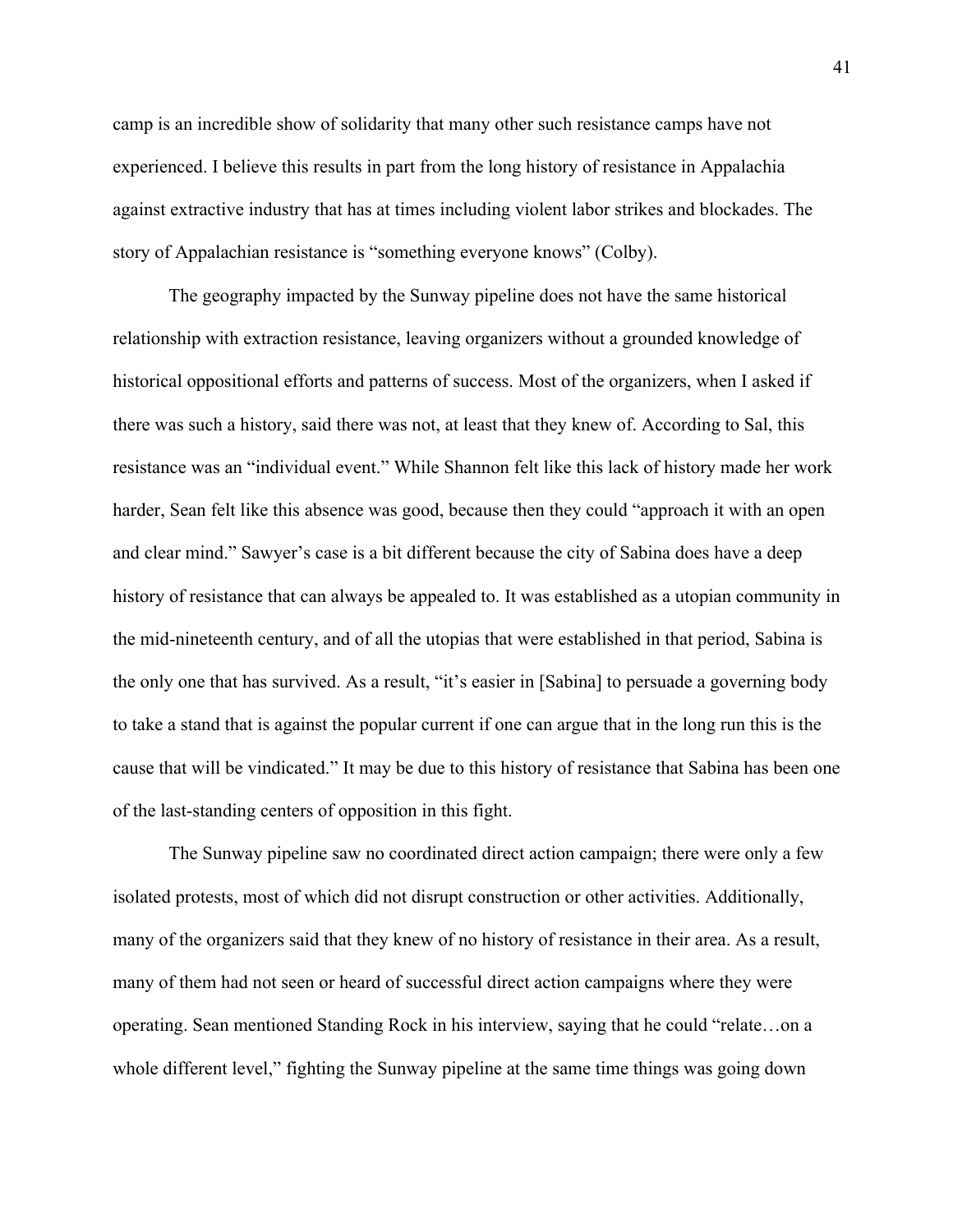there. But, he says, "you could see it wasn't really going to accomplish anything," and he felt like they "lost control." Sean used this example to emphasize the need to "pick the right battle, manage it in the right way, with the right spirit…Fight the fight in the right way." He indicated his disinterest and opposition to confrontational direct action tactics. Research has demonstrated that movements utilizing confrontational tactics, like extralegal resistance, are generally more successful (Gamson, 1990). The Sunway camp's general aversion to direct action tactics, coupled with a lack of historical resistance in the area, significantly narrowed the range of paths for opposition, which created a lower likelihood for success.

### *5.5 Strategies*

The use of confrontational resistance is one part of movement strategy. Both resistance efforts utilize a range of tactics and strategies, which I will do my best to encapsulate. A full list of strategies is found in Figure 5. In the Canyon pipeline fight, Caide describes the organizing process as "splitting off into smaller groups and then building back up." Her nonprofit, Watershed Alliance, helped to organize different educational meetings in every county along the route, out of which county-level "Preserve" groups formed. Then, WCP was created as a communication network, which Cal describes as "really critical to heading off the regulatory stuff." Cal also said that one of the first things the Preserve groups did was identify experts with the time and capacity to do the more technical work. Other, more generalized organizers could work on education, organization, and media. WCP, along with organizations like Preserve the Mountains Network (PMN), Casey's group, has taught people how to spot construction violations, document them, and submit them to the right agencies.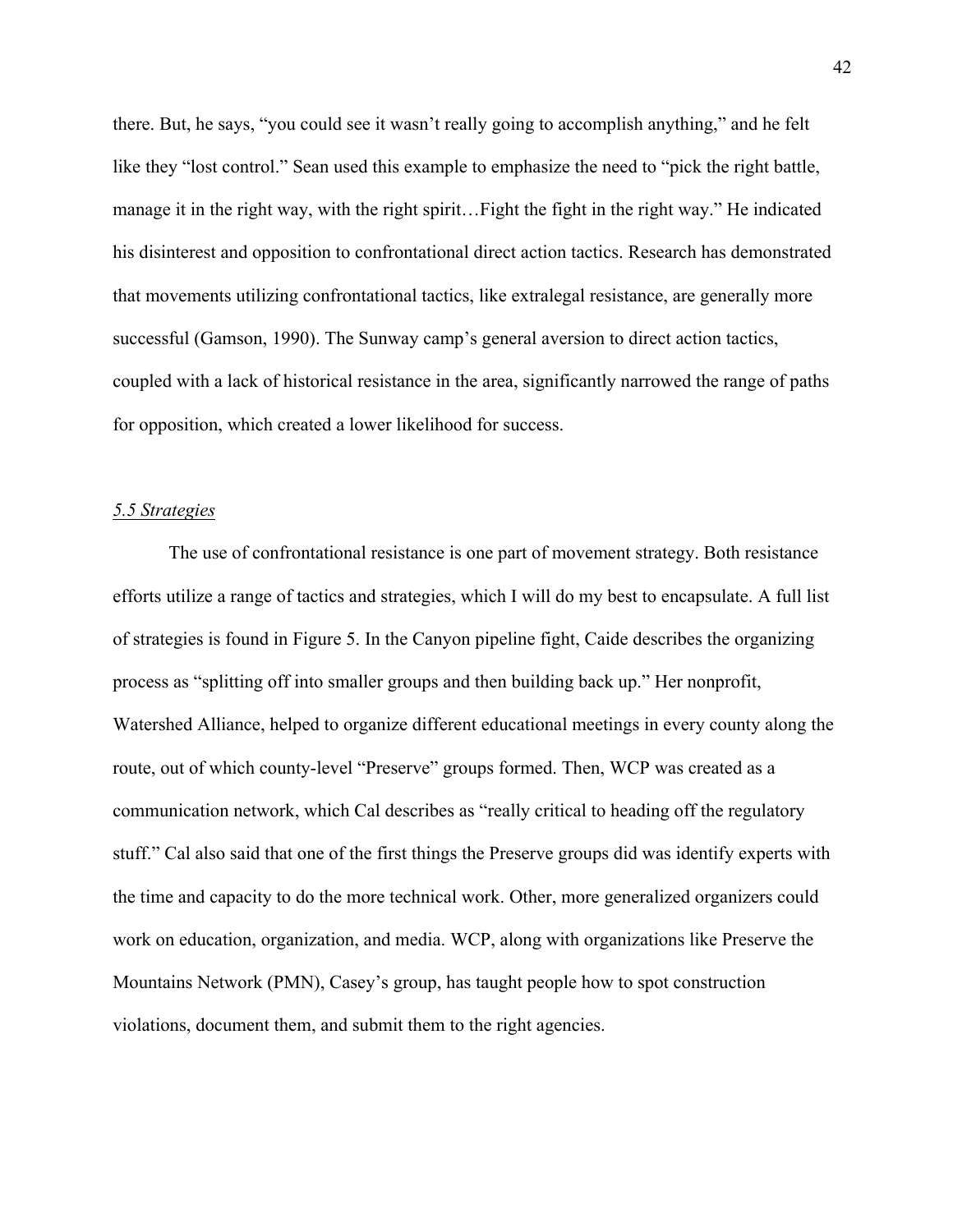Cloud describes how early on, there was some conflict over which route of resistance to take. But at some point, she said, the resistors "realized that we needed *all* of the different strategies." Cloud's organization, Forest Keepers, is most involved in baseline water testing. Forest Keepers has also been heavily involved in legal battles, some of which have led to permit revocation. Cameron, who also works for Forest Keepers, highlighted the importance of being involved in every single agency process, combining legal arguments with science, and, importantly, teaching other people how to do that. Colby's organization, Mountain Hearts, has also been involved in litigation work, water monitoring, and public comment engagement. Caide points out that the thousands of comments on the FERC record served as an initial slowdown in the resistance. Caide and Colby both worked to help pass resolutions at the county level opposing the pipelines. They also worked with politicians, particularly state-level political

| <b>Sunway Strategies</b>                               |
|--------------------------------------------------------|
| Initial community meetings                             |
| Survey opposition<br>$\bullet$                         |
| Pre- and post-construction air testing<br>٠            |
| Passing resolutions at the local level to<br>$\bullet$ |
| oppose the pipelines                                   |
| Passing county charters and<br>$\bullet$               |
| community bills of rights                              |
| Media campaign: Facebook, yard<br>$\bullet$            |
| signs, fliers, TV and newspaper ads,                   |
| rallies                                                |
| Involvement in agency (FERC)                           |
| processes                                              |
| Turn out for hearings<br>٠                             |
| Proposing and engineering a                            |
| reroute                                                |
| Documenting and reporting                              |
| construction violations                                |
| Litigation                                             |
|                                                        |

Figure 5. Canyon and Sunway pipeline opposition strategies. Bolded strategies are unique to each fight (i.e. present in Canyon pipeline opposition but absent in Sunway pipeline opposition).

leaders, to take positions in opposition to the pipeline.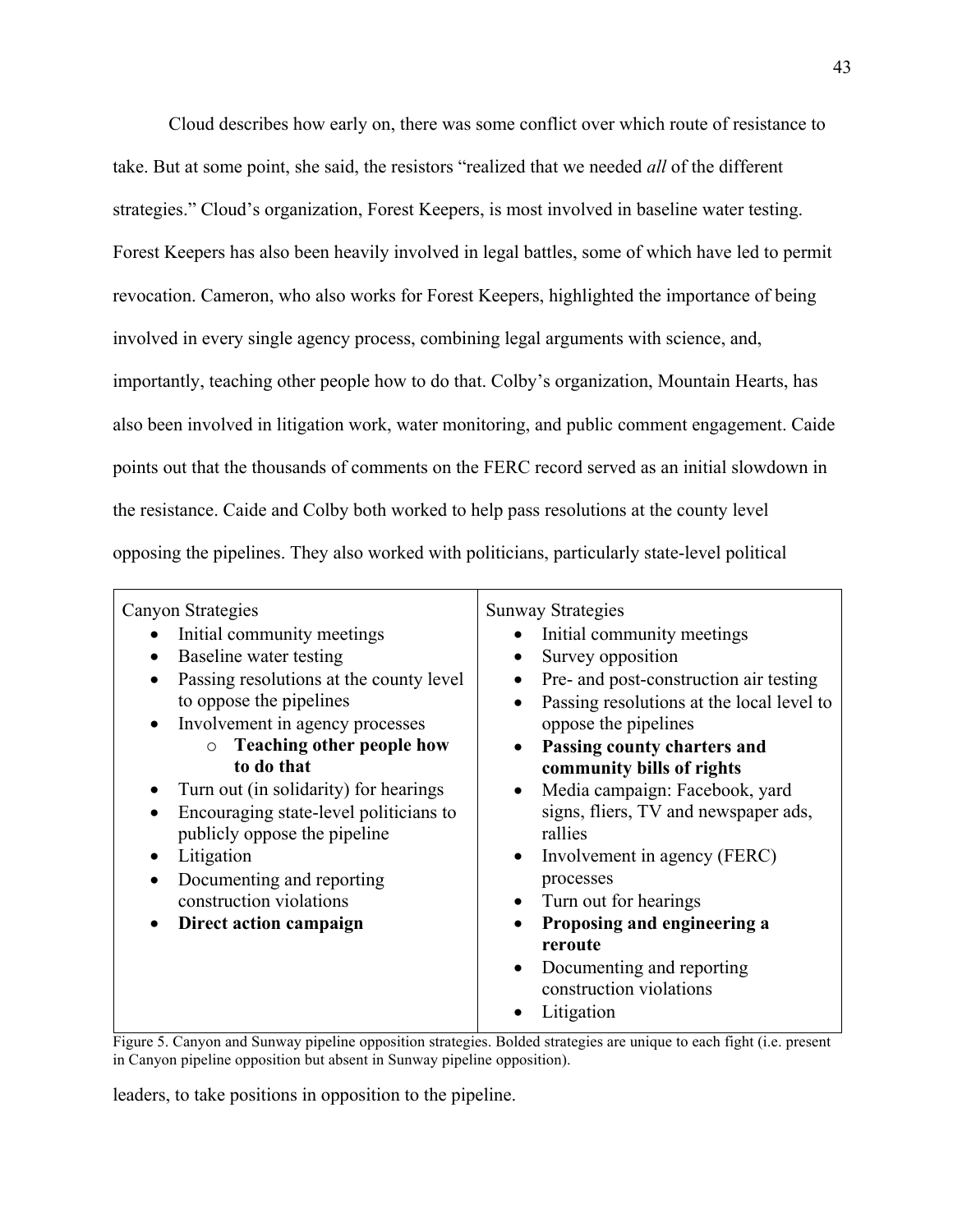Paid organizers and grassroots groups also collaborate to encourage people to rally and show up at key events. Cameron has worked for state regulators and firmly believes that public turnout at key hearings and events, as well as submitting public comment, influences the actions that regulators take. Chandler, a member of Transforming Energy Advocates (TEA), says that as a solidarity group, they show up for the frontline communities in whatever ways they can, which often means rallying folks who are not directly impacted to show up to hearings and submit comments. Their strategy has been helped by people like Colby who have a detailed understanding of where the project is in the regulatory process and how people can plug in.

Importantly, there has been a significant direct action component to the Canyon Pipeline resistance work. People like Crow and Cat have been stopping the pipeline for years by putting their bodies in front of it, risking their lives in front of excavators and chainsaws. DA has made a crucial difference in the Canyon pipeline fight. Not only have the blockaders cost the company hundreds of thousands of dollars and prevented the completion of construction; they have also caused delays in construction long enough that nonprofits and grassroots organizers have been able to continue down the path of litigation and get permits revoked before it was too late. As Cat argues, this "illegality is necessary for a legal strategy." I asked Cameron whether he thought the direct action has influenced what he and Forest Keepers have been able to do. His response:

"Certainly Canyon would be farther along…I suspect, if it hadn't been for a lot of those [things]. And so, the fact that we've been able to continue the legal battles, I mean we just filed that [Endangered Species Act] case late last year, and you know if everything had been in the ground by the time we filed that, it would have been a lot harder for us to win it."

This relationship between legal and extra-legal strategies represents the feedback mechanism that Coglianese describes (2001), in which direct action influences the possibility for law enforcement and reform, and this in turn legitimizes the demands made by direct action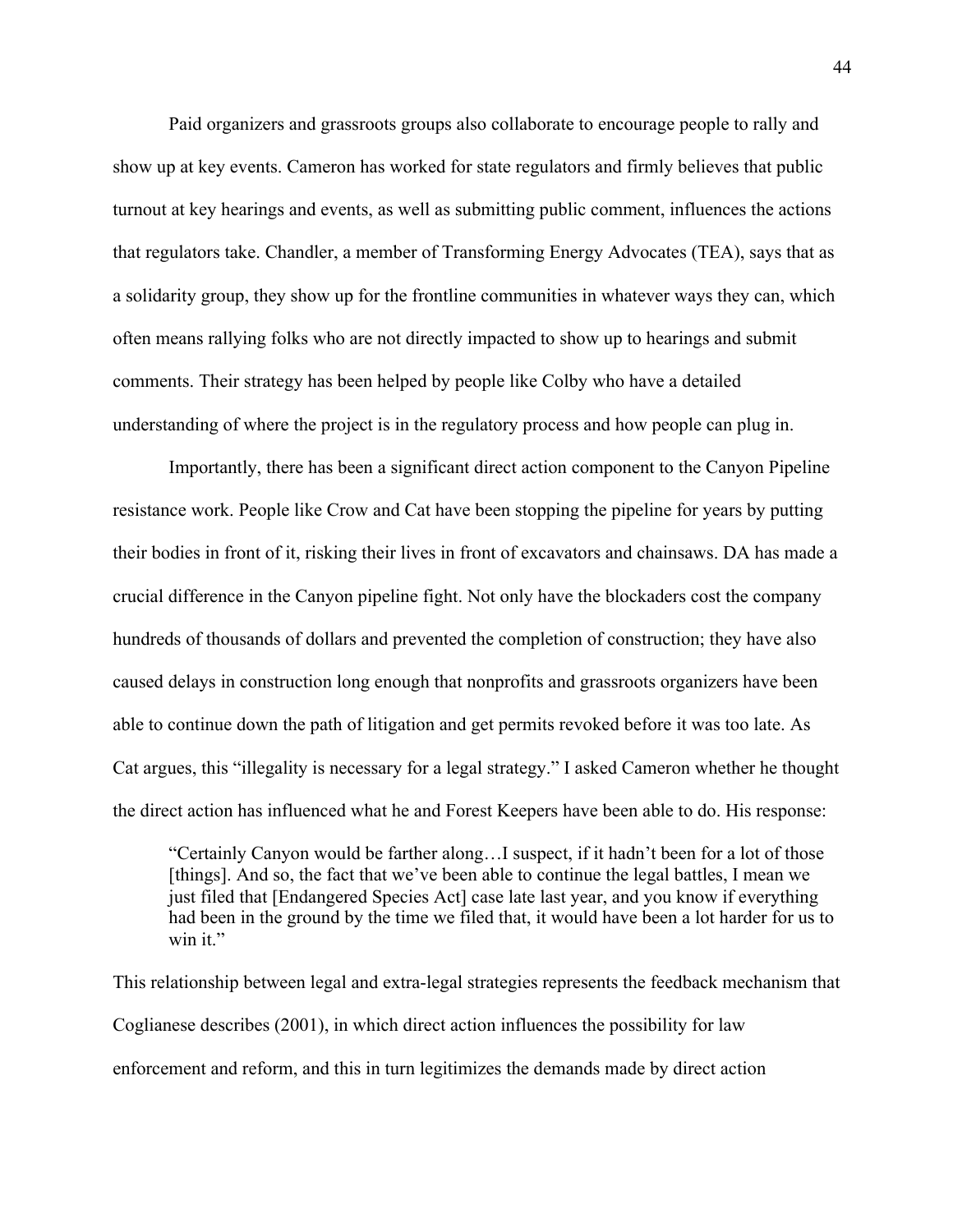organizers. Cal echoes that point: "I recognize that ultimately it is people putting themselves up against machinery that gives us the time and space to do the tedious but important work we are doing on the regulatory and legal side. Plus, it's just awesome."

The Sunway Pipeline organizers used many of the same strategies particularly in the beginning, including community meetings, local resolutions against the pipeline, and getting involved in the FERC approval process. Sandy, Shannon, and Sam were all involved in organizing community meetings early on, though they did not have the help of nonprofits to make sure they were organized in every county or township along the route. Sal and Sean worked in their area to organize opposition to surveys by the company, which eventually led the company to get restraining orders against dozens of landowners. Organizers used Facebook, yard signs, neighborhood fliers, TV and newspaper ads, and rallies to get attention and spread the word about the pipeline. Individuals and groups made sure to place comments on the FERC record, show up to EPA hearings, call the EPA when they spotted construction violations, and bring legal cases over issues like threats to endangered species in attempts to slow down the process. They passed resolutions in a number of cities and townships against the pipeline, but political support beyond the very local level was near nonexistent. Shannon's group, Green Together, also worked to do pre-construction air testing and is currently working to monitor the air around the compressor station, which re-pressurizes the gas in the line and emits toxins and known carcinogens. Green Together had to fundraise tens of thousands of dollars in order to be able to do this testing.

As mentioned before, the main strategy for some of the groups like NSR was the creation of a proposed reroute to the line, which was ultimately rejected by the construction company. NSR also engaged in litigation, and importantly, one case that NSR and Sawyer's city brought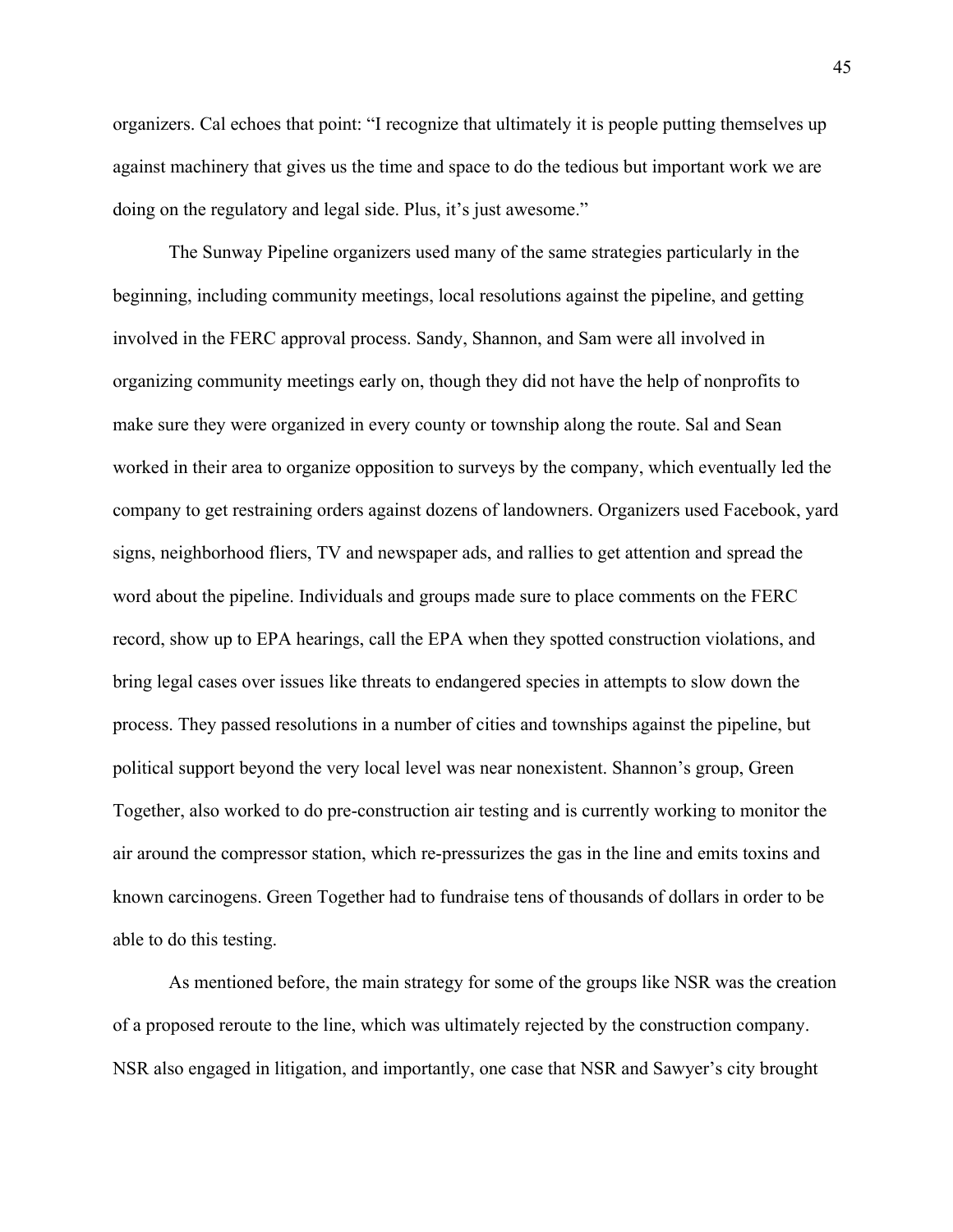against the pipeline went up through the federal court system regarding the use of eminent domain. The federal court has sent the case back to FERC and Sunway to justify the use of eminent domain to take land for an export pipeline. Another key strategy unique in this fight was the emphasis on passing county charters and community bills of rights. Sawyer worked to get a bill of rights passed in his city, and Shannon attempted to get a county charter on the ballot for three years before ultimately getting stuck in an ongoing court case over whether the Board of Elections can keep such initiatives off the ballot. Sasha worked with several localities to pass these resolutions. However, importantly, no one in any of the localities affected used these bills to sue either the pipeline company, the regulators, or their local governments for not defending these laws, as Sasha encouraged people to do.

While the Sunway and Canyon movements utilized many of the same strategies, including community meetings, litigation, and involvement in agency processes, the defining strategies for each movement are quite divergent. Some Sunway organizers focused on a pipeline reroute, a strategy that has been defined as inherently unjust by many EJ scholars. Other organizers focused on the passage of community bills of rights, a strategy whose efficacy has been questioned by movement scholars such as Buday (2017). These strategies fomented divisions between organizers and may have prevented them from recognizing other political opportunities in which to put up substantial opposition. In contrast, the Canyon resistance included a massive direct action campaign, which enabled other organizers to continue their legal and regulatory challenges before construction completion, and has resulted in substantial delays in the construction timeline. These strategies are mutually beneficial, with the legal and regulatory gains legitimizing the direct action campaign, while the campaign enables the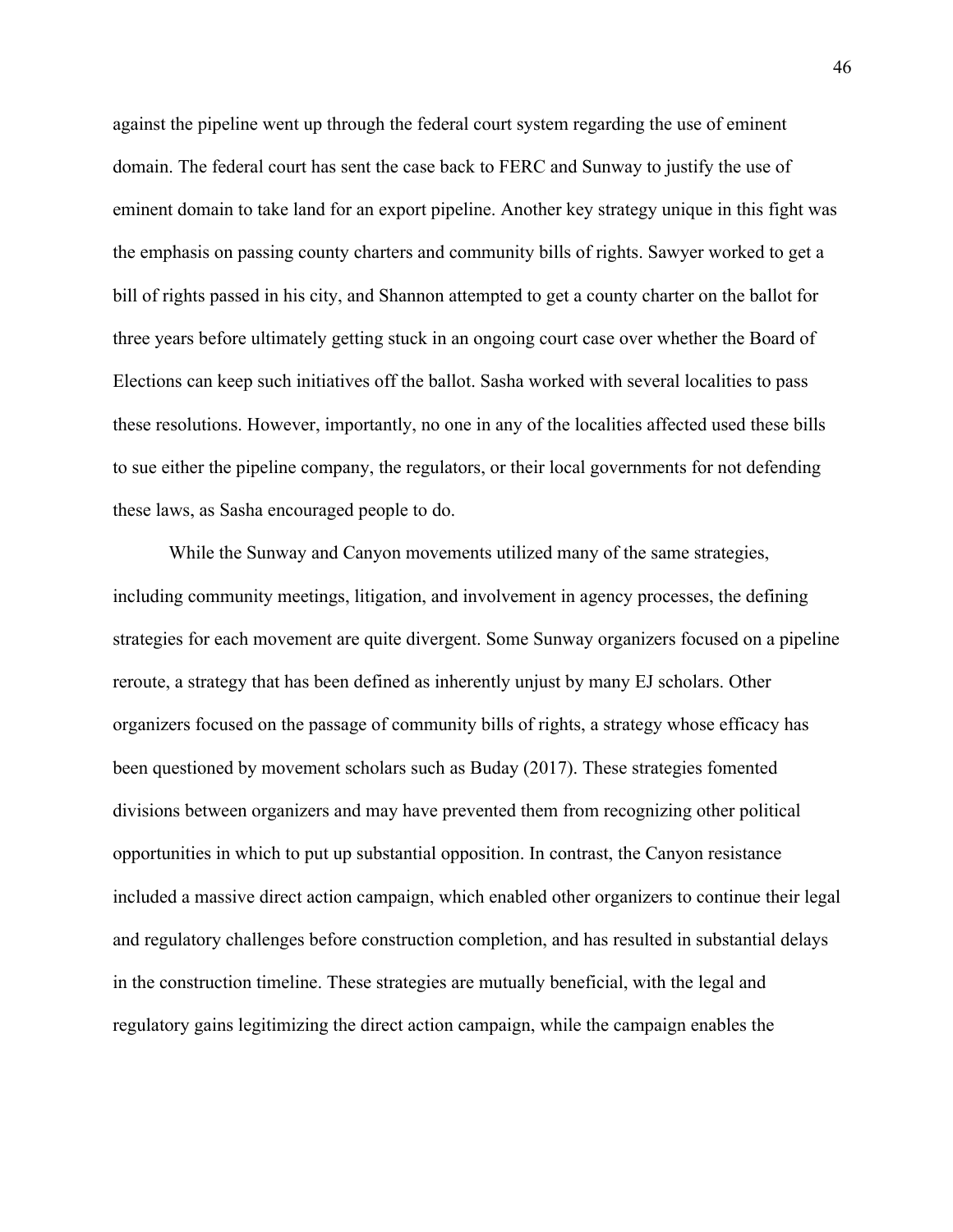institutional fight to continue. This campaign of complementary strategies has been essential for longstanding opposition.

#### *5.6 Coalitions*

A key aspect of oppositional resistance is coalition-building with other organizers and those sympathetic to the cause. The presence or absence of nonprofits is one of the ways in which coalitions were significantly different in these two fights. More broadly, the Canyon pipeline organizers developed a far-reaching coalition that collaborated on the development of strategies to oppose the pipeline. In contrast, Sunway pipeline organizers, as a result of narrowlydefined goals, struggled to build collaborative relationships with each other and with other affected landowners and concerned citizens.

A distinct difference between these two movements is that the Canyon pipeline movement has seen heavy involvement from local, regional, and national nonprofits. Nonprofits have participated in many aspects of resistance, including community education, monitoring and violation reporting, and litigation. These nonprofits have been able to serve as coordinating bodies for all the grassroots groups while *uplifting* the voices of affected landowners and giving space to allow them to direct the campaign, demonstrating the cultural sensitivity that Buday (2017) argues will allow for these collaborations. This is a strong example of the use of "situated solidarities" in which organizers link a local issue with more globalized concerns (Rice  $\&$  Burke, 2018) while recognizing place-specific dynamics. This cultural sensitivity is one factor that made these alliances more successful (Beamish & Luebbers, 2009).

Paid organizers have been able to take on a significant amount of the work needed in this resistance campaign. They have provided resources and time, including litigation funding. For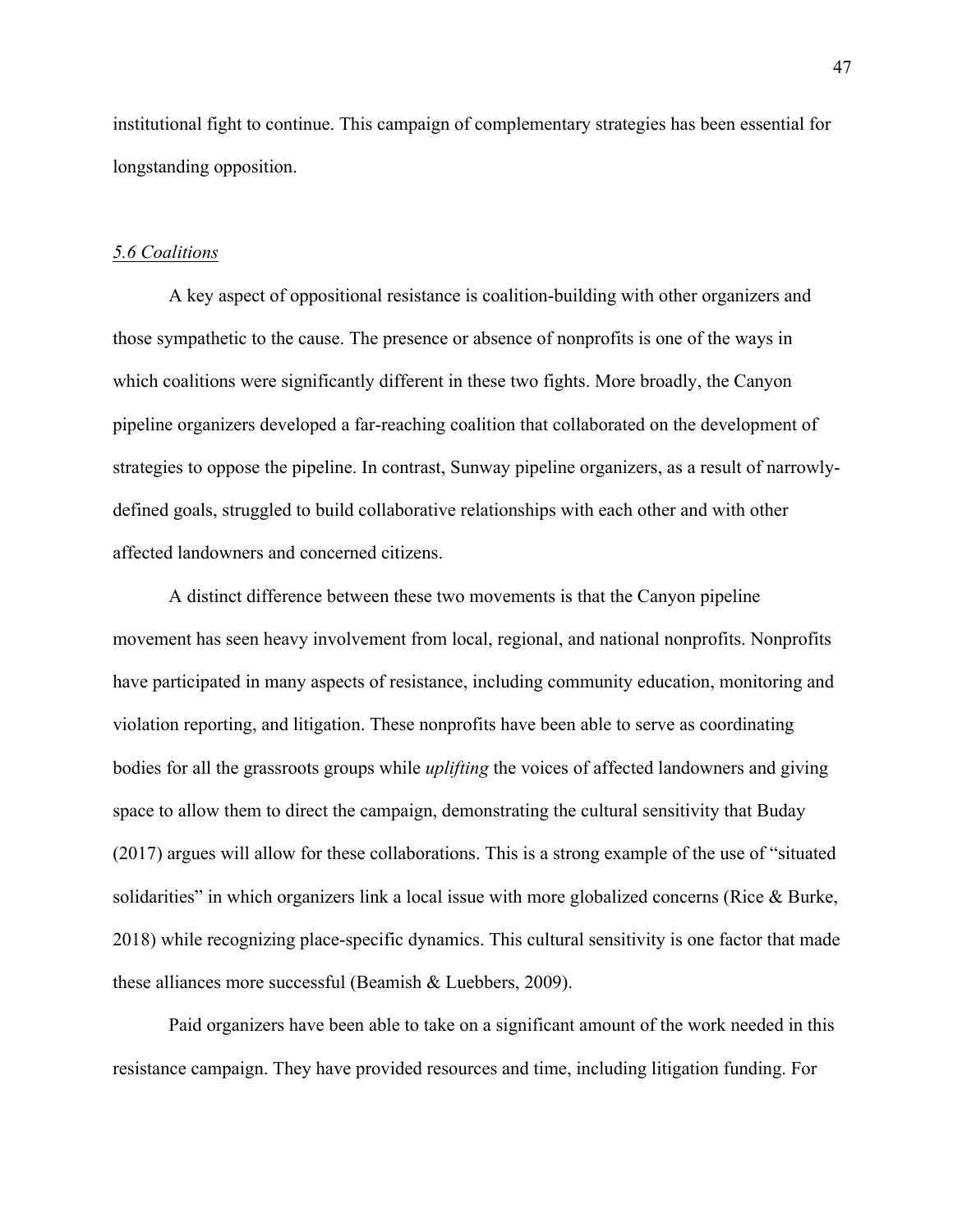example, Cameron and Cloud at Forest Keepers have spent hours compiling and summarizing all the comments sent to the State Water Agency (SWA), because the summary the state gave was "poor." Forest Keepers has also been able to teach other people how to do construction monitoring and submit comments (even, as Cameron puts it, hosting "comment writing parties"). This access to and dissemination of knowledge has been critical in providing opportunities for everyday citizens to participate in the movement. These organizations have also engaged their large bases, many of whom are not directly affected, to care about the issue and support people on the frontlines.

The Sunway Pipeline resisters did not receive the same support from regional and national nonprofits. One chapter of a national nonprofit did help in litigation and engaging some membership, but no nonprofit served as a coordinating body. The case against FERC that went the farthest, regarding the use of eminent domain, was paid for by the City of Sabina in collaboration with attorneys doing pro-bono work for NSR. The absence of paid organizers providing resources and institutional knowledge meant that grassroots organizers were spread much thinner, having to learn everything and create everything almost entirely on their own.

Moreover, there were obvious tensions between grassroots organizations like NSR and Green Together and large professionalized organizations, consistent with patterns that Buday (2017) observed. These tensions prevented mutually beneficial collaboration and resource sharing between grassroots and professionalized groups, in which professionalized organizations could share resources and skills and grassroots groups could mobilize large numbers of people and disseminate information. There were also tensions between some grassroots organizations and Sasha's community rights nonprofit. This nonprofit is very narrowly focused on passing community bills of rights and county charters, and was not positioned to support the Sunway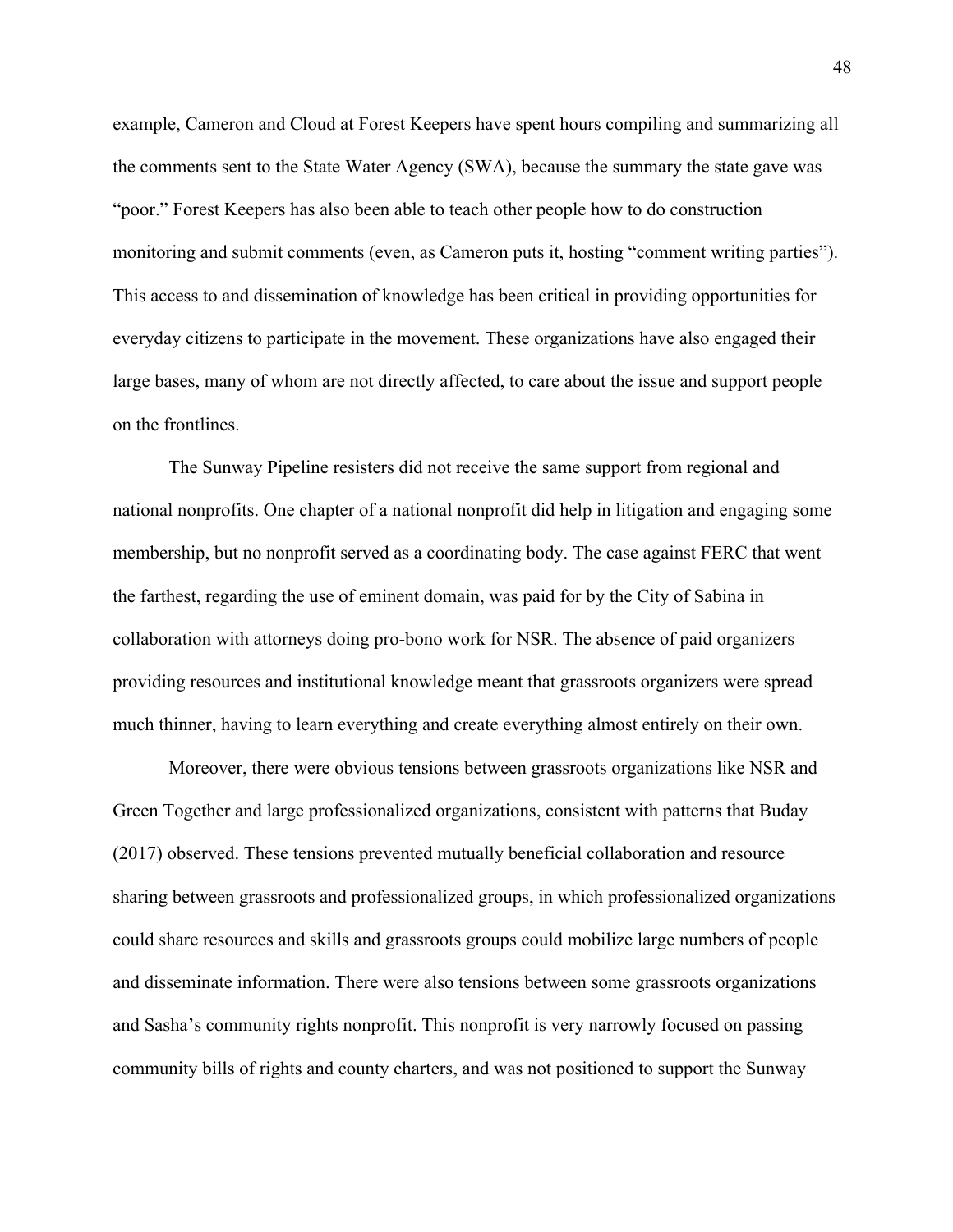opposition coalition in other ways (e.g. coordination efforts, regulatory assistance, litigation assistance). Buday (2017) finds that, though a number of strategic alternatives to community bills of rights exist, grassroots activists' perceptions of available opportunities narrowed considerably when they received central direction from community rights organizations. In this case, a focus on this particular strategy may have prevented organizers from recognizing other political opportunities to oppose the Sunway pipeline.

On the other hand, the Canyon Pipeline fight is in resource-poor areas of Appalachia (Colby), but collaboration among grassroots groups and between professionalized groups and grassroots organizations was actually more successful, counter to patterns that Staggenborg (1986) observed. Nonprofits operating in the area, like Mountain Hearts and Forest Keepers, demonstrated cultural sensitivity and allowed frontline communities to direct the resistance efforts, which enabled successful collaboration (Buday, 2017). They allowed local communities to use their place-based knowledge to inform how resistance should look and collaborated to make sure they seized upon opportunities as they arose. The Canyon Pipeline collaboration work was more successful in part because it included established organizations that were in a position to provide internal support in organizational infrastructure, consistent with Staggenborg's findings (1986).

In the Canyon pipeline resistance, several non-profits and grassroots organizations have served as a hub of communication for all those working in opposition. WCP has served as a coordinator for grassroots organizers, along with PMN. Without WCP, Colby says, "many of the county-size groups wouldn't be collaborating and building strategy together." Mountain Hearts, the nonprofit that Colby works for, has been a coordinator between nonprofit and grassroots organizations, pulling together conference calls and ensuring that affected landowners direct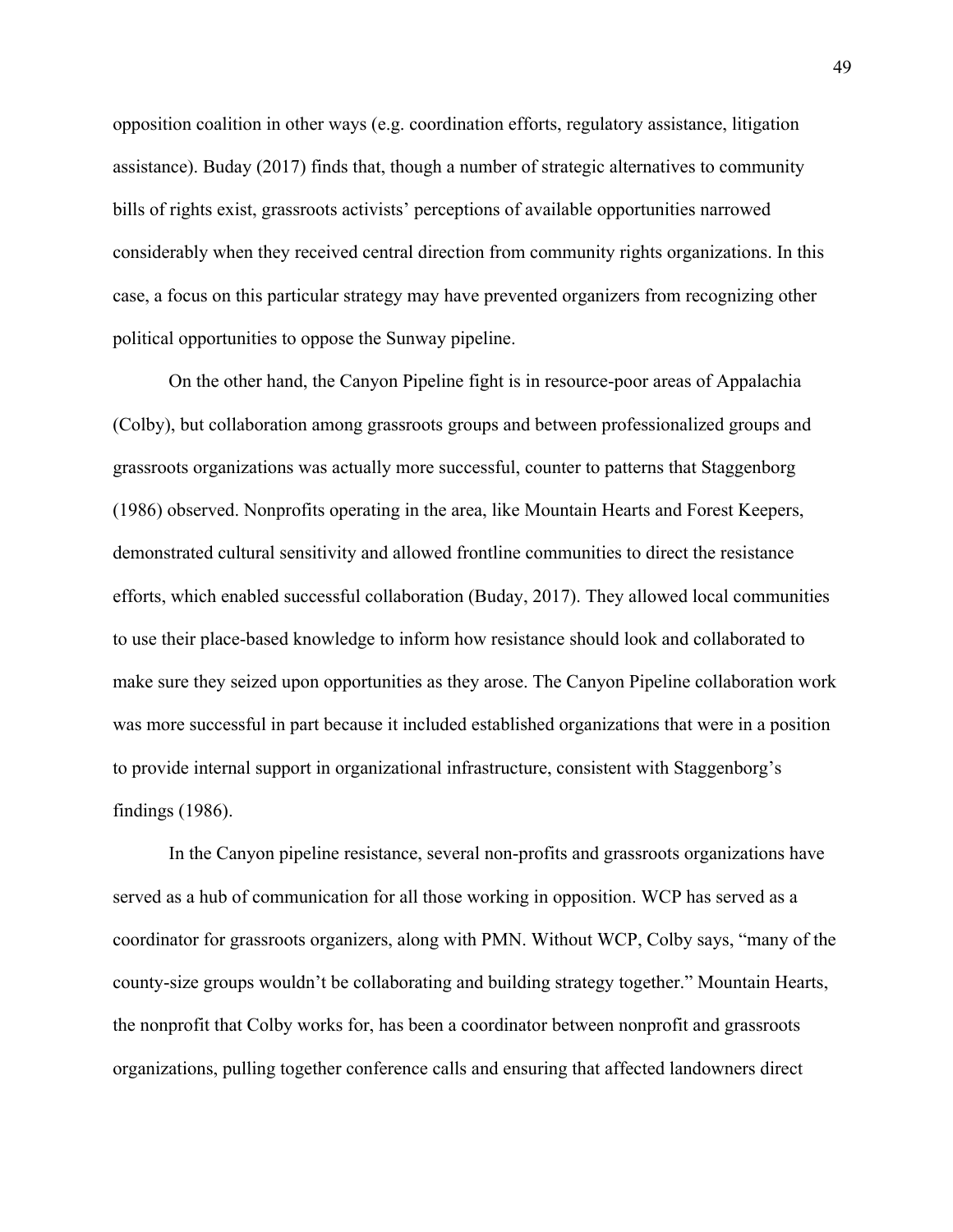those conversations (Cloud). National groups like the Sierra Club and the Natural Resource Defense Council have also been involved in the opposition effort. There have been some tensions with these so-called "Big Green" groups, the professionalized environmental organizations that are funded by grants and donors and have a secure institutional position. As Casey said, "Big Greens have to move a lot slower" than grassroots groups would want to see, and Caide explains that this pipeline fight is "not all-consuming for them like it is for affected landowners," which can foster conflict. However, the nature of the conflicts has generally been resolvable, according to Cameron and others.

In the case of the Canyon pipeline, organizers created a very broad coalition. Several organizers emphasized the importance of coalition work. Cal said, "what I see being really effective is to link with people who have shared goals," including environmental attorneys and the Big Green. There was an official coalition through WCP but also a number of individuals and organizations that comprised a looser and broader organizing force. There was strong collaboration between groups and organizations on the variety of tasks that needed to be undertaken in opposition, including regulatory intervention, citizen science, litigation, and public protest. As Cloud put it:

"So when this started, we had all these groups coming together, everyone had a theory on the best way to fight. We need to protest in the streets, we need to fight them in the courts, we need to get landowners activated, we need to test water quality, we need to map every inch of it. And pretty quickly we realized, we need *all* of that. We need every possible way; someone described it as, pound on every link of the chain."

This emphasis on exploring every possible strategy meant that individuals and organizations could plug into the effort where they felt comfortable while also acknowledging and respecting the work that everyone else was doing. This created space for lots of folks to join in the effort and expanded the movement's capacity for resistance.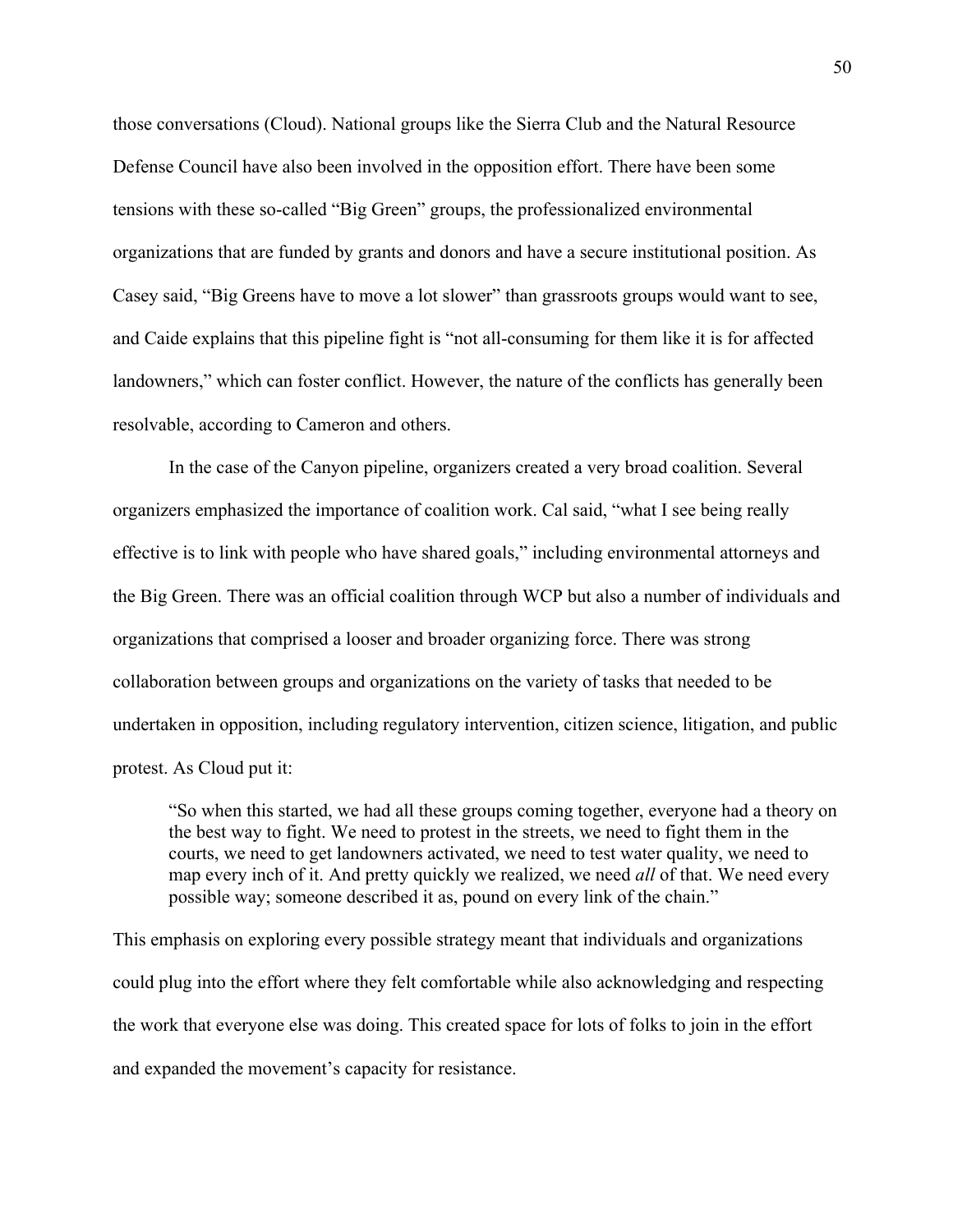All of the organizers involved in the Canyon pipeline fight, for the most part, reached a mutual understanding that they were all depending on each other to pursue every possible strategy to stop the project. According to Cameron, organizers see that they "need to work together and don't want to be played against each other." There's also a general consensus on the need to "fight not just the pipeline but the system [because] the next one might be just as bad." I asked him about how people have been coming together on issue and why people have been able to work so well together. He said:

You have a real mix of folks, all the way from landowners, some of whom started out with just kind of their own interests in mind, and weren't looking at some of the broader issues, all the way to community organizers and volunteers who have been more active in environmental issues. But I think almost uniformly all those different interests have come to the conclusion that first of all, they have to work together, and second, they don't want to be caught played off against each other."

There is a clear understanding that the industry and other interests will try to co-opt and divide up the movement in order to weaken their efforts. In this case, organizers have successfully developed a sense of collective identity that brings a sense of common purpose and shared commitment to a cause, essential to a social movement, even though individuals come from different positionalities (Diani & Bison, 2004). This linkage between personal and collective identity strengthens organizers' commitment to the resistance and the movement's success (Billings & Samson, 2012; Bell, 2016).

Working in coalition seems to be an exciting part of the effort for many of the organizers. Cloud describes the coalition work as her "favorite part, being in the room with all these amazing activists." Cal points out that there are also many groups that are not officially members of a coalition, but which participate in a collaborative process. He has been particularly inspired by the student organizers at a nearby university, as well as all the DA camp. Those participating in DA have developed mutual aid networks with anti-prison organizers and anti-mountaintop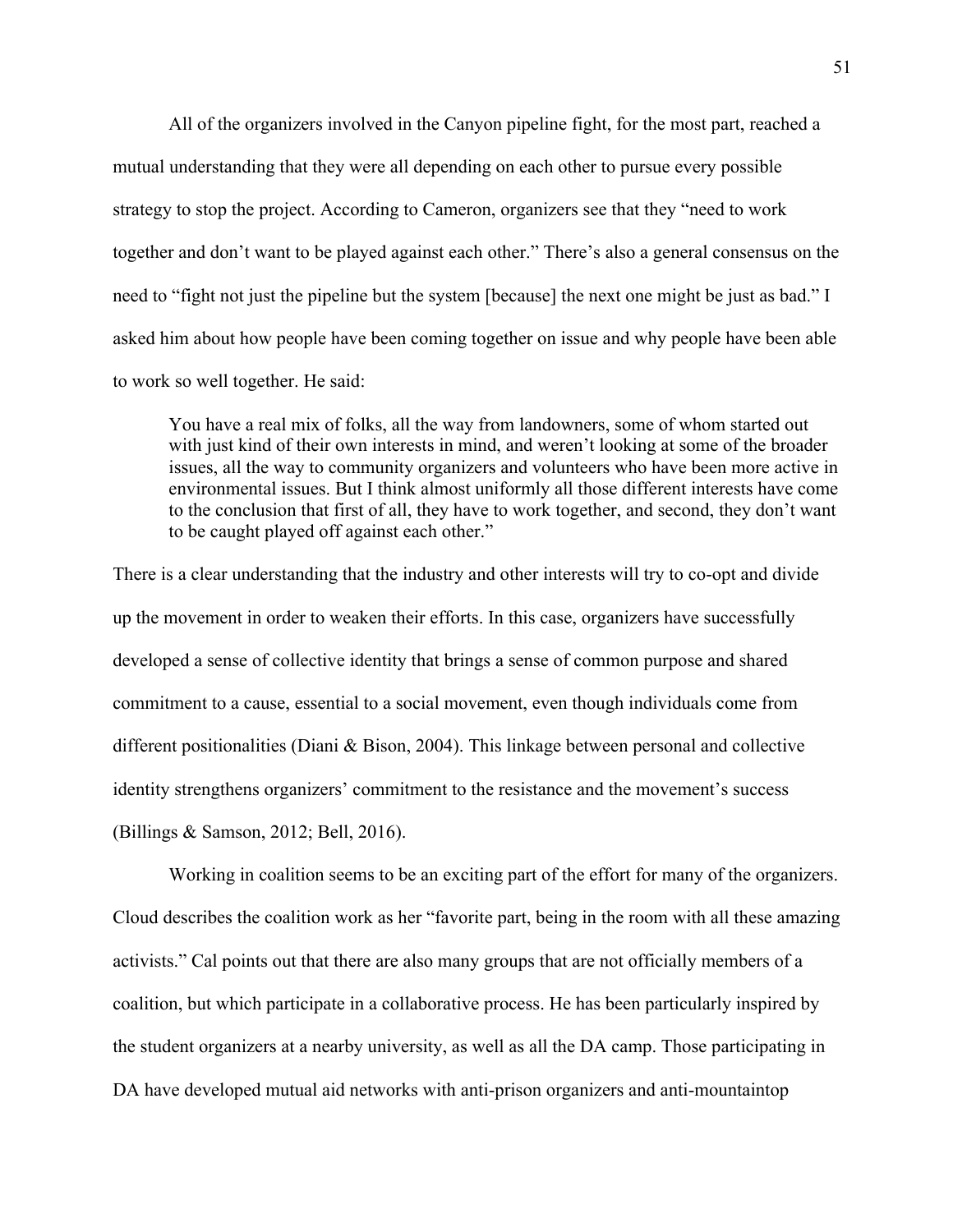removal groups in the area, as well as other anti-extraction movements, including the organizers at Standing Rock and the No Bayou Bridge camp. Both Crow and Cat have said that their camp has also been able to build relationships with locals, and that locals have been "valuable in support and in participating" (Cat).

This coalition work has created space to have conversations beyond pipeline strategy. Organizers have avoided the divisions that many environmental movements face over NIMBYism. While many movement participants joined the fight because of the effects to their personal lives, people have still been able to collaborate and work together beyond issues of private property. For example, Cal has been able to talk about white privilege with impacted landowners, including the indigenous land theft that has allowed them to own their land today. While these conversations have been a process, it seems that they have also been hopeful. As Colby says, "It's not sexy work!" but it is "important for so many reasons." This strong coalition work was a key factor in the movement outcomes they've seen, including delays in construction and movement mobilization (Beamish & Luebbers, 2009).

In the case of the Sunway pipeline, organizers had a harder time in building strong coalitions because they did not have common goals and a shared identity on which to build collaboration. Additionally, they did not have the same ties to histories of resistance that root collaboration and community in the ways that Appalachian resistance has. There were no nonprofits that served as a coordinator to maintain communication and create space to develop group-wide strategy. While a chapter of a national environmental organization in S2 was involved with the legal battles, the chapter in S1 was distinctly not involved in the fight, which several grassroots organizers seemed to resent. The largest environmental nonprofit in S1 did get involved at one point to help raise awareness about the dangers of methane leaks, but that was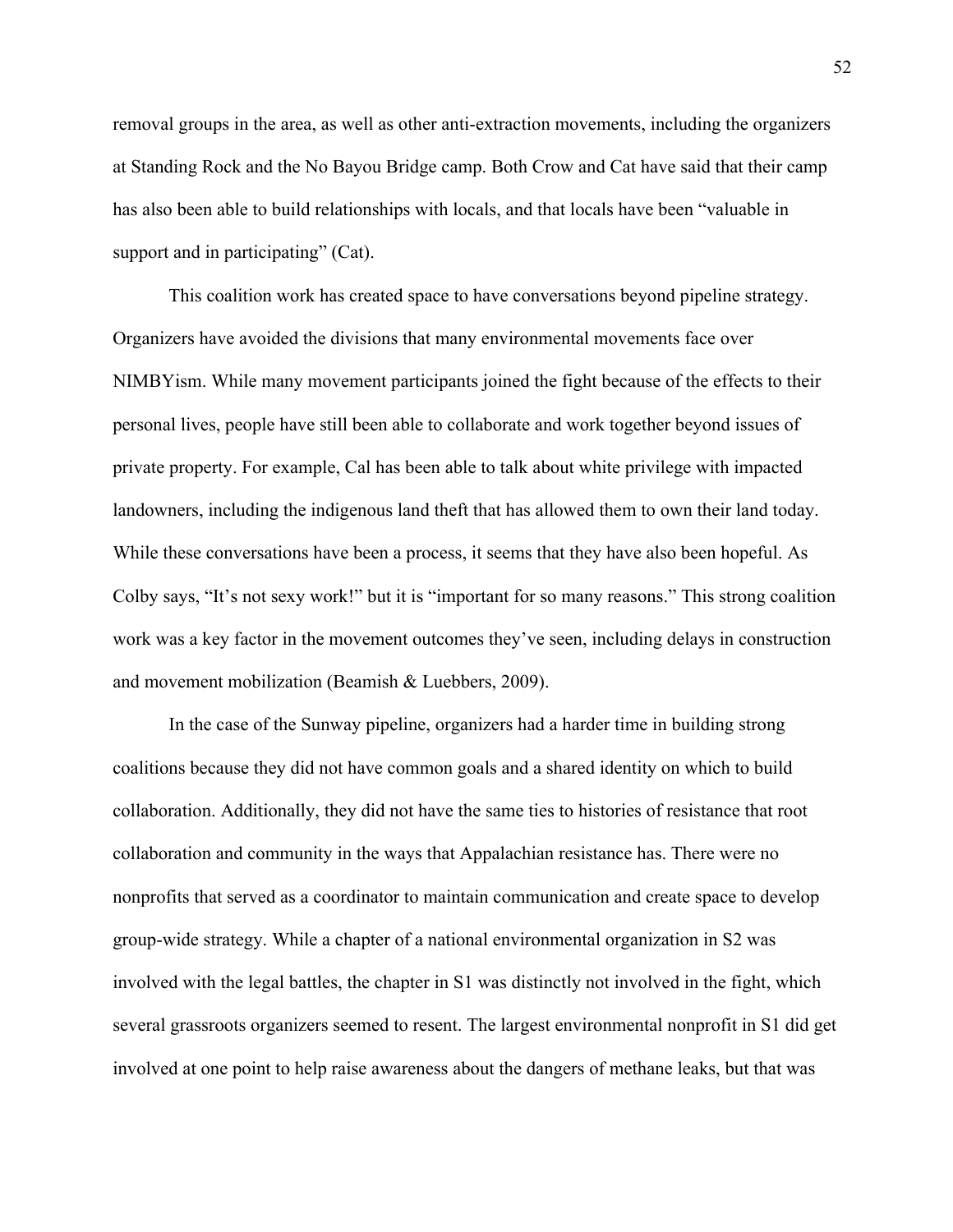the extent of their involvement. NSR, as the largest grassroots group opposing the pipeline, served as somewhat of a hub of information. When asked about coalition building, both Sal and Sawyer said the most significant collaboration, or "cooperation" as Sal put it, was between the attorneys for NSR and the city Sawyer lived in.

When I asked Sasha whether she participated in coalition work, she laughed and said, "not for lack of trying." In her experience, most environmental organizations would not work with her group because they are "a part of the system," to use her words, meaning that they were organizations with power and didn't want to lose that power. Additionally, some of the leading grassroots organizing groups didn't see how her strategy would benefit them, and did not join in her community rights network. Indeed, her network was not focused on opposition to the Sunway pipeline but rather on the specific strategy of passing community rights bills. Overall, there seemed to be bitter tensions between many of the organizers. For example, Sawyer was frustrated with Sasha's group when they would not provide previously offered legal help to Sawyer's group as they moved to oppose FERC's licensing of the project. Shannon's group had a distinct break with NSR. As Sal put it, "pretty soon you figure out that you're alone." It became clear in my interview that these tensions and distrusts made coalition work very difficult.

There was a much more prevalent "silo-ing" effect in the Sunway pipeline resistance. Several interviewees alluded to tensions between groups over what would be the "right way" to fight this pipeline. There was not the same sense of mutual support of different strategies that people chose to pursue. Leading members of NSR, like Sal and Sean, had a firm belief that there was a correct way to fight this pipeline. When I asked Sal about getting involved, he stated, "our rational minds said, you can fight a losing battle and maybe feel good about it somehow, or you can try an alternative that has never been tried before in the magnitude that we did." Sean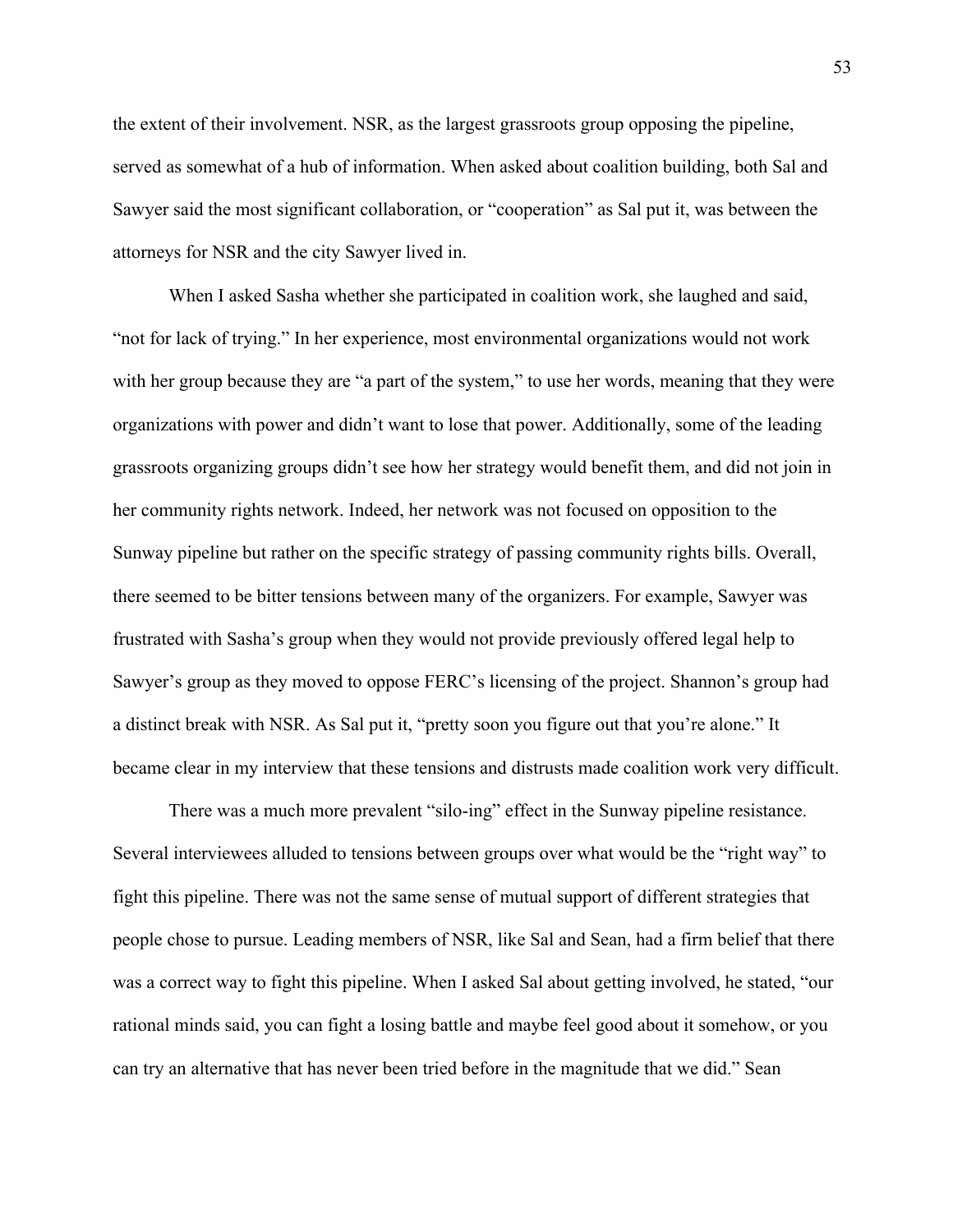disliked the political environmental agenda at the first community meeting he attended, and after doing his own research, he went back to the second meeting and "refuted some of the hyperbole that was being presented and said, if you're going to speak about this thing then let's use facts and truthful information. Don't spread agenda and hysteria…And it wasn't received too well." Again, this reflects the very different framings that organizers used in their approach to the pipeline, which made collaboration more difficult.

Sean felt very strongly that other groups' strategies would damage his group's credibility. He said, there were always other people who would say, "you need to come here and do this." His response:

"No, we're not doing that, because that will undermine what we're doing over here, so if you want to do that, by all means go do it, but we can't go there. Because I don't want to lose my voice. Because I'll tell you when we met with the Congressmen, their offices, their staff, the first thing they said was, 'wow, you guys are different, we've never seen it done this way,' and they would give us props."

This also speaks to the absence of a collective identity in the Sunway pipeline fight. Organizations maintained clear boundaries and a distinct identity, rather than emphasizing their common ground, for fear of losing autonomy over strategy and messaging (Zald & McCarthy, 1980). They did not see their identities reflected in how other organizers approached the movement work (Benford & Snow, 2000). Because organizers did not have similar ideological commitments, they were not likely to collaborate well (Staggenborg, 1986). Additionally, because of these clear and distinct identities, there were not "bridge builders" with ties across organizations that could help overcome these ideological differences (Van Dyke & Amos, 2017).

On the other side of things, Shannon's group faced supporters of a reroute who refused to work with her group. She said, "they never signed the petition, they didn't see how that was going to help them keep it from their properties…their whole goal was 'not in my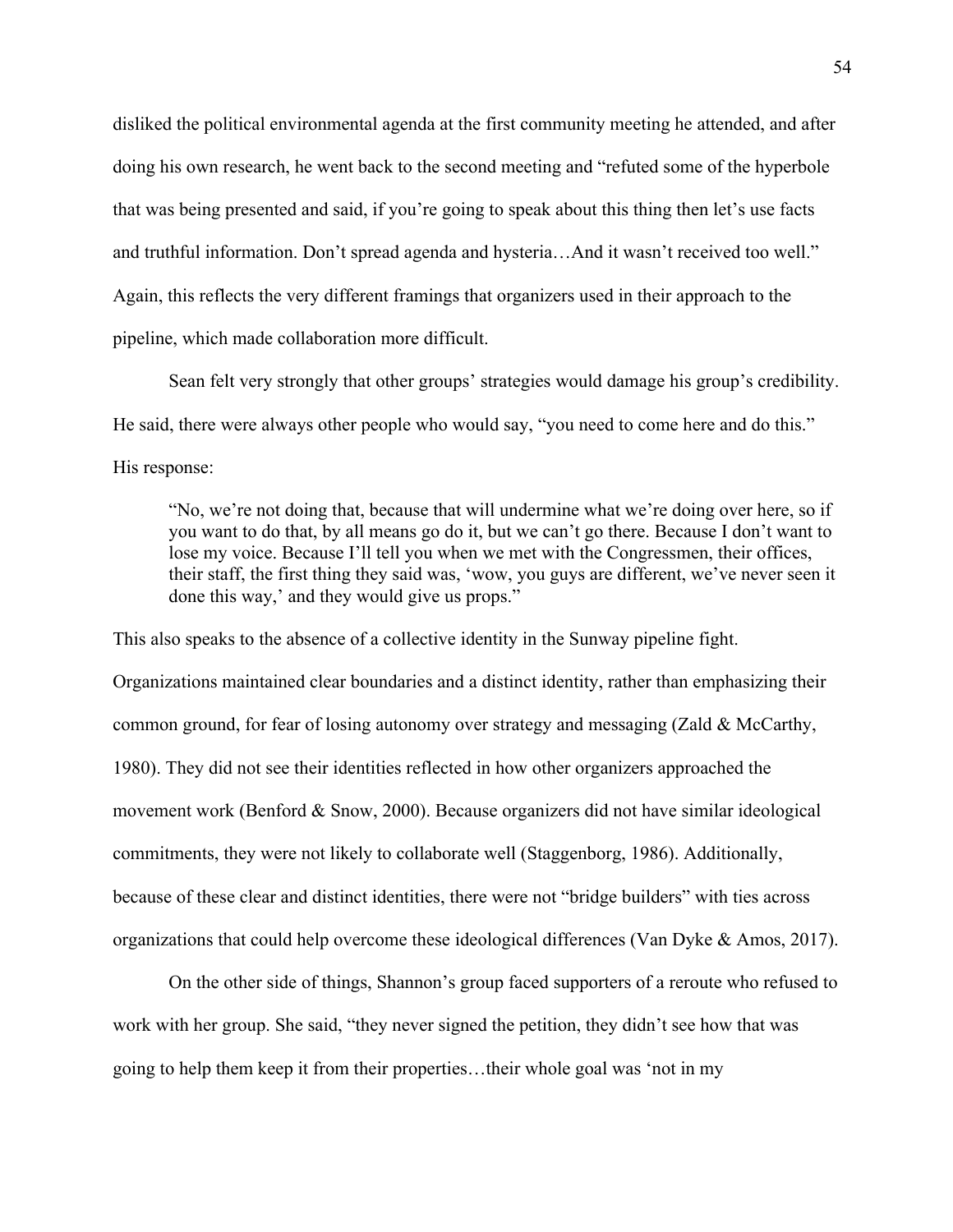backyard'…and we would not work with them because we don't agree with their thinking." Green Together frames their struggles more through the lens of environmental justice, and so the property rights focus of NSR was a really significant frame dispute that stifled trust between the groups (Benford, 1993).

There was some agreement over a system that wasn't working. As Sal put it, when it came to working with groups across the nation to go to Washington D.C., "we have different individual goals but the bigger goal—this is where you can get people from disparate individual goals to work together—our bigger goal was to get Congress to hold hearings on FERC's violation of the law. And that we can all agree on." However, groups working specifically on the Sunway Pipeline did not seem to come to the same understanding of mutual support and solidarity as in the Canyon Pipeline case. They may have fallen into the trap of "playing into the company's hand" that Cameron warned against.

#### *5.7 Outcomes: Challenges and Successes*

There have been a range of responses from community members to movement work. As Crow put it, "you're always going to have 'hell yeah' and 'hell naw' people." Generally, however, Canyon Pipeline organizers have gotten "extremely positive" feedback from community members (Cloud). Cameron says that talking to people has built "acceptance and admiration," and organizers have been careful to not "parachute in." Cal feels a "high level of gratitude," along with "some level of bemusement" from his neighbors. Chris feels like, at least in his area, the resistance effort has "definitely made people come together more than anything." Cal shared that some people, over the years, have said "y'all were right; I should've listened to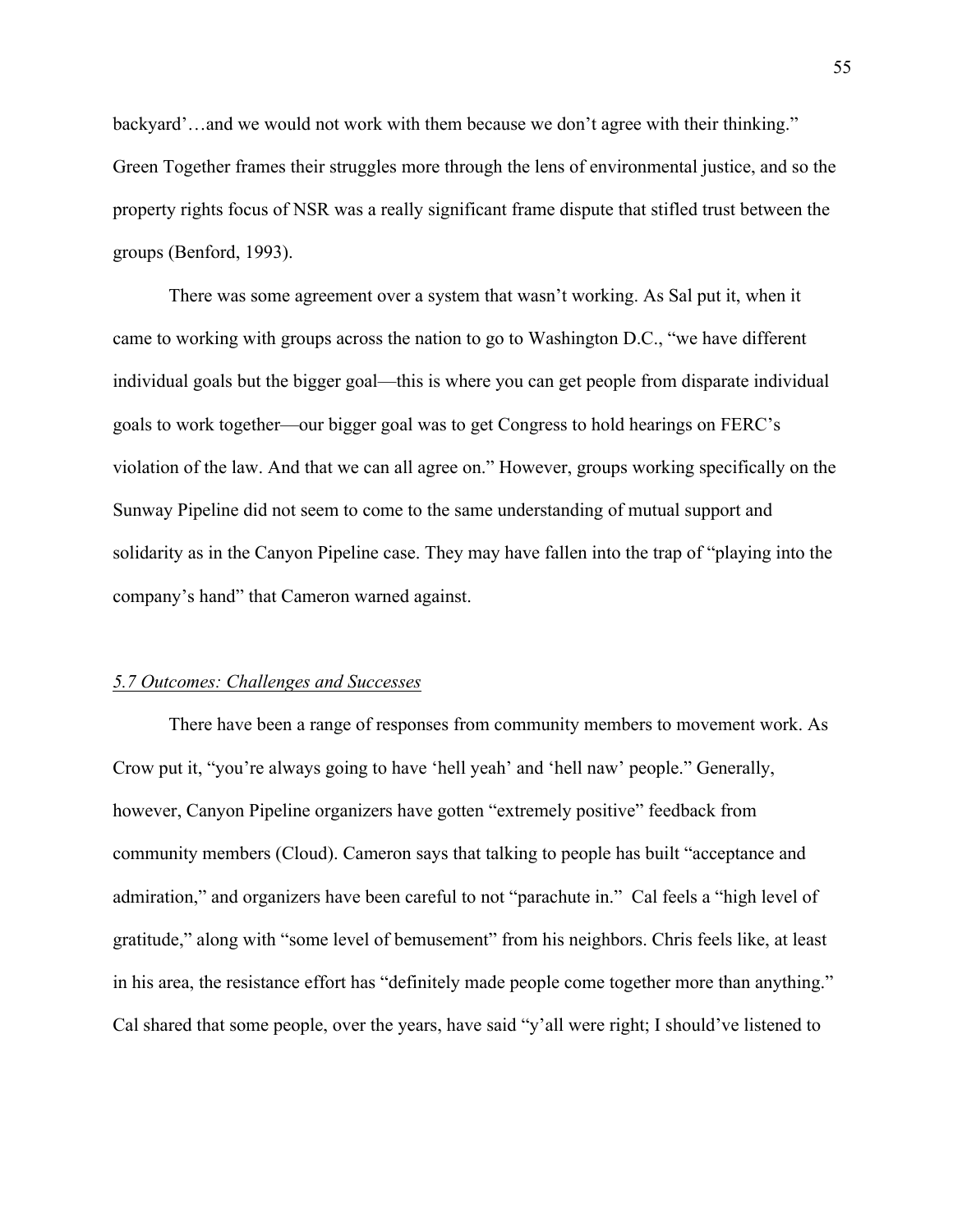you." He hopes that "looking back, people will understand you don't get system change without having to confront this stuff in what looks like an ugly way."

Sunway organizers had a much more mixed experience trying to activate people on the issue. Sal says, "we had very limited engagement from anybody whose property was not directly affected…They're busy, they have other interests." On the other hand, Sean said the public reaction was "huge, they were always appreciative." As evidence, he points out that they got letters of support from every township but one in favor of the reroute. He uses this to emphasize the need to "set reasonable goals." In Sawyer's experience, keeping the emphasis on local control meant that their position was not usually controversial. The biggest issue was when Sawyer's group tried to convince city council to reject money from Sunway (which it ultimately did). Sasha and Sam both encountered vocal opponents. Sam says that people would steal signs, Sunway was running ads against their efforts, and the Farm Bureau started to attack them. Ultimately, like Sal, Sam also felt like "people who were neutral stayed neutral." Sasha points out that if the status quo is working for someone, they would become an opponent of the work her group was doing. Even if people weren't benefitting from systems in place, "people don't want to believe in the information." Though the responses were mixed, there appears to be more pushback and community resistance in the Sunway pipeline fight.

I asked organizers to describe their challenges in mobilizing and engaging people. The Sunway pipeline organizers had a very difficult time getting people involved. When I asked Sal about the challenges, his response: "Impossible." He elaborated, "people are busy, they have their own interests." Sean felt similarly, that people just "didn't want to bother." He got the impression from other people that "it's bad for you but that's your problem." Moreover, once it got moved off peoples' property, many of them disappeared. Sandy also felt like it was hard to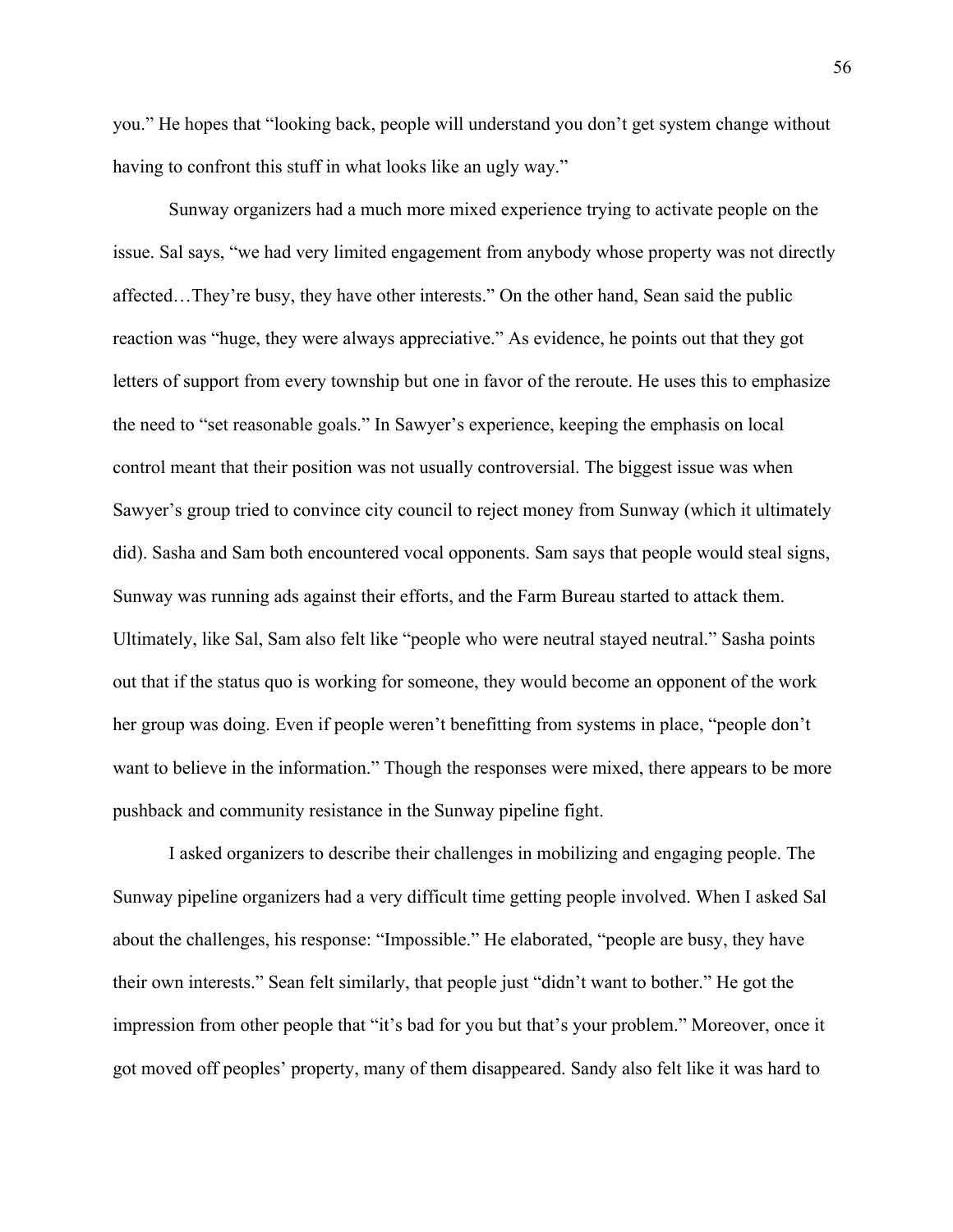get people on board because "society is overwhelmed with issues." Sam sensed that people were afraid of their reputations and job prospects. In his experience, the ones who were directly affected were the ones that fought. Sasha felt like the challenge was mostly "peoples' own heads," trying to get them to "flip the switches about believing in the system."

Canyon organizers often did not face the same challenges in getting people engaged and caring. Cloud, for example, said "I really haven't [had challenges] …I've struggled to create enough opportunities for people." While Chandler feels that "trying to get people to show up for something far away [has] a steep learning curve," he has also been surprised by "all the people who do show up." I ascribe this success in mobilizing folks to the broad framing that organizers used that inspired movement participants to join in because of a range of concerns, from personal property rights to climate change and environmental destruction. However, of course there were some difficulties. Cal and Chandler both thought the sense of inevitability of the project was one obstacle. They worked to find where people are comfortable getting involved. On the other hand, Caide says that her biggest challenge has been to manage "expectations and sensitivities" from people who are directly affected by this project, when the system fails them. Chris was the only person who voiced the sentiment that only those who were directly affect got involved, though he acknowledges that when DA was happening in his area, people were more likely to join in and help.

Many of the challenges Canyon organizers named regarded resources and access. For example, the geography of the project means that it is a challenge for people to meet up in person, so people are linked by conference calls, which requires a certain level of technology (Cal). Caide highlights that "resources are always a challenge in nonprofit work." In Casey's experience, there is such a high poverty rate on the C2 side and people are so dependent on fossil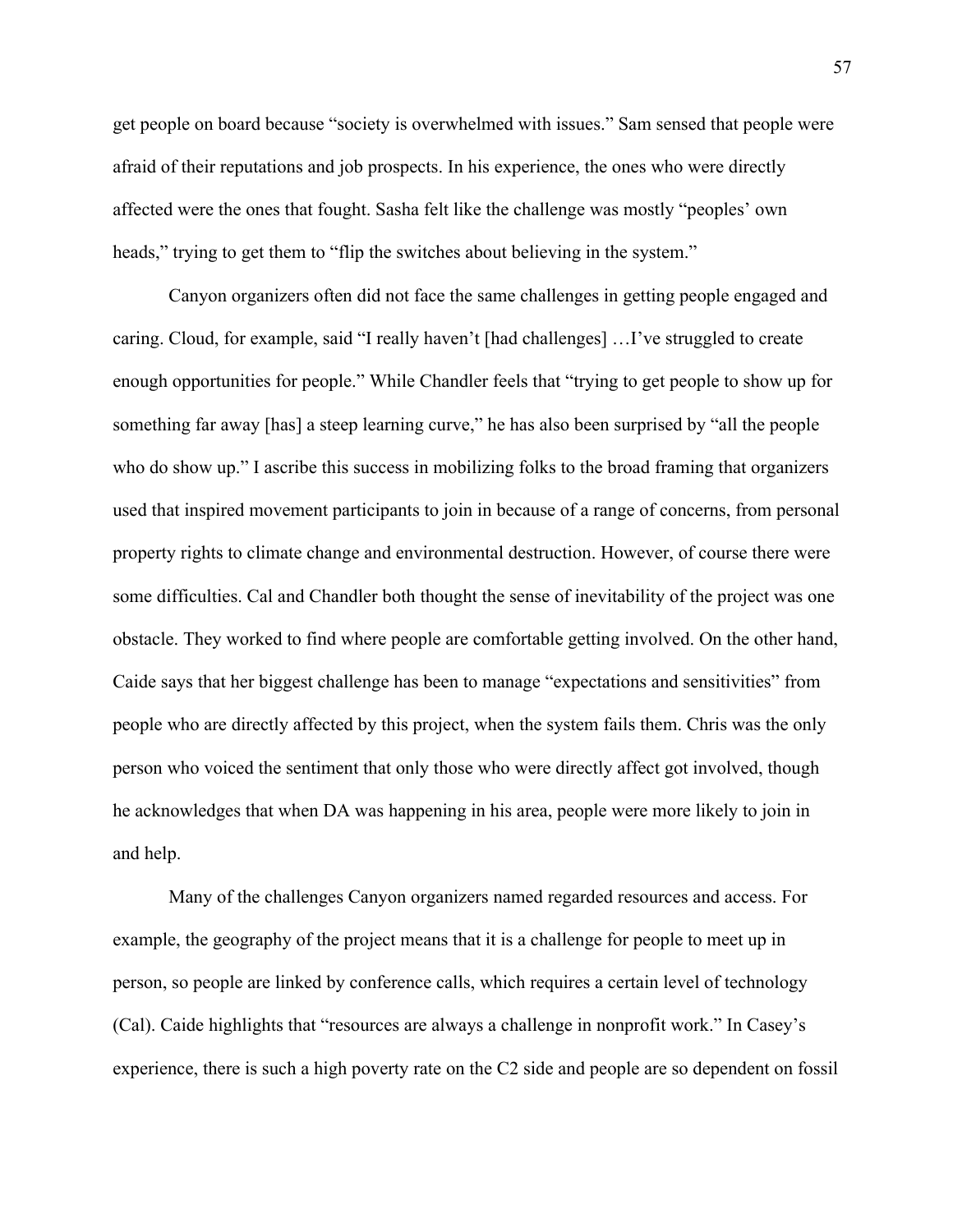fuels for jobs and maintaining the economy that many just signed over their land. Colby points out that southwest C1 has been ignored in the politics of the state, as it is largely rural and poor, and there are political stereotypes associated with those demographics. As a result, it is hard to get newspapers in C1 (and the rest of the country) to pay attention. Even so, she feels that the Canyon pipeline organizers have done a fantastic job.

Of the three coalition outcomes, beyond survival, that McCammon and Moon (2015) identify, the Sunway pipeline movement saw organizational change and some movement mobilization, although several people expressed the difficulties of getting others outside of impacted landowners to join the fight. However, the group did not see political outcomes. In fact, groups were stymied in their pursuit of passing a community bill of rights, and the FERC process was not open to the reroute or feedback from communities. In contrast, the Canyon pipeline movement has seen organizational change, massive movement mobilization, *and* political outcomes as courts have stopped pipeline work and legislators have expanded regulatory powers. As interviews have shown, this is attributed partially to external factors (Goldstone 1980), including history of extraction opposition and political mood, but it is also certainly partially the responsibility of the movement organizers.

# *5.7.1 What is success?*

As discussed earlier, it is important to judge whether movement organizers have achieved success based on their own definitions and perceptions (Austin & Schill, 1991). I asked organizers to define what success looked like to them in this fight. For the Sunway pipeline, stopping the pipeline and raising awareness were the two primary measures of success. Sam's number one goal was to get the pipeline moved off his "kid's property;" it was a danger to his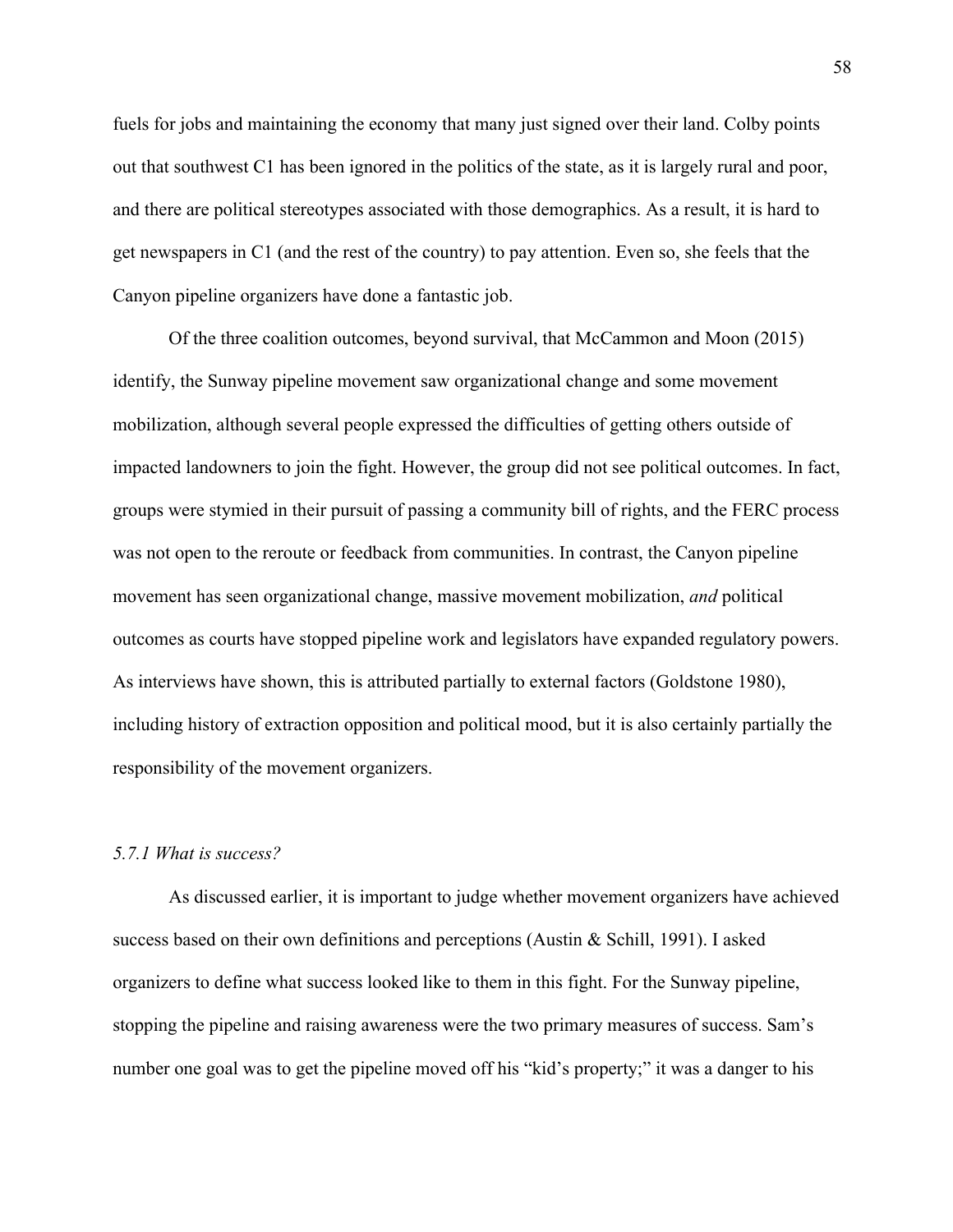family and no one was protecting them. Shannon felt like success would've been the prevention of the pipeline and the compressor station, if the community charter passed, and if "we raised enough awareness that other communities could've fought and stopped it." Sandy and Sasha both point out that "success is not always a win," and it comes in "many different forms." For Sandy, success is "putting up a good fight and seeing it through." Even though they didn't win in their end goal, she says that she's "happy I fought." Sasha feels that any time a "community stands up for itself, whether they win or not" is a success.

Sal and Sean were both explicit that their goals did *not* include trying to stop the pipeline. Sean says that even though they weren't able to get the reroute they wanted, he is proud of what he did and feels like his group "did it in the right way." Sal shares a similar feeling that, "as an organization, we went from 0 to 1000 pretty quickly," and that was gratifying. Sawyer "never expected that we could stop Sunway from getting its license, though I hoped that we could." Success for him has been alerting those that are anticipating benefits from this pipeline to the fact that these benefits may not materialize, as, for example, Sunway appeals its tax burden. Additionally, if the appeals court doesn't accept Sunway's justification for using eminent domain for an export pipeline, "that would be huge."

While many of the organizers seemed rightly proud, the success of their efforts were limited, and many of them echo that sentiment. Unfortunately, the organizers were not able to stop the pipeline, and due to limited community engagement and mobilization, much of the area impacted remains unaware of the presence and dangers of the Sunway pipeline. I argue that narrow goals limited engagement in the opposition fight, and divisions that resulted from these narrow goals stymied mobilizing capacity. Factionalism and the absence of alliances stifled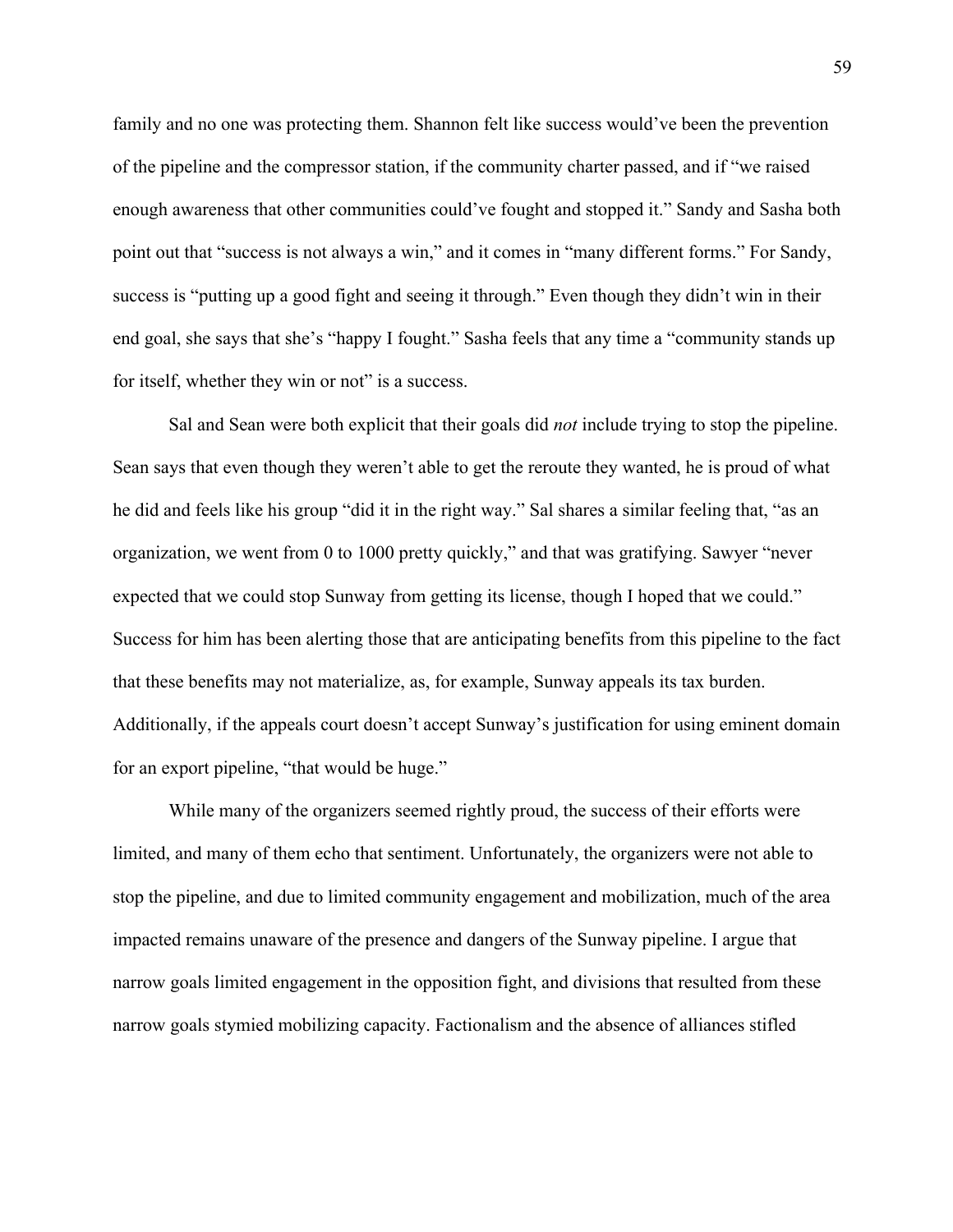success for these groups, a pattern seen across social movement literature (Steedly & Foley, 1979; Mirowsky & Ross, 1981).

In the case of the Canyon Pipeline, there seemed to be a larger range of ways that people defined success in this effort. Many named the foremost goal being to stop the Canyon pipeline, but most also felt like that was not an end point. For example, Cloud pointed out that stopping a pipeline is a clear end, but "that's not success…Success is continuing to rally support and change regulations." Similarly, Cameron points out the need to "keep momentum going to look ahead." Cloud and Cameron have just started working on a regulatory reform campaign; as Cameron says, they can't expect "private citizens to carry the weight." For Colby, while all the delays have been successes, the huge success is "talking about what it will look like after we win." Cal has seen some success in changing what people think of the region, but he says, "until there is substantive reform of processes that allow these things, I'm not willing to say we've made it."

Crow and Chris both point out that the stock value of the corporation behind the pipeline has fallen consistently over the course of this fight. While Crow points out that pipeline opposition is not *solely* to blame for this, certainly "some of that is because of resistance." For example, last summer the resistance camp was notified that they had cost the pipeline over \$250,000, in addition to the loss of permits to construct on public land. As Casey points out, the project is already "horribly over budget." For Cat as well, making it harder and costlier to build the pipeline is a measure of success. Crow also highlights success as making the "system seem less feasible."

Community power and relationships are another big marker of success in this fight. Crow and Cat both say that everything built in this resistance is a demonstration of success, and the relationships built out of this effort will continue. For Caide, the definition of success is the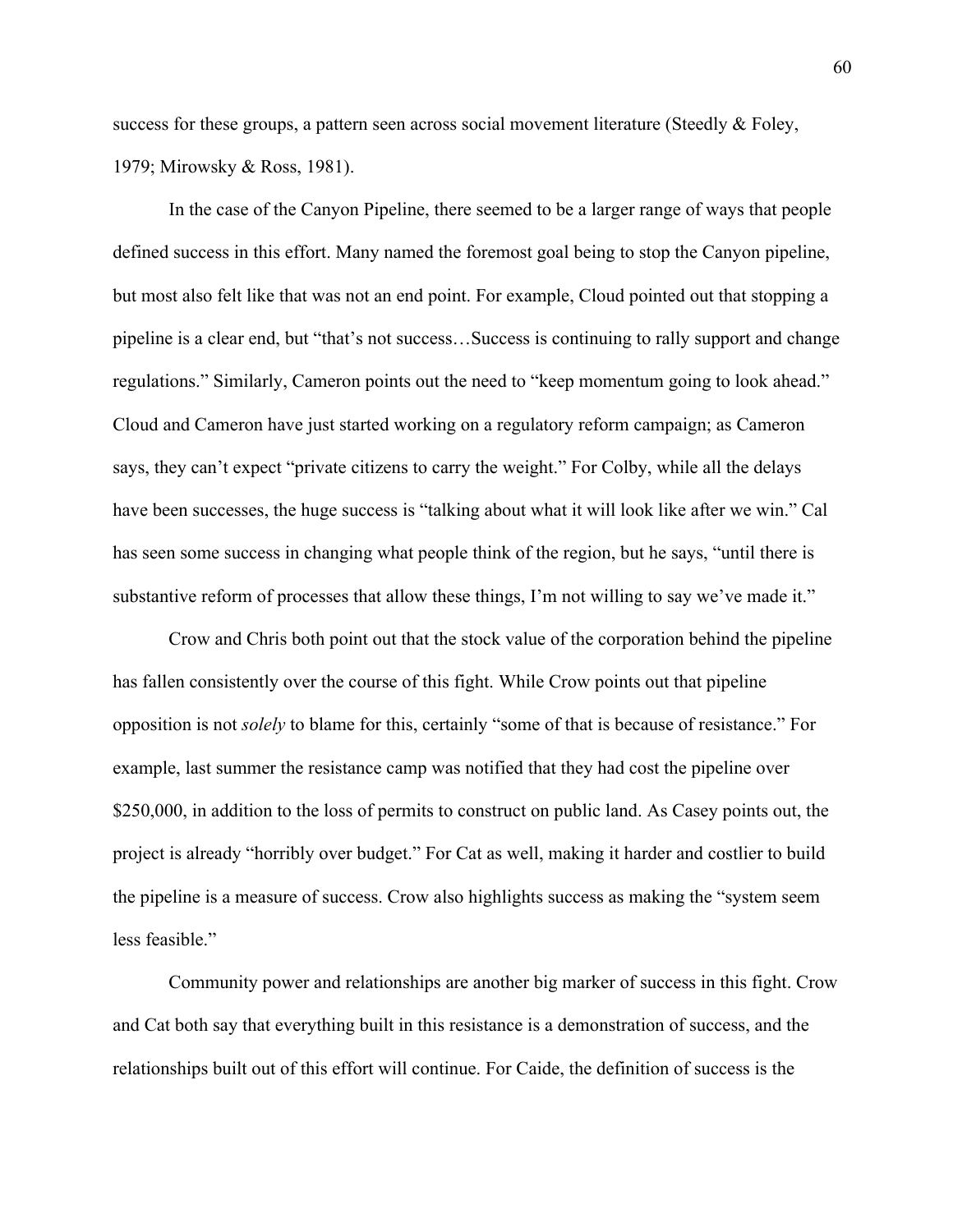"development of community power." "We have demonstrated that there are still first lines of resistance in this country," she says. For her, the ultimate success would be a system where the most-impacted are the decision-makers. And, she says, at the end of the day, if she's given the Canyon attorney heartburn, "I'm successful."

Chandler points out the need to hold onto both the big goals and the small goals. For example, "mile markers like turning down [the corporation's] campaign contributions…indicate we are changing things." He emphasizes the nature of this fight as "playing a long game." Cat wants to see the "complete destruction of capitalist infrastructure," and this fight is part of that very expansive work. "Do I think it's possible?" she says. "Maybe not, but that doesn't negate the need to try." Success doesn't even hinge on this pipeline; success is in the "experience of resisting together." Based on their own definitions of success, the organizers have certainly succeeded in slowing the pipeline down and making it costlier. Moreover, the organizers have seen significant mobilization of communities against the pipeline, and there is hope that they will be able to build on this energy for future campaigns of systemic change. By their own valuations, they are successful. This success can be attributed to broad goals, strong alliances, and the absence of factionalism (Steedly & Foley, 1979; Mirowsky & Ross, 1981).

Differences in goals, coalition work, nonprofit involvement, and history of confrontational (DA) strategy in the region all contributed to the divergent outcomes of resistance in the Canyon and Sunway opposition movements. Organizers from both efforts found some level of success in their work. However, in two key measures of success, stopping the pipeline and raising community awareness, the Canyon pipeline opponents have seen more progress and seem more optimistic about their efforts. These key differences are important as objects of future study in academic work and consideration in movement-building efforts.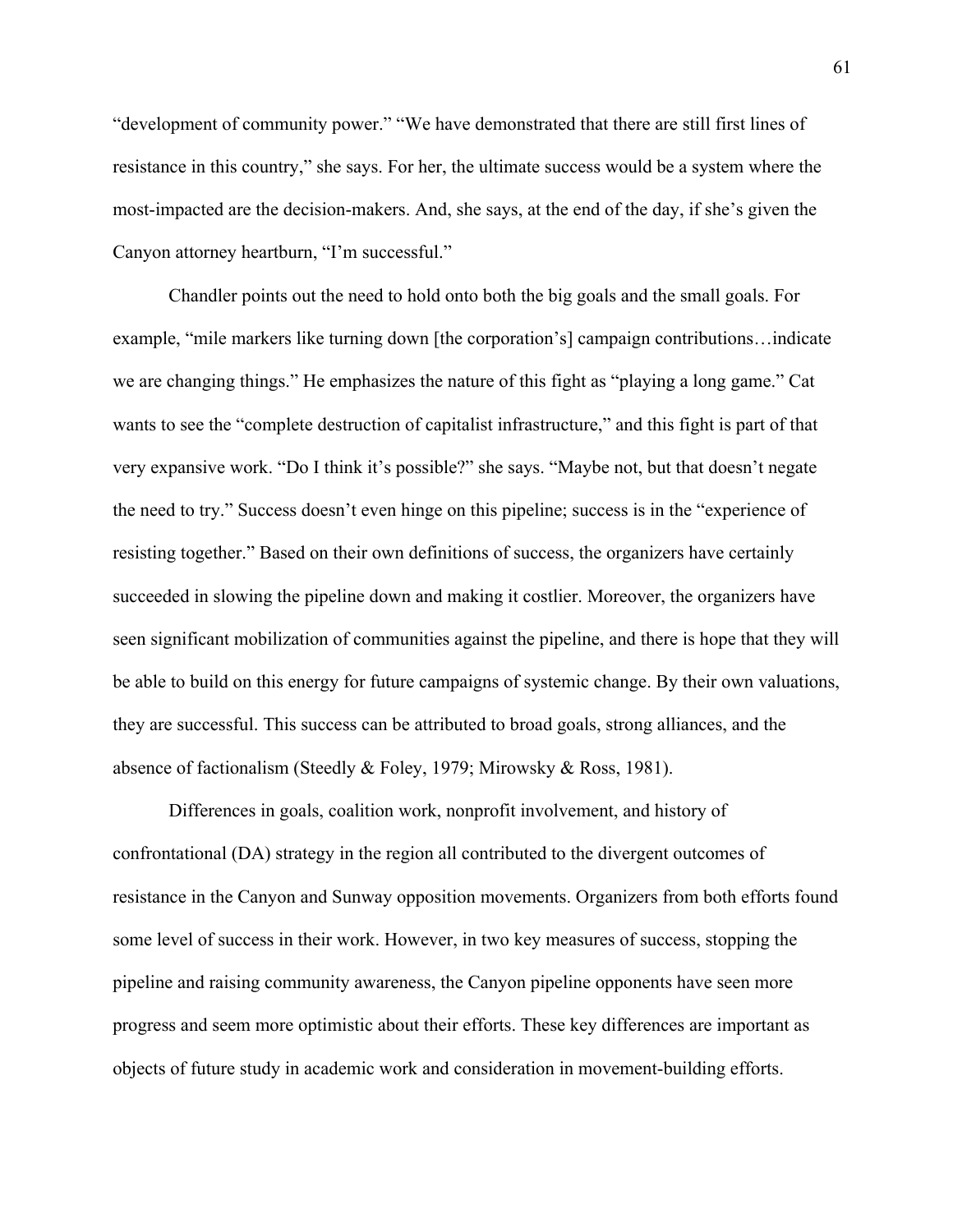# **VI. Conclusion**

This comparative analysis between the Sunway pipeline and Canyon pipeline opposition movements demonstrates that broad and connected goals; strong coalition-building; nonprofit participation; and a connection to previous confrontational organizing tactics (DA) all have a positive influence on success. Canyon Pipeline interviewees defined two key measures of success: stopping the pipeline and building community power. Over the course of the opposition, the Canyon pipeline has faced persistent delays in construction as well as a surging movement against corporate power, regulatory failures, and colonial domination. While the Sunway pipeline movement did accomplish some delays in the construction timeline, organizers were not able to maintain those delays and ultimately watched the pipeline go into the ground. Since then, much of the energy built in the movement has faded away, and the issues the movement raised have largely fallen from view.

As I have shown, these differences in success cannot be attributed to simply one group or one tactic. A variety of factors, discussed above, combined in order to make success achievable, as the political mediation model predicts (Saeed, 2009). The organizers in this case had full control over which political opportunities they capitalized on, how they framed the conflict, and how they built relationships. On the other hand, certainly the absence of a history of resistance could not be altered by anyone in the Sunway pipeline camp. Organizers cannot immediately transform the FERC process to respond to demands or control whether politicians and powerholders will be receptive to the cause. It is important to emphasize that both the Sunway and Canyon pipeline organizers worked *incredibly* hard, putting in years of research, community engagement, attending meetings and conference calls, and sacrificing their own personal well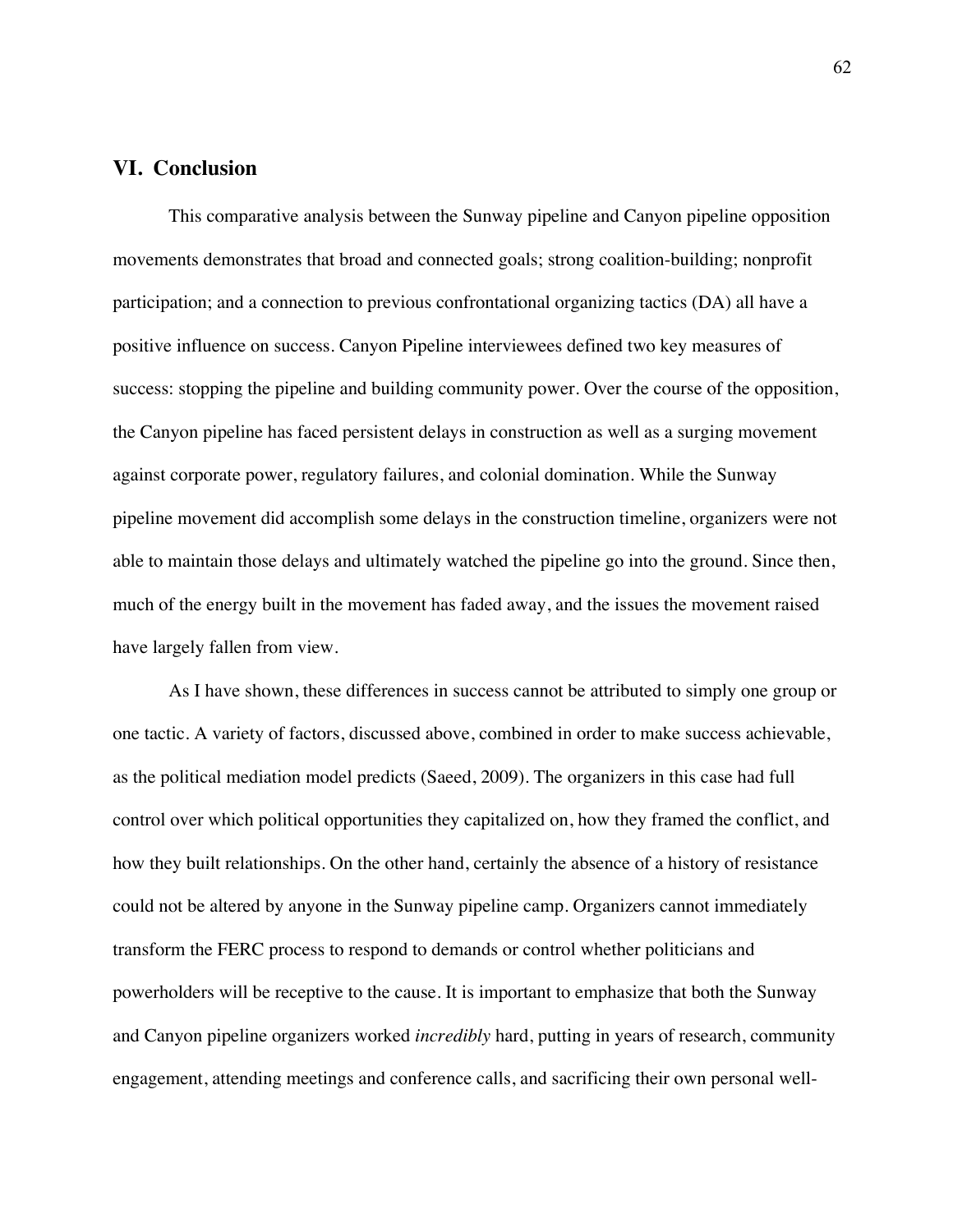being. I admire the determination and passion of everyone I have had the privilege of speaking with. As Saeed (2009) highlights, social movements have broader consequences beyond their stated goals, and social movement leaders will learn from other movements and change strategies to fight the next battle. The organizers against the Sunway pipeline have shown what environmental organizing in the region can look like, and the obstacles that movement leaders will face in future fights.

This work counters the claim that social opposition is weaker in areas where "people are used to industrial activity" (Sovacool, 2014). In this case, prior experience with extractive industry has encouraged resistance work in the Canyon pipeline fight because of a negative history with fossil fuel companies. Many interviewees stated that Appalachians have a deep attachment to place. This place attachment has been shown to influence social movements (Beamish and Luebbers, 2009; Devine-Wright, 2009). On the other hand, the Sunway pipeline largely impacted areas that have not yet been heavily impacted by fracking and fossil fuel infrastructure, at least to anyone's recollection. In this area, social opposition was weak among people who were not directly affected by the project.

Activism against fracking brings together localized concerns about environmental risks with global concerns about climate change (Hopke, 2016). This study adds nuance to understanding of social movements by adding a dimension of place-based analysis. Relationship to place, and the history of place, influenced how pipeline opponents framed the problem of the pipeline. This study demonstrates that broad-based movements, such as the Canyon movement, that are formed around an issue but expand ideologically, while maintaining a focus and a delegation of responsibility, seem well-positioned to take on the fracking industry. This framing is also well-suited to meeting folks where they are at in order to bring them into the movement.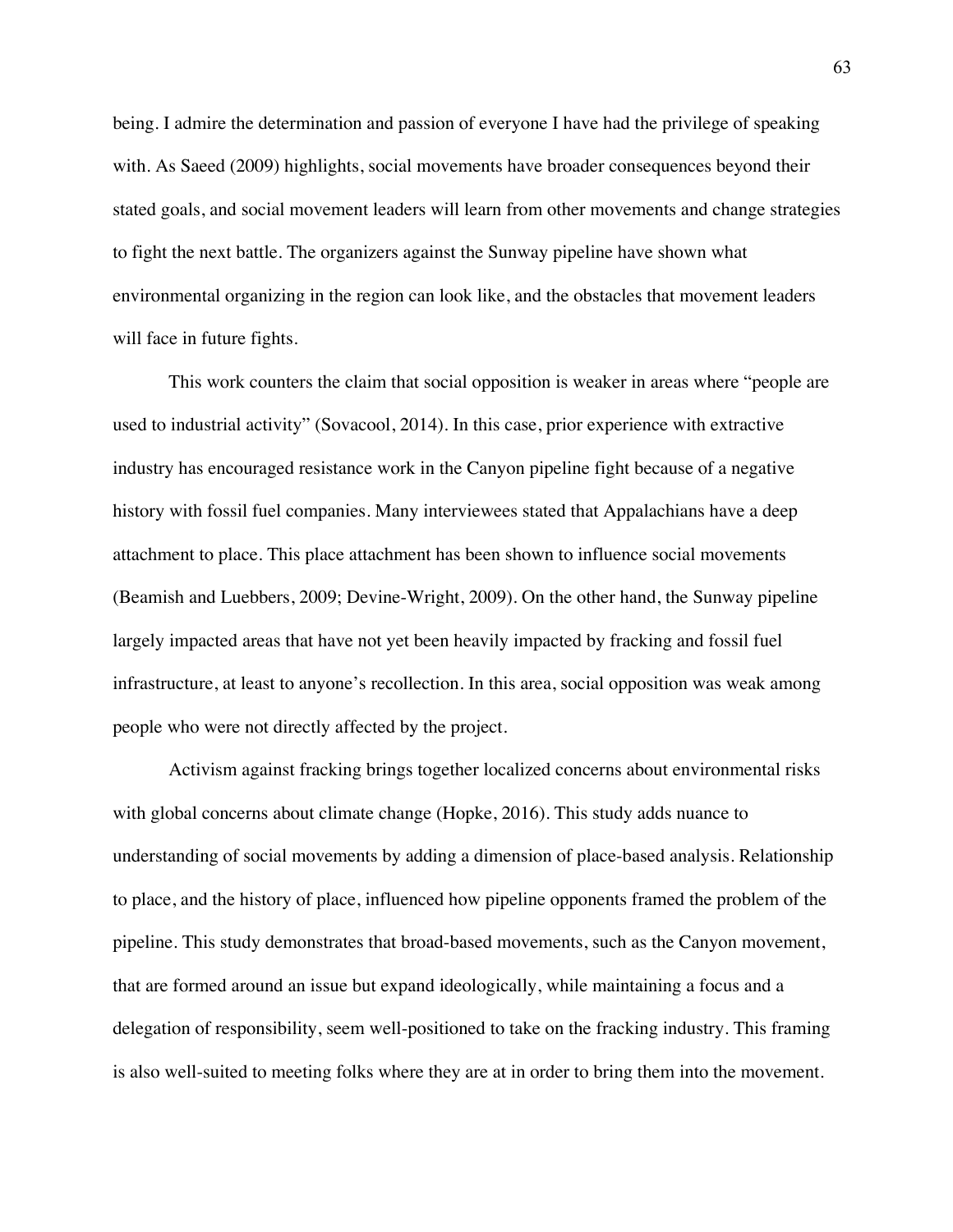I hope this study will prove beneficial to those working in anti-extraction movements as they think about the key elements to their work from initial organizing through the height of the campaign. Bringing folks into opposition through local issues, and then connecting the very local with global concerns, creates a broad and flexible framework that allows for a range of strategies and builds collaboration between coalition members. This is critical knowledge for social movement actors to build successful campaigns in place-specific contexts.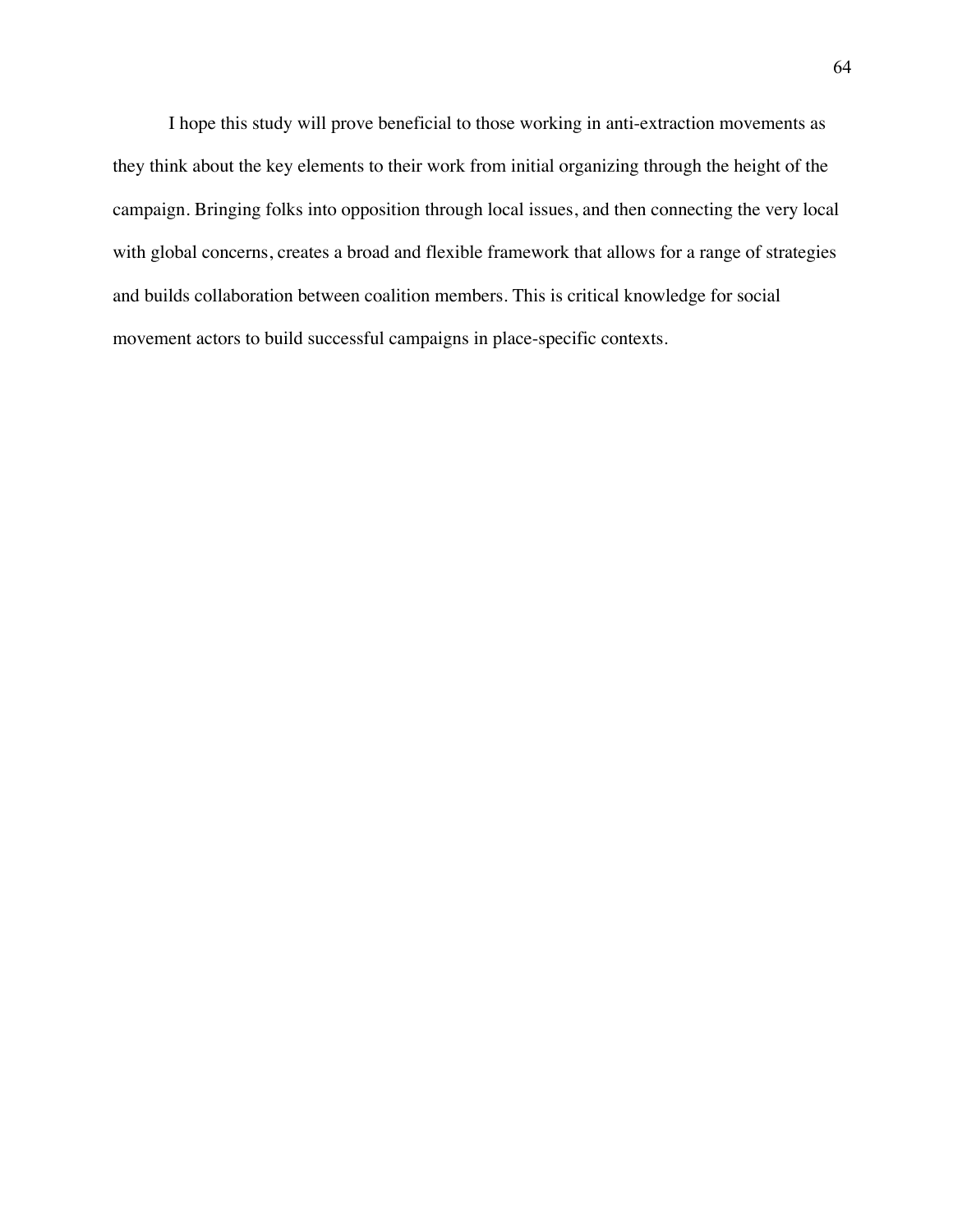# **Appendix A: Interview Questions**

- 1. How did you first get interested in environmental issues? a. Where did you grow up?
- 2. Why is this pipeline a problem?
- 3. Why did you choose to engage in resistance to the problem?
- 4. How did you begin organizing?
	- a. What organizations did you start with?
		- i. Follow up- how did you join this organization?
	- b. What **legal** tactics were you exposed to?
- 5. What are the goals of your work?
	- a. Long term vision/strategy
	- b. How do your goals align with/differ from organizational goals (if in an organization)?
- 6. What is your perception of the legal and political arena you are operating in?
	- a. Their perceptions of the communities they work in
- 7. What **legal** strategies have you and your organization used to oppose this? Why?
- 8. Have you been able to work with other groups or organizations?
	- a. Which ones?
	- b. How do you work together?
- 9. Which individuals or movements have inspired you?
- 10. What difficulties have you encountered in mobilizing people around this issue?
- 11. Is there a history of resistance here?
	- a. How does the history of resistance here affect what you do today?
- 12. How have people responded to the things your group has done? Note only legal activities you've engaged in.
	- a. Community members, other organizations, pipeline groups
- 13. How do you define success in this effort?
- 14. Do you believe that you have achieved success? a. What do you think it will take to get there?
- 15. Is there anything that you think is relevant to this conversation that I haven't asked you about or that you want to add?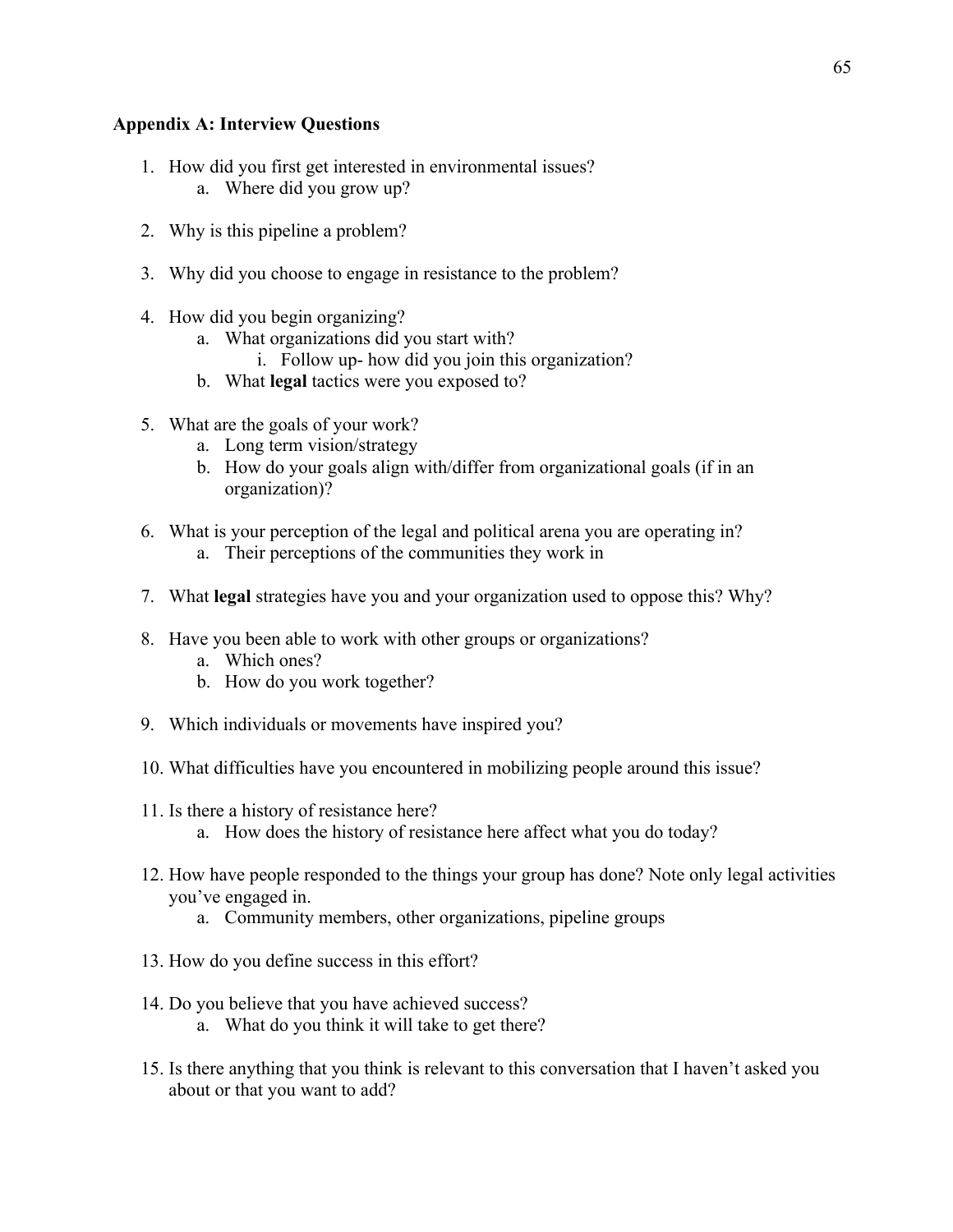# **Appendix B: Cast of Characters**

**FERC:** Federal Energy Regulatory Commission; nationwide regulatory agency for interstate pipelines and primary regulator in both pipeline cases

Canyon: Abbreviations and Organizations

- **DA:** Direct action
- **DEQ:** Department of Environmental Quality (agency name varies by state); particularly relevant to resistance in Canyon pipeline case
- **Forest Keepers**: small nonprofit; heavily involved in regulatory fight
- **Mountain Hearts**: medium-sized nonprofit in the region, coordinating nonprofit in opposition movement
- **PMN**: Preserve the Mountains Network; grassroots organization involved in opposition movement
- **TEA:** Transforming Energy Advocates; solidarity group of pipeline fighters, including against Canyon Pipeline
- **USFS:** United States Forest Service; involved in permitting process for Canyon Pipeline
- **Watershed Alliance:** nonprofit in Canyon Pipeline fight, heavily involved in organizing early community meetings
- **WCP**: Water and Culture Protectors; grassroots coalition group for Canyon Pipeline fighters, particularly county "Preserve" groups

| Pseudonym | <b>Notes</b>                                  |
|-----------|-----------------------------------------------|
| Caide     | Paid organizer at Watershed Alliance          |
| Cal       | Central figure in WCP                         |
| Cameron   | Paid organizer and lawyer with Forest         |
|           | Keepers                                       |
| Casey     | Organizer with PMN                            |
| Cat       | Part of DA camp                               |
| Chandler  | Part of TEA                                   |
| Chris     | Affected resident, previously did support for |
|           | DA camp                                       |
| Cloud     | Paid organizer with Forest Keepers            |
| Colby     | Paid organizer with Mountain Hearts           |
| Crow      | Part of DA camp                               |

Canyon Pipeline Interviewees

Sunway: Abbreviations and Organizations

- **NSR**: Neighbors for a Sunway Reroute; largest group involved in Sunway opposition, served as a semi-coordinator for information sharing
- **Green Together**: group involved in Sunway opposition and getting a community charter on the ballot in one key hub of opposition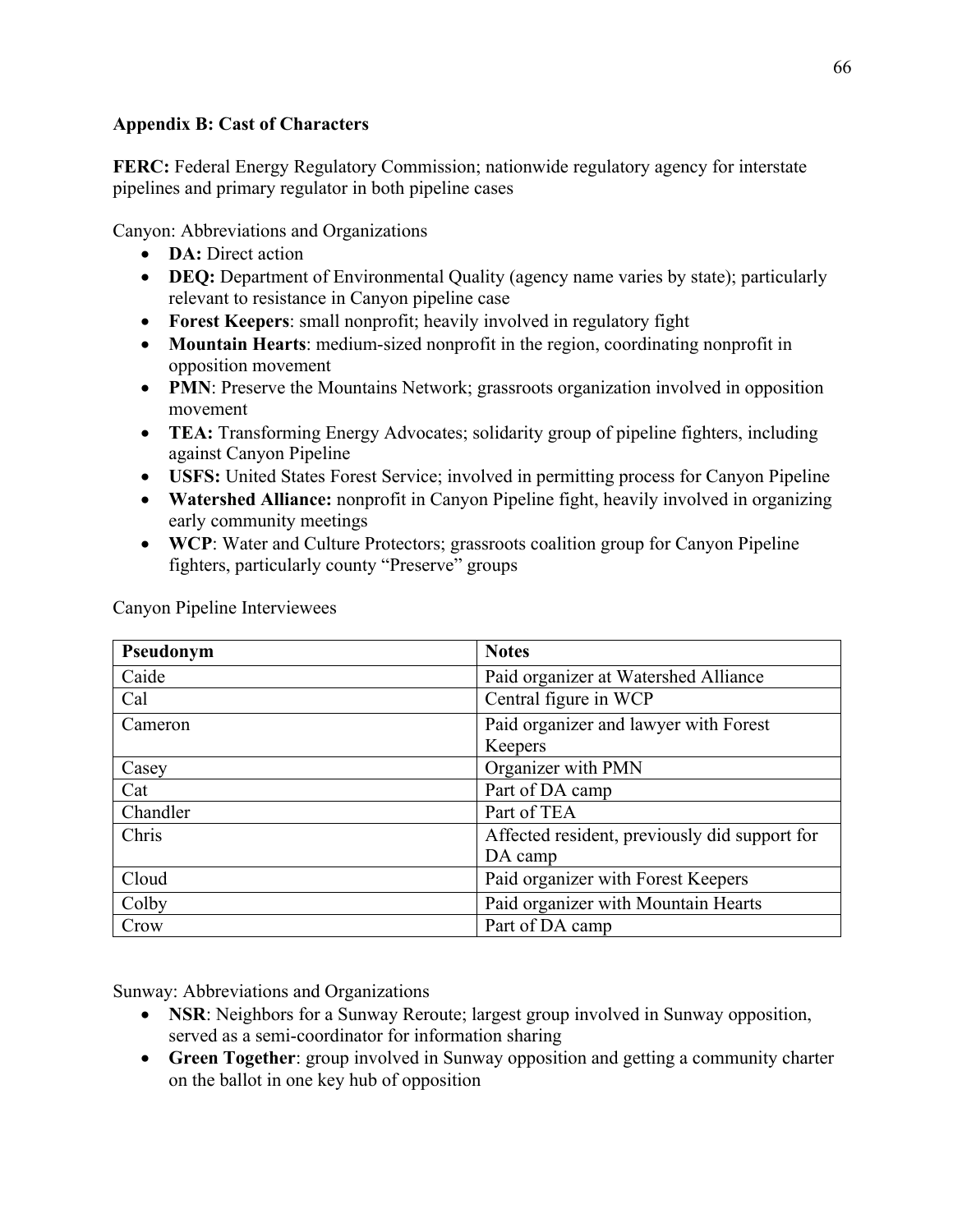Sunway Pipeline Interviewees

| Pseudonym | <b>Notes</b>                                |
|-----------|---------------------------------------------|
| Sal       | Central figure in NSR                       |
| Sam       | Impacted landowner, collaborated with NSR   |
|           | and Green Together                          |
| Sandy     | Impacted landowner, collaborated with Green |
|           | Together                                    |
| Sasha     | Paid community rights organizer             |
| Sawyer    | Resident of City of Sabina and key          |
|           | community organizer                         |
| Sean      | Central figure in NSR                       |
| Shannon   | Central figure in Green Together            |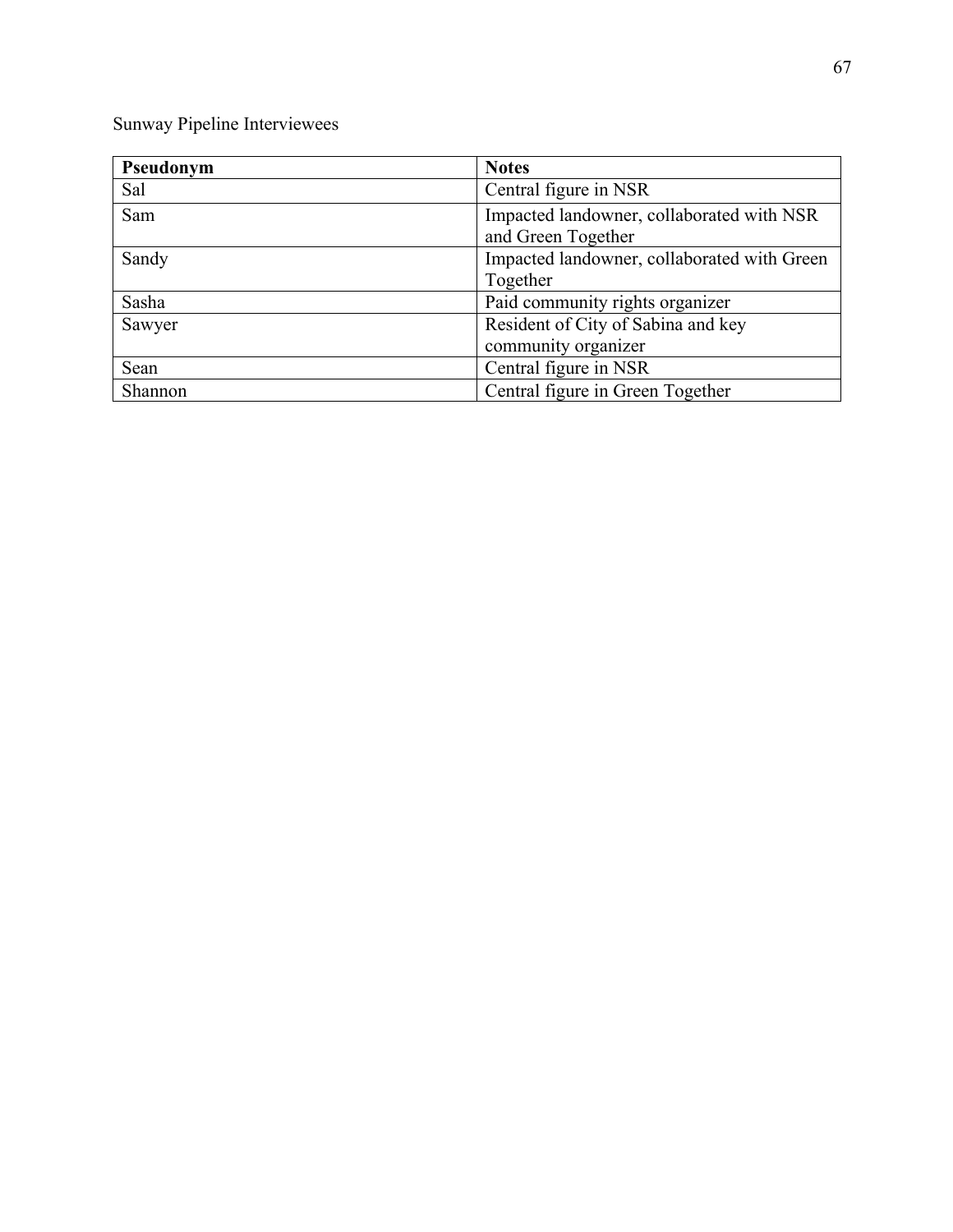#### References

- Amenta, E., Caren, N., Chiarello, E., & Su, Y. (2010). The political consequences of social movements. *Annual Review of Sociology*, *36*, 287-307.
- Argetsinger, B. (2011). The Marcellus Shale: bridge to a clean energy future or bridge to nowhere-environmental, energy and climate policy considerations for shale gas development in New York State. *Pace Envtl. L. Rev.*, *29*, 321.
- Austin, R., & Schill, M. (1991). Black, Brown, Poor & (and) Poisoned: Minority Grassroots Environmentalism and the Quest for Eco-Justice. *Kan. JL & Pub. Policy*, *1*, 69.
- Balkin, J. M., & Siegel, R. B. (2006). Principles, practices, and social movements. *University of Pennsylvania Law Review*, *154*(4), 927-950.
- Beamish, T. D., & Luebbers, A. J. (2009). Alliance building across social movements: Bridging difference in a peace and justice coalition. *Social Problems*, *56*(4), 647-676.
- Bell, S. E. (2016). *Fighting king coal: The challenges to micromobilization in central Appalachia*. MIT Press.
- Benford, R. D. 1993. "Frame Disputes within the Nuclear Disarmament Movement." *Social Forces* 71, 677–701.
- Benford, R. D. & Snow, D. A. (2000). Framing Processes and Social Movements: An Overview and Assessment. *Annual Review of Sociology* 26, 611-639.
- Billings, D. B., & Samson, W. (2012). Evangelical Christians and the environment: "Christians for the mountains" and the Appalachian movement against mountaintop removal coal mining. *Worldviews: Global Religions, Culture, and Ecology*, *16*(1), 1-29.
- Bosso, C. J. (2005). *Environment, Inc.: From Grassroots to Beltway*. Lawrence, KS: University Press of Kansas.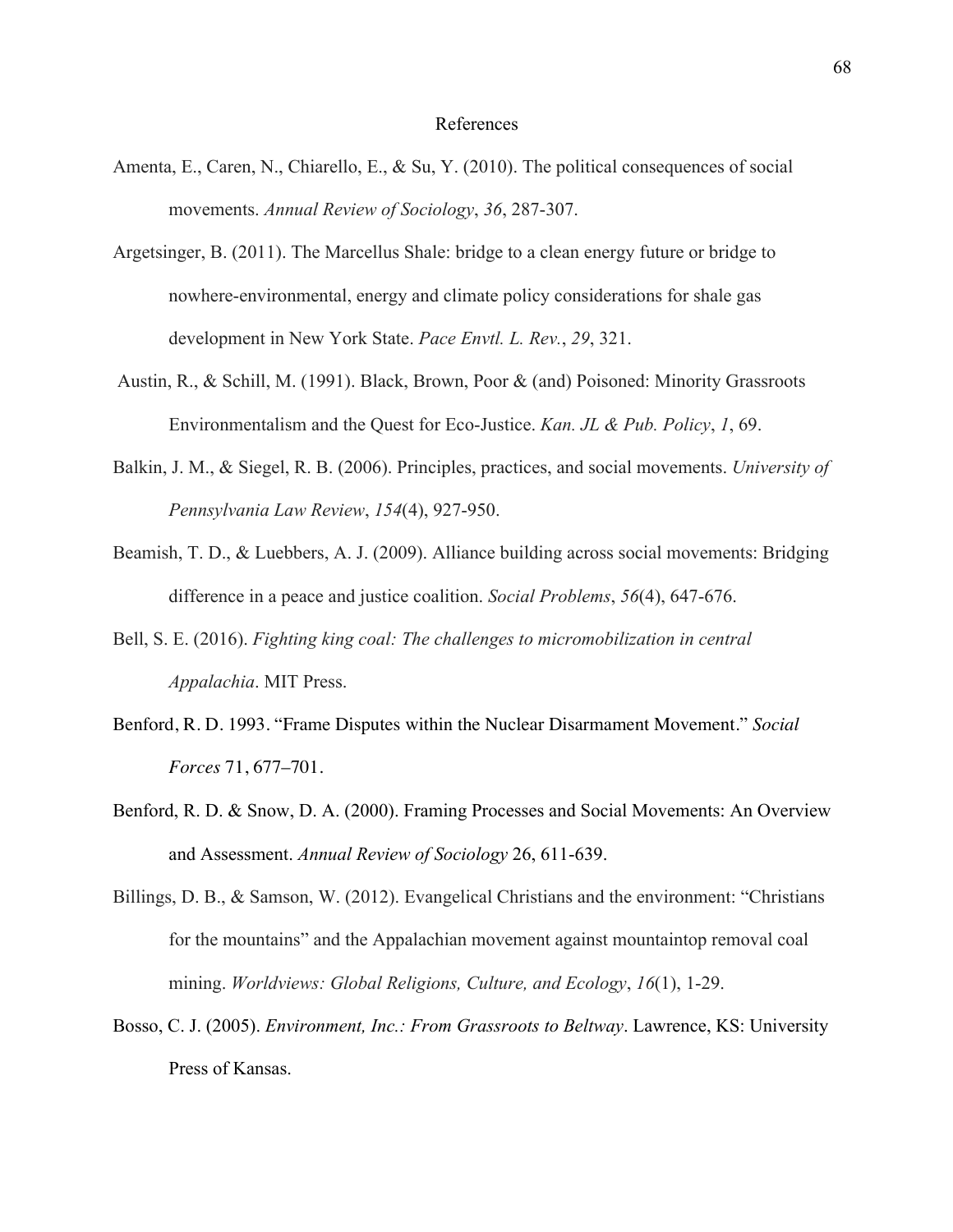- Boudet, H., Clarke, C., Bugden, D., Maibach, E., Roser-Renouf, C., & Leiserowitz, A. (2014). "Fracking" controversy and communication: Using national survey data to understand public perceptions of hydraulic fracturing. *Energy Policy*, *65*, 57-67.
- Brasier, K. J., Filteau, M. R., McLaughlin, D. K., Jacquet, J., Stedman, R. C., Kelsey, T. W., & Goetz, S. J. (2011). Residents' Perceptions of Community and Environmental Impacts from Development of Natural Gas in the Marcellus Shale: A Comparison of Pennsylvania and New York Cases. *Journal of Rural Social Sciences*, *26*(1), 32.
- Brian, M. (2013). Uinta Basin gas leakage far worse than most believe; new study says up to 12 percent of basin's methane escapes. *Salt Lake Trib*.
- Buday, A. (2017). The home rule advantage: Motives and outcomes of local anti-fracking mobilization. *Social Currents*, *4*(6), 575-593.
- Bullard, R.D. & Johsnon, G. S. (2000). Environmental Justice: Grassroots Activism and Its Impact on Public Policy Decision Making. *Journal of Social Issues* 56(3): 555-578.
- Burnham, A., Han, J., Clark, C. E., Wang, M., Dunn, J. B., & Palou-Rivera, I. (2012). Life-cycle greenhouse gas emissions of shale gas, natural gas, coal, and petroleum. *Environmental science & technology*, *46*(2), 619-627.
- Castells, M. (1997). The Power of Identity. Oxford: Blackwell.
- Coglianese, C. (2001). Social movements, law, and society: The institutionalization of the environmental movement. *University of Pennsylvania Law Review*, *150*(1), 85-118.
- Cole, L. W., & Foster, S. R. (2001). *From the ground up: Environmental racism and the rise of the environmental justice movement* (Vol. 34). NYU Press.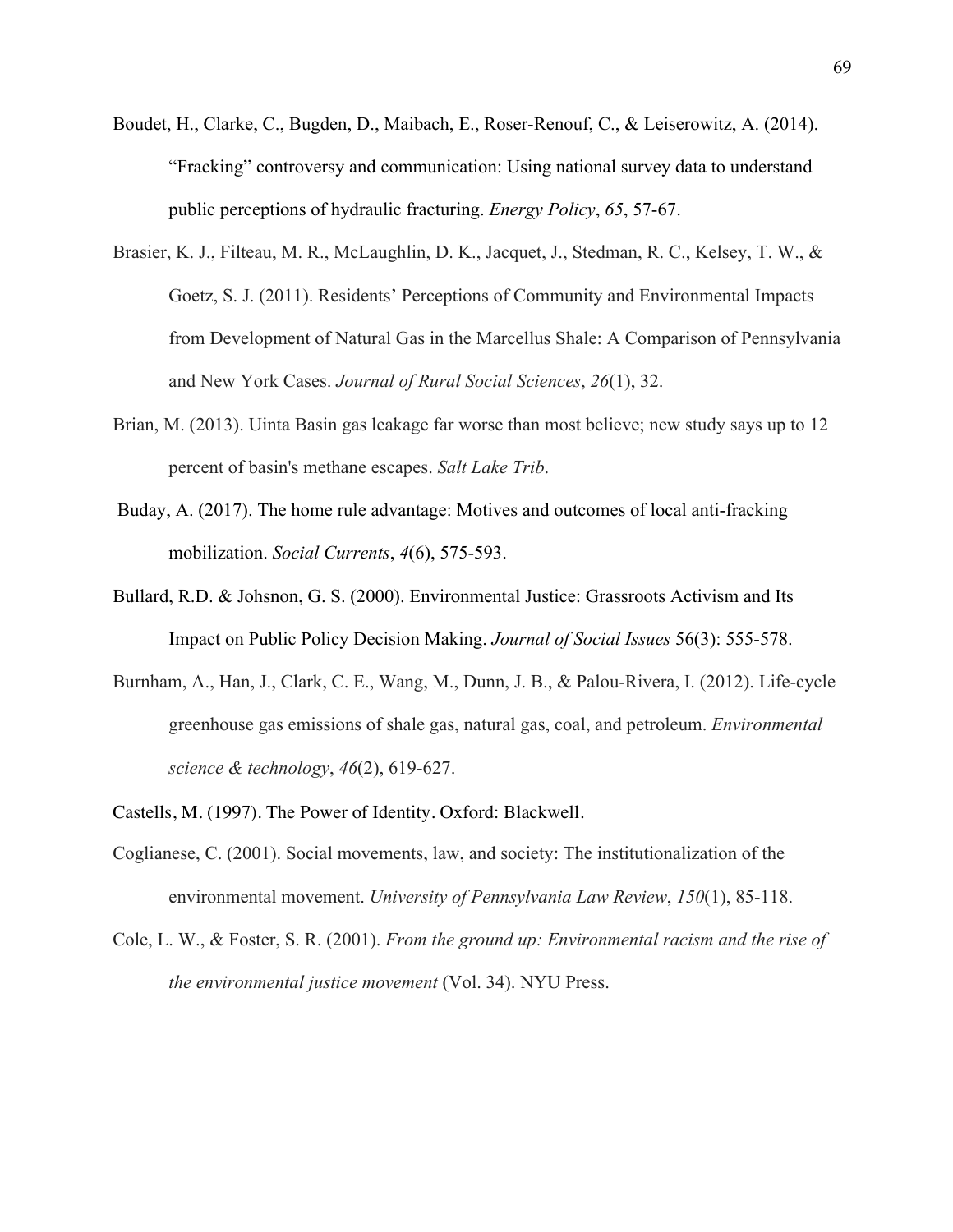- Cress, D. M. (1997). Nonprofit incorporation among movements of the poor: Pathways and consequences for homeless social movement organizations. *The Sociological Quarterly*, *38*(2), 343-360.
- Davis, C. (2012). The politics of "fracking": Regulating natural gas drilling practices in Colorado and Texas. *Review of Policy Research*, *29*(2), 177-191.
- Devine-Wright, P. (2009). Rethinking NIMBYism: The role of place attachment and place identity in explaining place-protective action. *Journal of community & applied social psychology*, *19*(6), 426-441.
- Diani, M., & Bison, I. (2004). Organizations, coalitions, and movements. *Theory and society*, *33*(3-4), 281-309.
- Dokshin, F. A. (2016). Whose backyard and what's at issue? Spatial and ideological dynamics of local opposition to fracking in New York State, 2010 to 2013. *American Sociological Review*, *81*(5), 921-948.
- Dowie, M. (1995) Losing Ground: American Environmentalism at the Close of the Twentieth Century. Cambridge, MA: MIT Press.
- Durac, V. (2015). Social movements, protest movements and cross-ideological coalitions–the Arab uprisings re-appraised. *Democratization*, *22*(2), 239-258.
- The Economist (2013) Energy: Deep Sigh of Relief. *The Economist*, Available at http://www.economist.com/news/special-report/21573279-shale-gas-and-oil-bonanzatransforming-americas-energy-outlook-and-boosting-its
- Faber, D. & McCarthy, D. (2001). The Evolving Structure of the Environmental Justice Movement in the United States: New Models for Democratic Decision-Making. *Social Justice Research* 14(4): 405-421.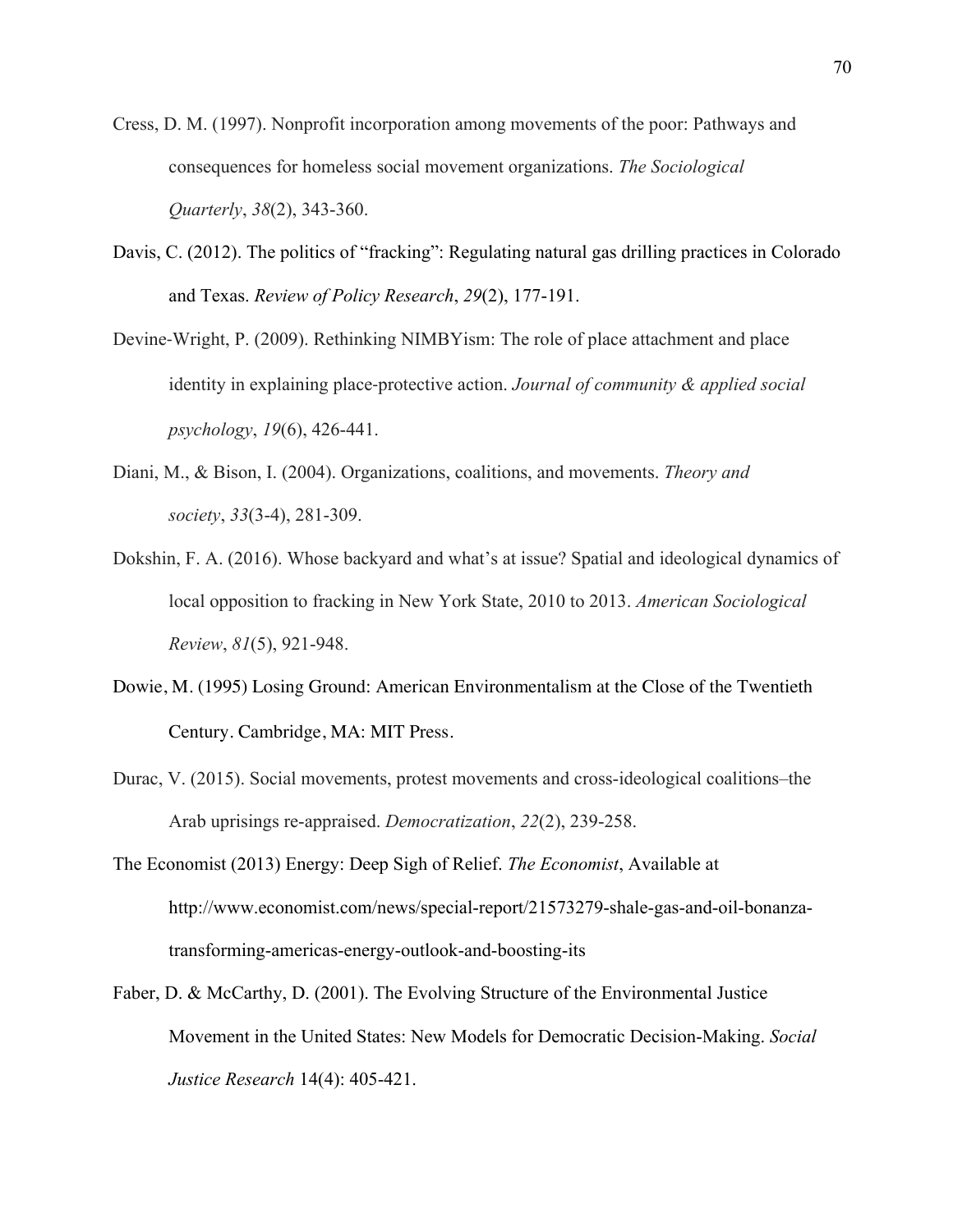- Finkel, M. L., & Law, A. (2011). The rush to drill for natural gas: a public health cautionary tale. *American Journal of Public Health*, *101*(5), 784-785.
- Frey, R. S., Dietz, T., & Kalof, L. (1992). Characteristics of successful American protest groups: Another look at Gamson's strategy of social protest. *American Journal of Sociology*, *98*(2), 368-387.
- Gamson, W. A. (1990). *The Strategy of Social Protest*. Belmont, CA: Wadsworth. 2nd ed.
- Giugni, M. G. (1998). Was it worth the effort? The outcomes and consequences of social movements. *Annual review of sociology*, *24*(1), 371-393.
- Goldstone, J. A (1980). "The Weakness of Organization: A New Look at Gamson's *The Strategy of Social Protest*." *American Journal of Sociology* 85: 1017-42.
- Goodman, J. (2017). Social Movement Participation and Climate Change. In *Oxford Research Encyclopedia of Climate Science*.
- Gottlieb, M., Bertone Oehninger, E., & Arnold, G. (2018). "No Fracking Way" vs. "Drill Baby Drill": A Restructuring of Who Is Pitted Against Whom in the Narrative Policy Framework. *Policy Studies Journal*, *46*(4), 798-827.
- Graeber, D. (2009). *Direct action: An ethnography*. AK press.
- Hall, J. C., Shultz, C., & Stephenson, E. F. (2018). The political economy of local fracking bans. *Journal of Economics and Finance*, *42*(2), 397-408.
- Holzman, D. C. (2011) Methane found in well water near fracking sites*. Environmental Health Perspectives* 119(7): A289.
- Hopke, J. E. (2016). Translocal anti-fracking activism: an exploration of network structure and tie content. *Environmental Communication*, *10*(3), 380-394.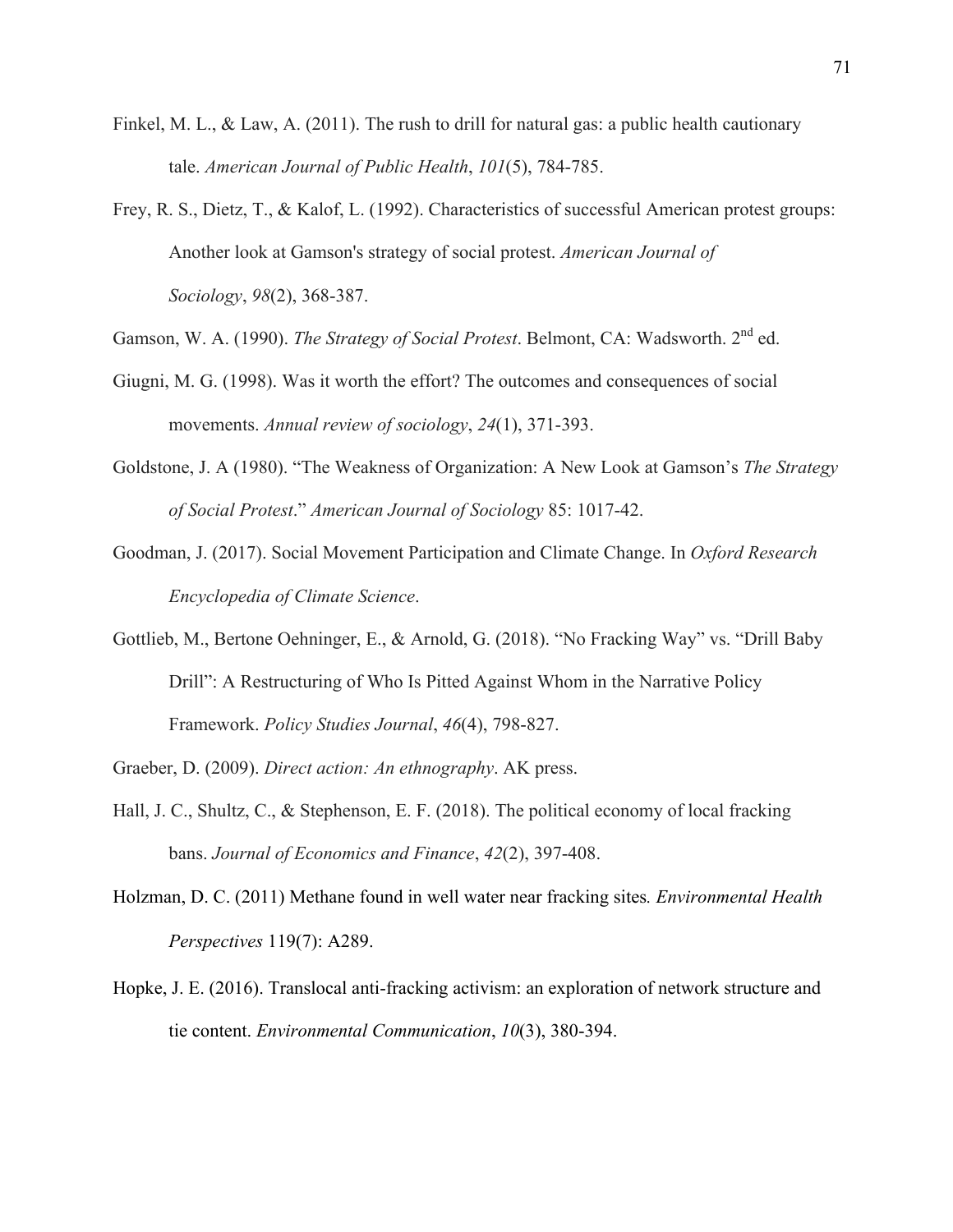- Howarth, R. W., Ingraffea, A., & Engelder, T. (2011). Should fracking stop? *Nature*, *477*(7364), 271-275.
- Howarth, R. W. (2019). Ideas and perspectives: is shale gas a major driver of recent increase in global atmospheric methane? *Biogeosciences*, *16*(15), 3033-3046.

Hughes, J. D. (2013). Energy: A reality check on the shale revolution. *Nature*, *494*(7437), 307.

Inman, M. (2014). Natural gas: The fracking fallacy. *Nature News*, *516*(7529), 28.

- Jacquet, J. B., 2009. Energy Boomtowns & Natural Gas: Implications for Marcellus Shale Local Governments & Rural Communities (No. NERCRD Rural Development Paper No. 43). Northeast Regional Center for Rural Development, The Pennsylvania State University, University Park, PA.
- Kleidman, R. (2004). Community organizing and regionalism. *City & Community*, *3*(4), 403- 421.
- Mazur, A. (2016). How did the fracking controversy emerge in the period 2010-2012?. *Public Understanding of Science*, *25*(2), 207-222.
- Mazur, A. (2018). Birth and Death (?) of the Anti-Fracking Movement: Inferences from Quantity of Coverage Theory. *Society*, *55*(6), 531-539.
- McAdam, D. & Boudet, H. S. (2012). *Putting Social Movements in Their Place: Explaining Opposition to Energy Projects in the United States, 2000-2005*. Cambridge University Press.
- McCammon, H. J., & Moon, M. (2015). Social movement coalitions. In D. della Porta, & M. Diani (Eds.), The Oxford Handbook of Social Movements (pp. 326–339). New York: Oxford University Press.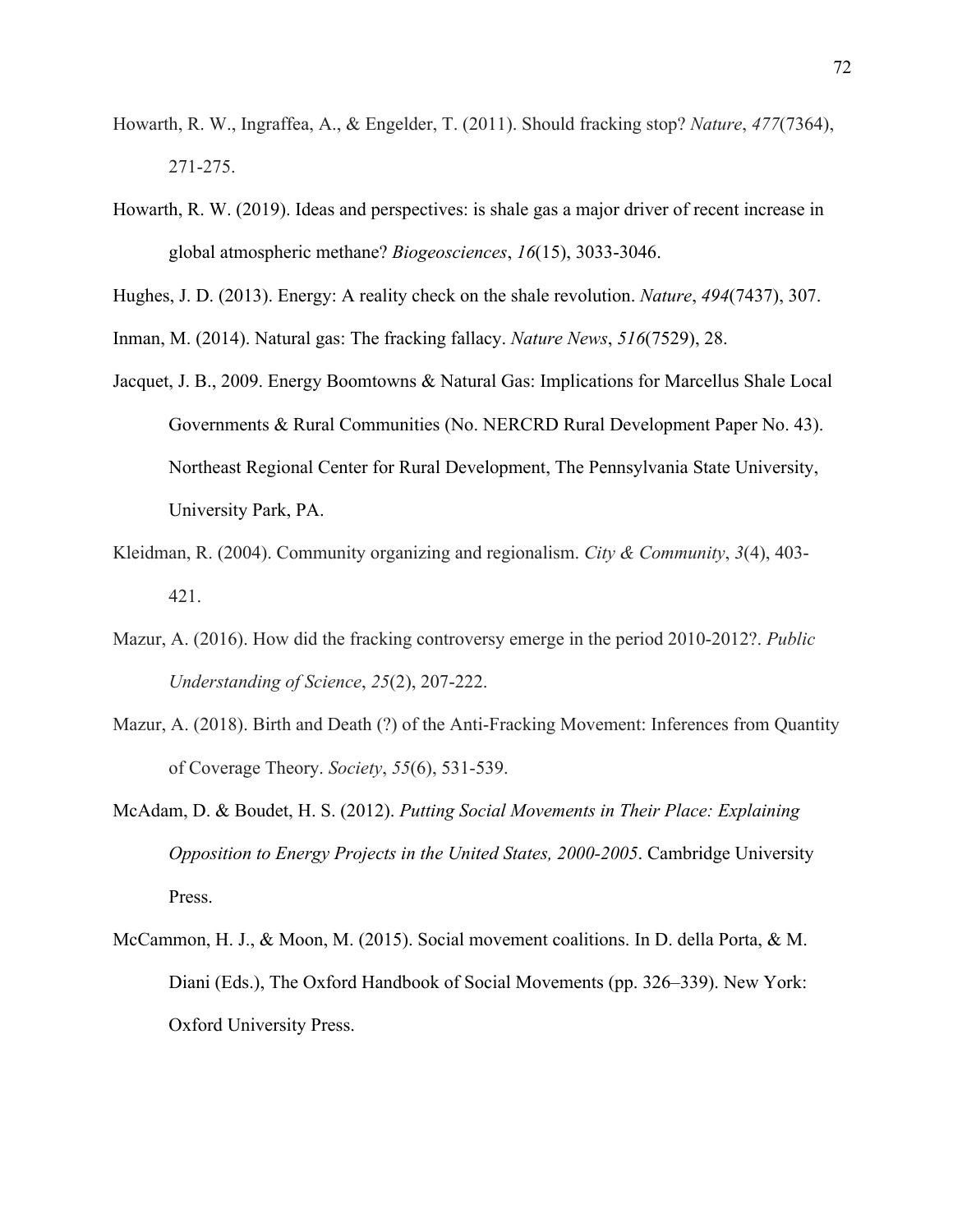- Meyer, D. S. (2005). Scholarship That Might Matter. In D. Croteau, W. Hoynes, & C. Ryan (Eds.), *Rhyming hope and history: Activists, academics, and social movement scholarship* (Vol. 24). U of Minnesota Press.
- Mirowsky, J., & Ross, C. E. (1981). Protest group success: The impact of group characteristics, social control, and context. *Sociological Focus*, *14*(3), 177-192.
- Mischen, P. A., & Swim, S. (2020). Social Equity and "Fracking": Local Awareness and Responses. *Administration & Society*, *52*(1), 138-165.
- Mix, T. L. (2011). Rally the people: building local-environmental justice grassroots coalitions and enhancing social capital. *Sociological Inquiry*, *81*(2), 174-194.
- Obach, B. K (2004). *Labor and the Environmental Movement: The Quest for Common Ground*. Cambridge, MA: MIT Press.
- Obach, B. K. (2015). a fracking fracas demonstrates movement potential. *Contexts*, *14*(4), 72-75.
- Rahm, D. (2011). Regulating hydraulic fracturing in shale gas plays: The case of Texas. *Energy Policy*, *39*(5), 2974-2981.
- Resnikoff, M. (2012). Radon in Natural Gas from Marcellus Shale By Marvin Resnikoff, Radioactive Waste Management Associates Executive Summary January 10, 2012.
- Rice, J. L., & Burke, B. J. (2018). Building more inclusive solidarities for socio-environmental change: Lessons in resistance from Southern Appalachia. *Antipode*, *50*(1), 212-232.
- Rootes, C. (2004). Environmental Movements. In D. A. Snow, S. A. Soule, & H. Kriesi (Eds.), *The Blackwell Companion to Social Movements*, (pp. 608-640). Blackwell Publishing.
- Rucht, D. (1992). *Studying the effects of social movements: conceptualization and problems*. Presented at ECPR Joint Session, Limerick, Ireland.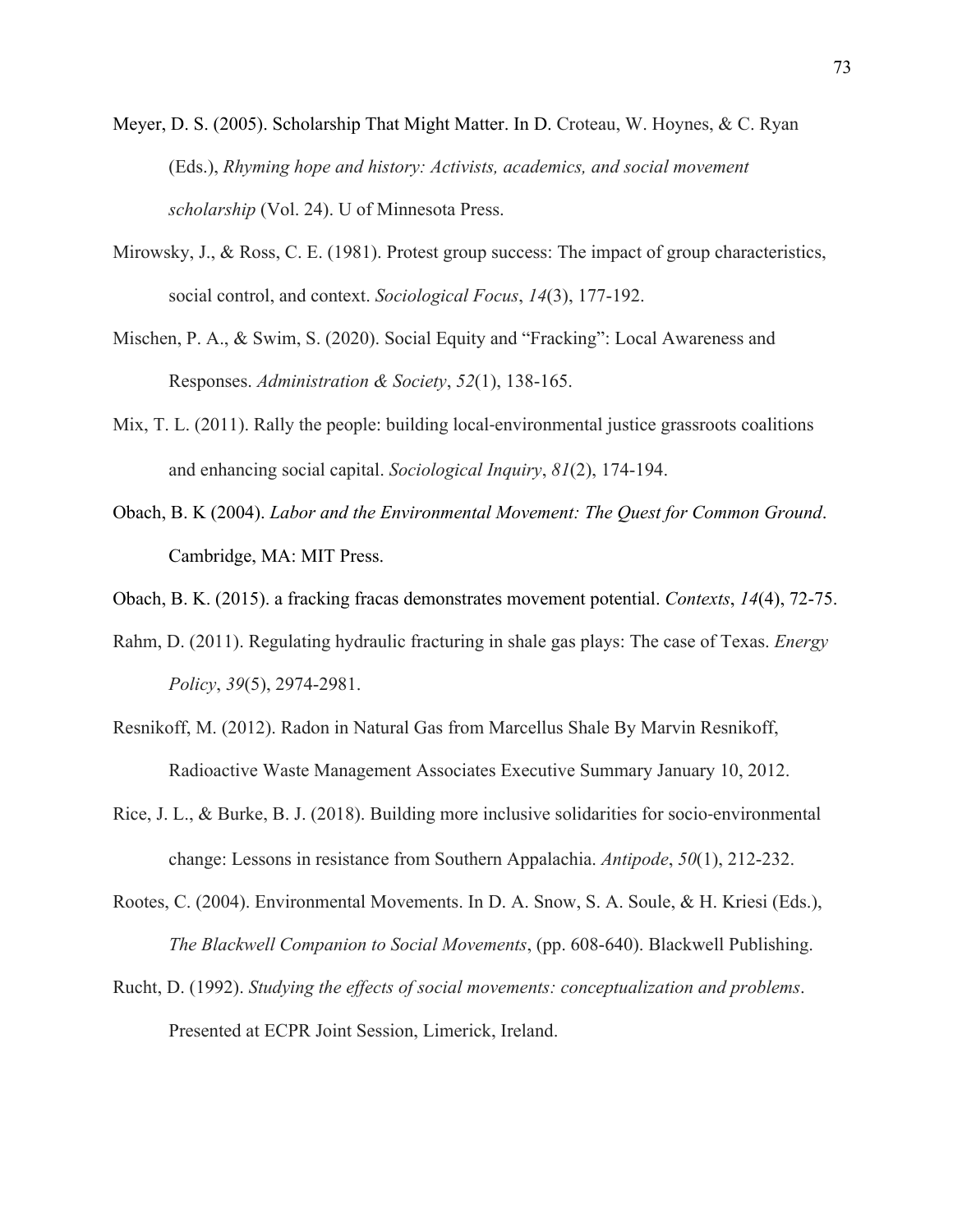- Saeed, R. (2009). Conceptualising success and failure for social movements. *Law, Social Justice & Global Development Journal*, *2*.
- Schively, C. (2007). Understanding the NIMBY and LULU phenomena: Reassessing our knowledge base and informing future research. *Journal of planning literature*, *21*(3), 255-266.
- Sovacool, B. K. (2008). The costs of failure: A preliminary assessment of major energy accidents, 1907–2007. *Energy Policy*, *36*(5), 1802-1820.
- Sovacool, B. K. (2014). Cornucopia or curse? Reviewing the costs and benefits of shale gas hydraulic fracturing (fracking). *Renewable and Sustainable Energy Reviews*, *37*, 249- 264.
- Staggenborg, S. (1986). Coalition work in the pro-choice movement: Organizational and environmental opportunities and obstacles. *Social problems*, *33*(5), 374-390.
- Steedly, H. R. & Foley, J. W. (1979). The success of protest groups: multivariate analyses. *Social Science Research* 8: 1-15.
- Steinman, E. (2019). Why was Standing Rock and the #NoDAPL campaign so historic? Factors affecting American Indian participation in social movement collaborations and coalitions. *Ethnic and Racial Studies*, *42*(7), 1070-1090.
- Tarrow, S. (1996). Social movements in contentious politics: a review article. *American Political Science Review* 90, 874-83.
- Van Dyke, N., & Amos, B. (2017). Social movement coalitions: Formation, longevity, and success. *Sociology Compass*, *11*(7), e12489.